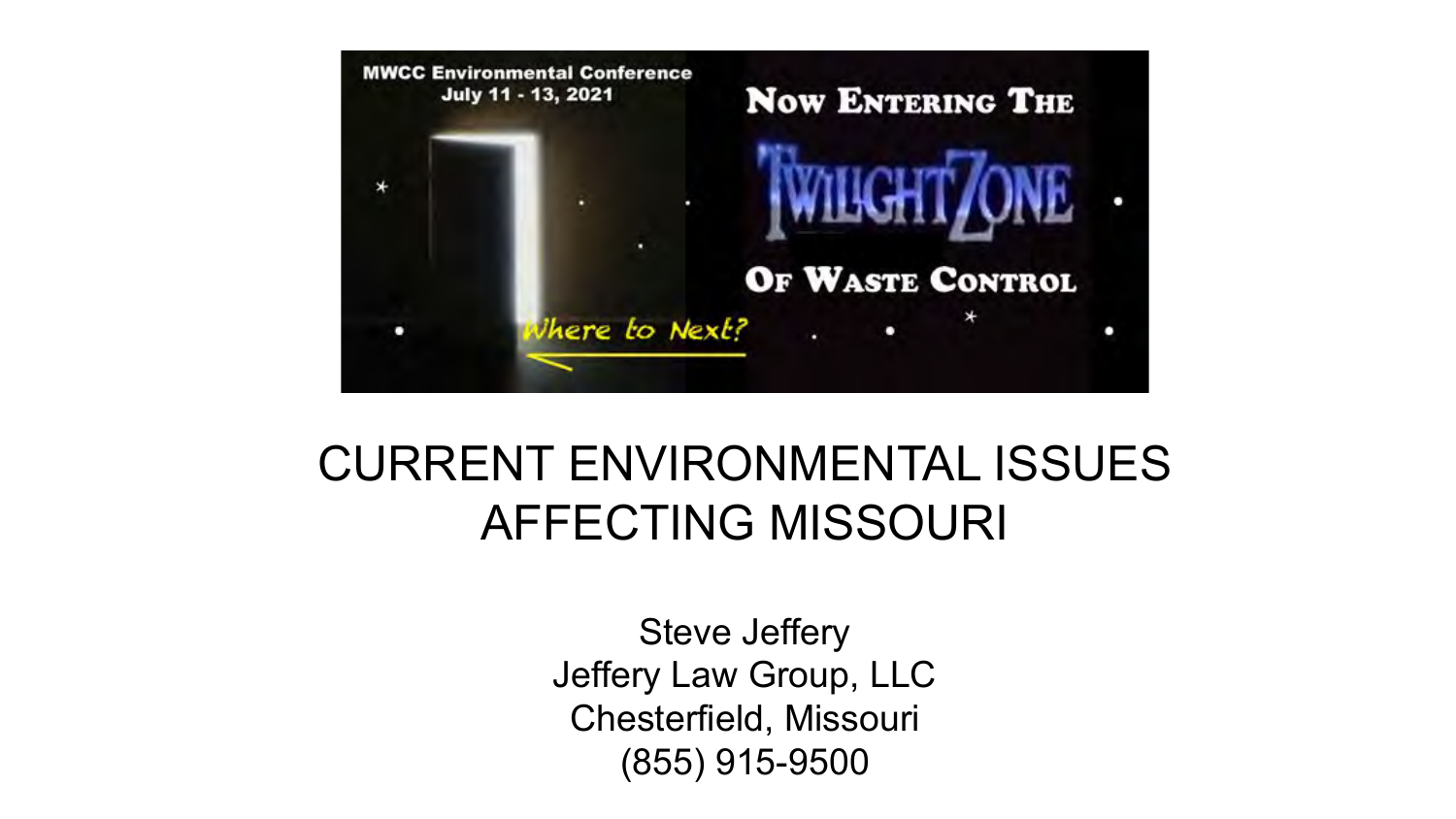### 1. "Waters of the United States" Rule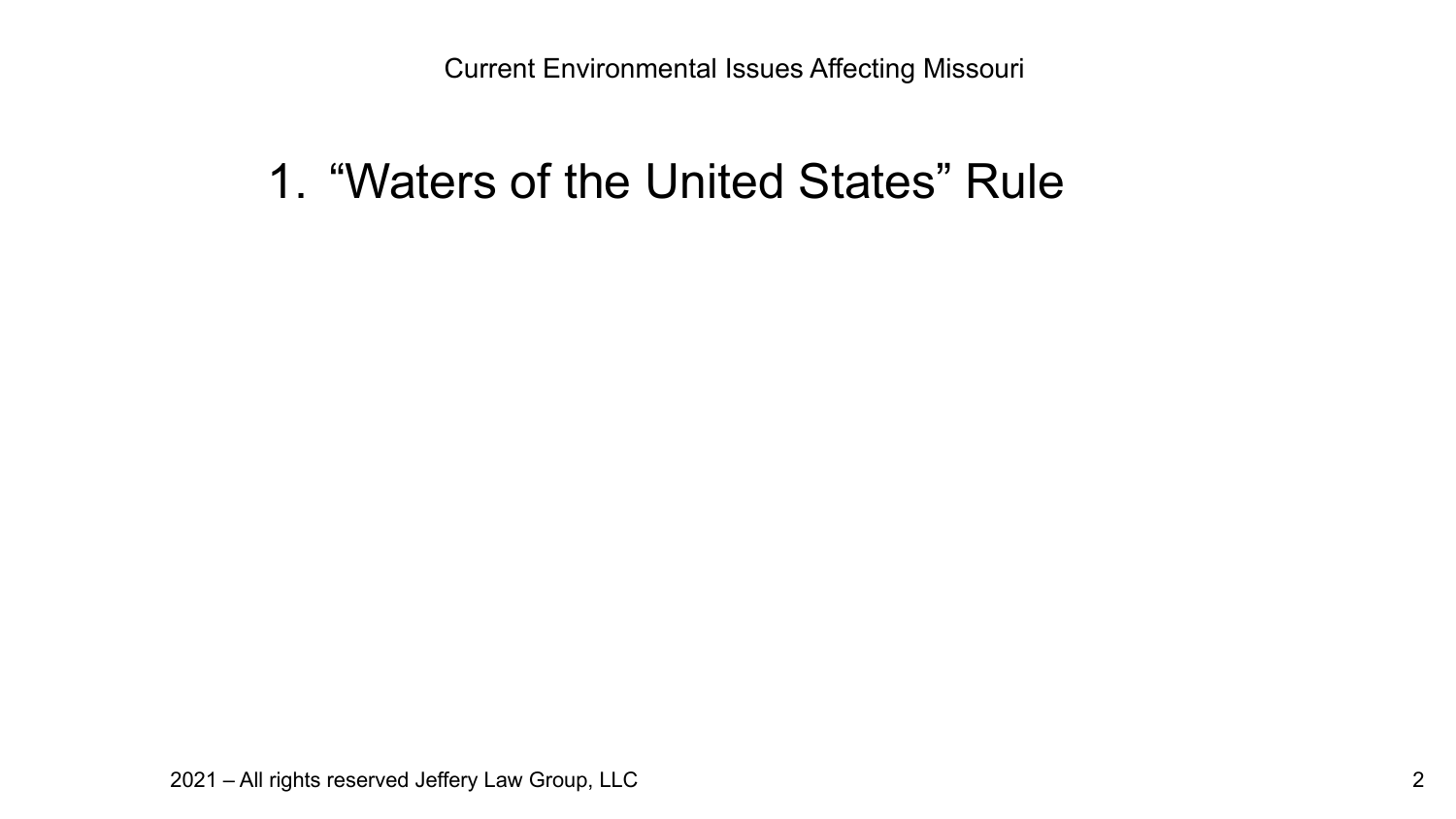## 1. "Waters of the United States" Rule

## 2. Environmental Justice Initiatives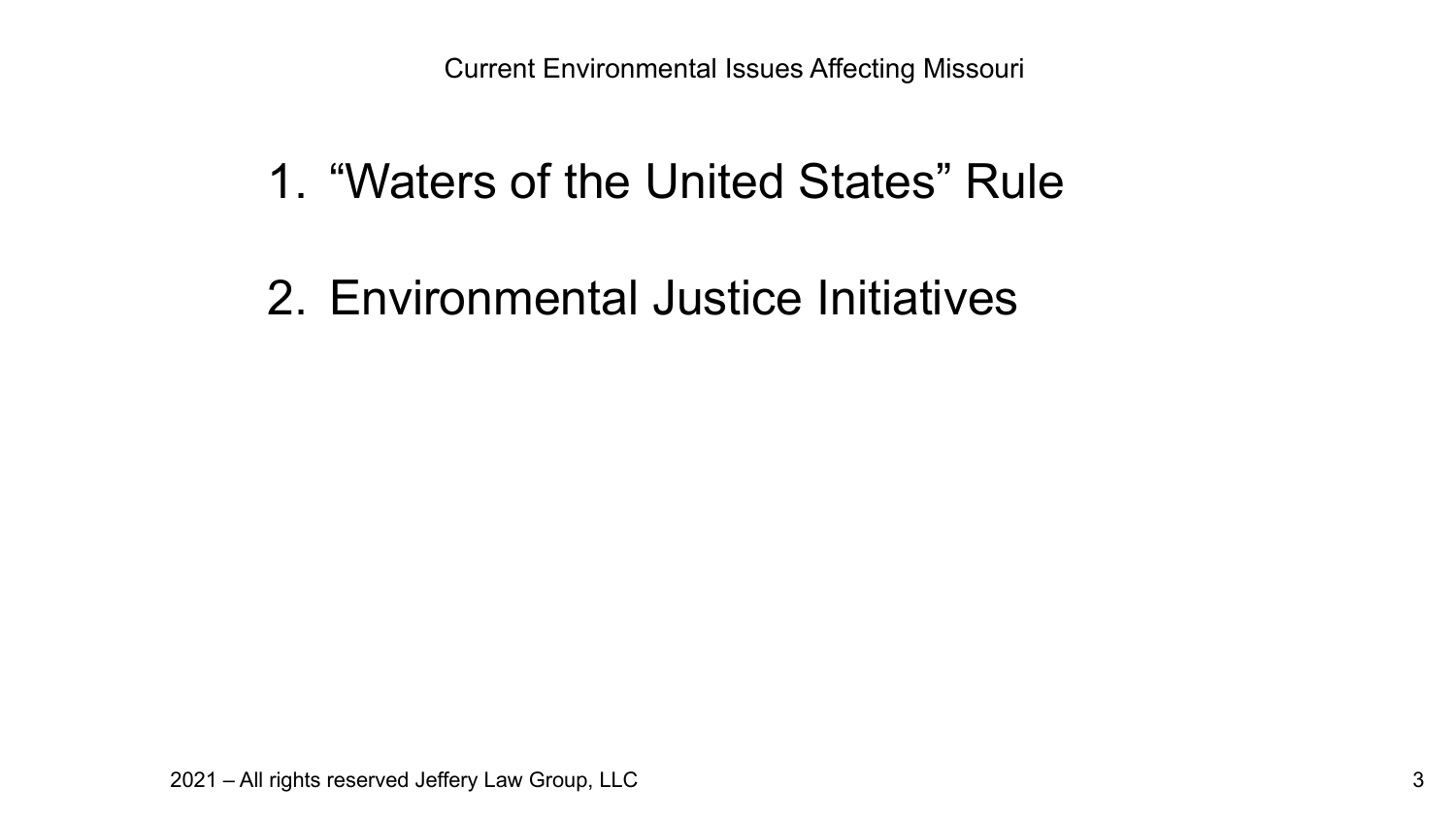## 1. "Waters of the United States" Rule

The 1972 amendments to the Clean Water Act established federal jurisdiction over "navigable waters," defined in the Act as the "waters of the United States" (CWA Section 502(7))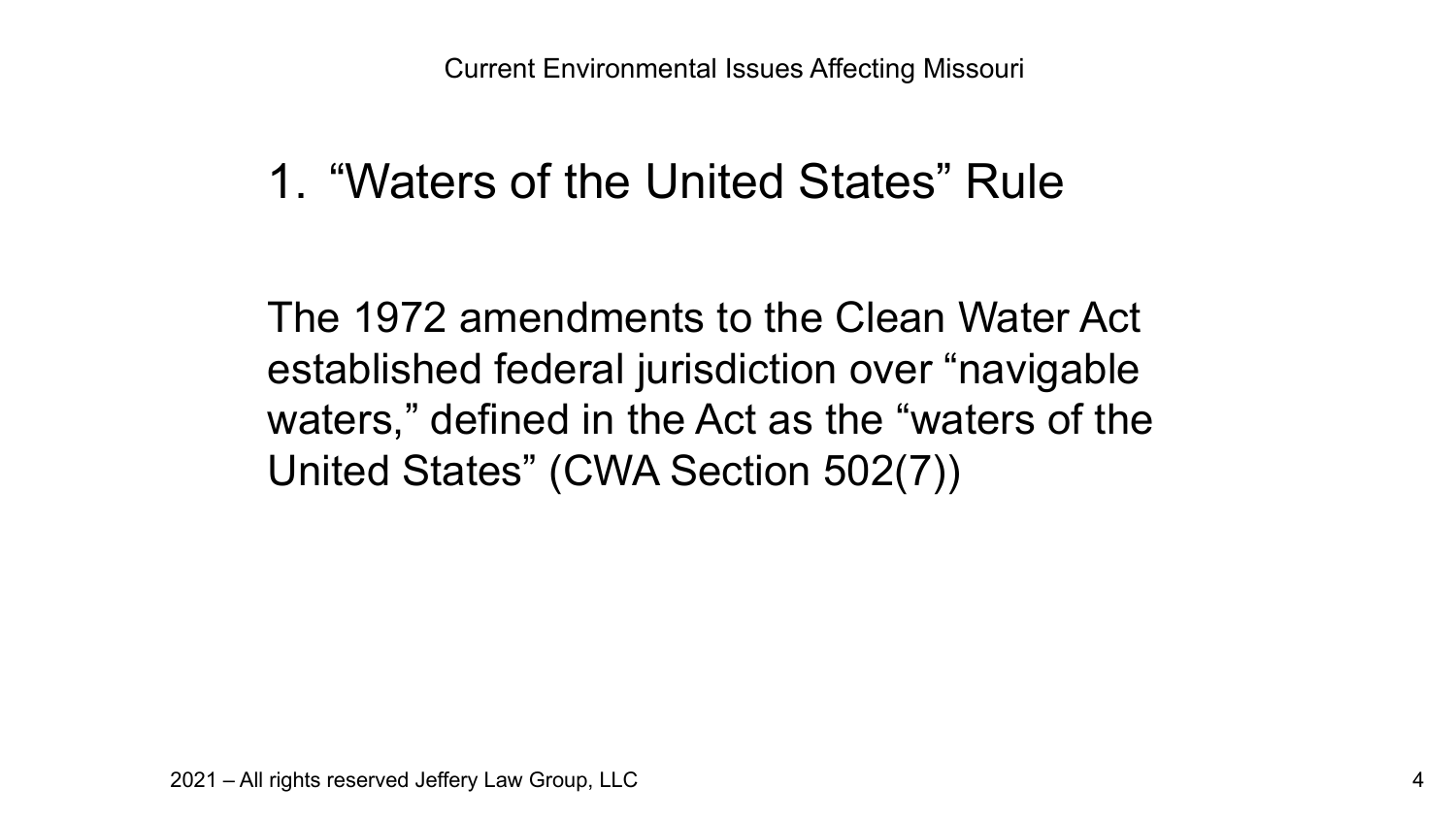## "Waters of the United States" Rule

The Clean Water Act does not define "waters of the United States"; rather, it provides discretion for EPA and the U.S. Department of the Army to define "waters of the United States" in regulations.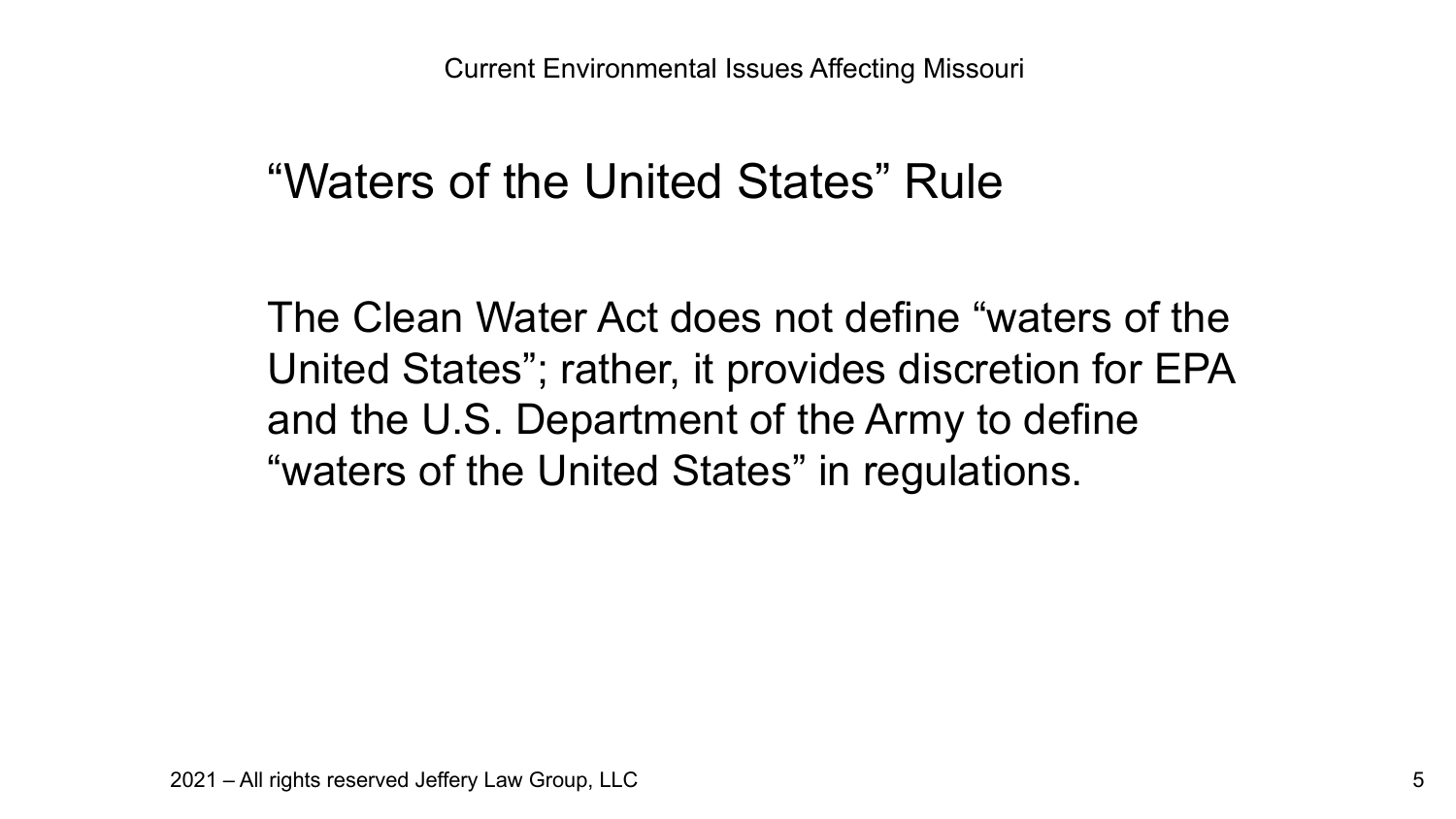## "Waters of the United States" Rule

The Supreme Court has issued three major opinions concerning the definition of "waters of the United States"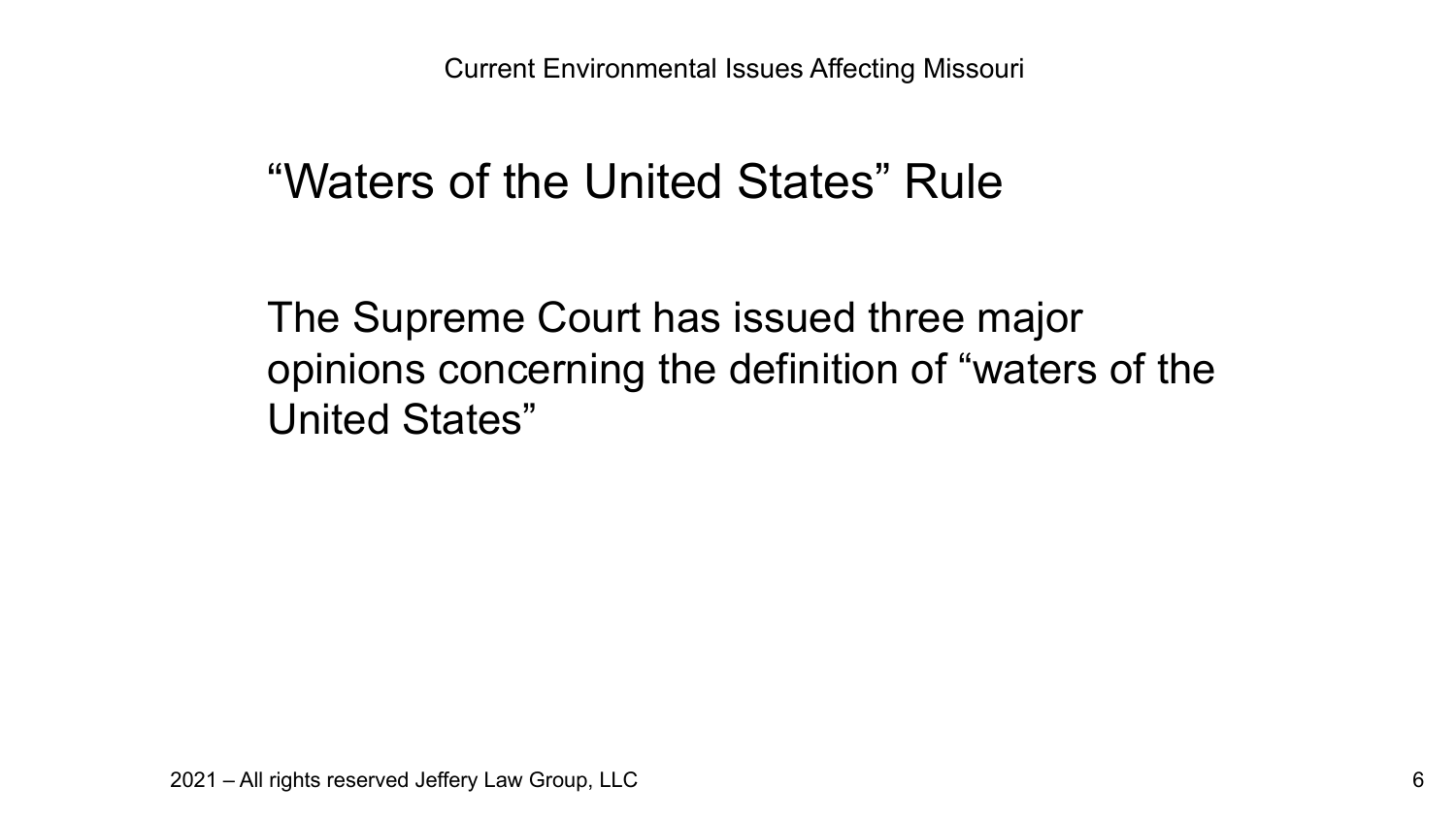#### 1985 *- United States v. Riverside Bayview Homes, Inc*.,

- deferred to the Corps' assertion of jurisdiction over wetlands adjacent to a traditional navigable water.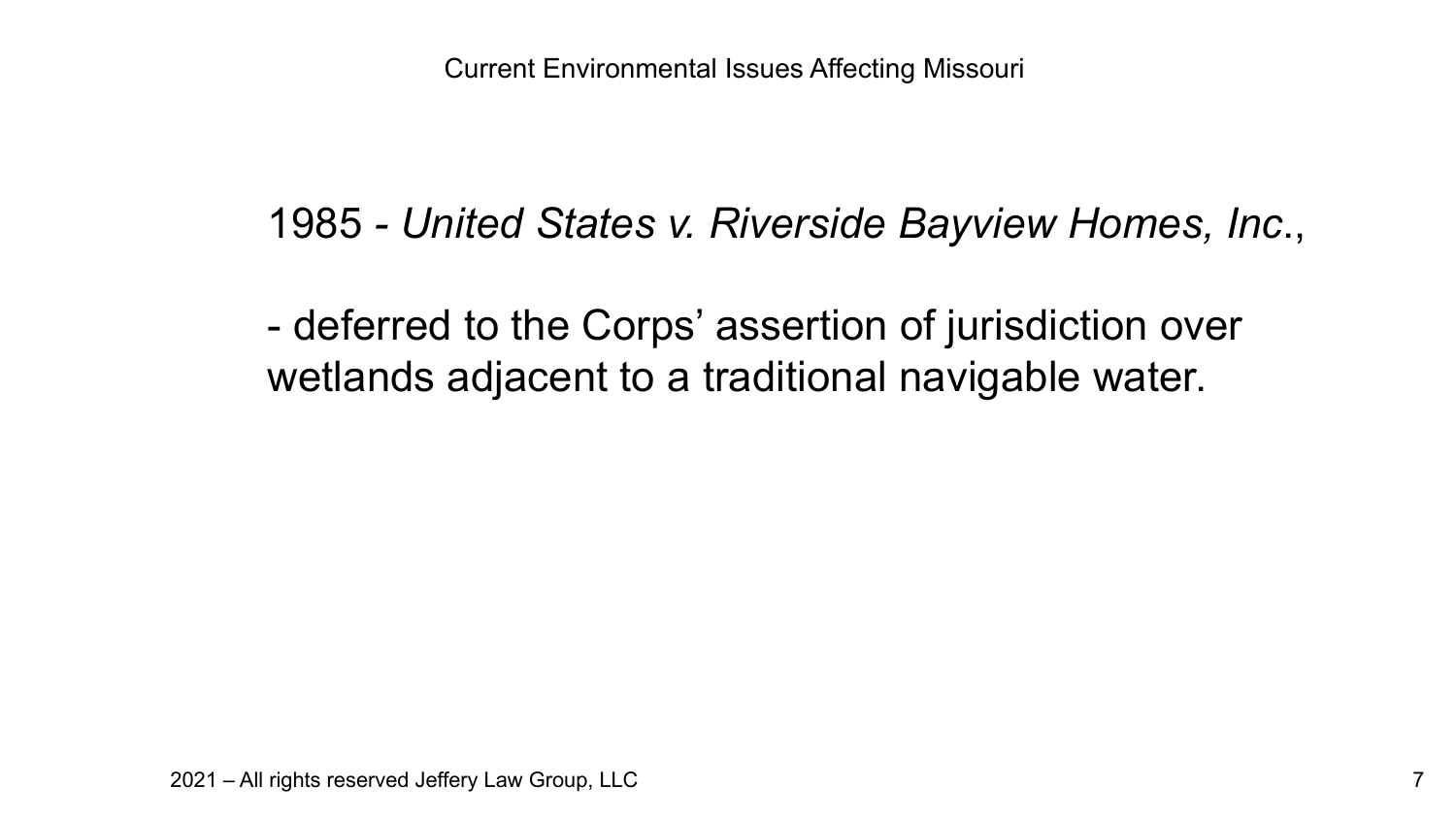Adjacent wetlands may be regulated as waters of the United States because they are ''inseparably bound up'' with navigable waters and ''in the majority of cases'' have ''significant effects on water quality and the aquatic ecosystem'' in those waters.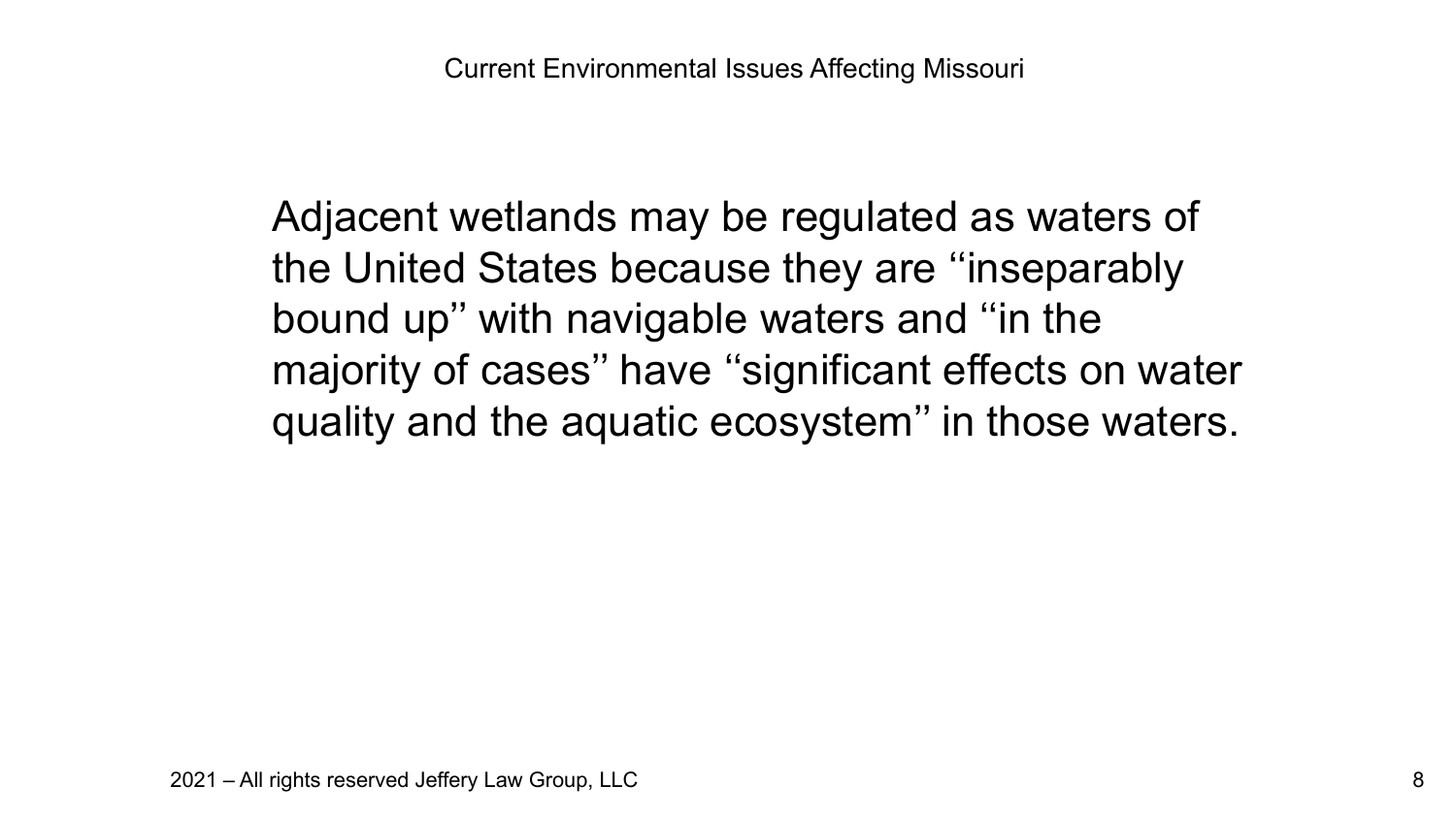2001 - *Solid Waste Agency of Northern Cook County v. U.S. Army Corps of Engineers (SWANCC)*

- rejected a claim of federal jurisdiction over nonnavigable, isolated, intrastate ponds that lack a sufficient connection to traditional navigable waters.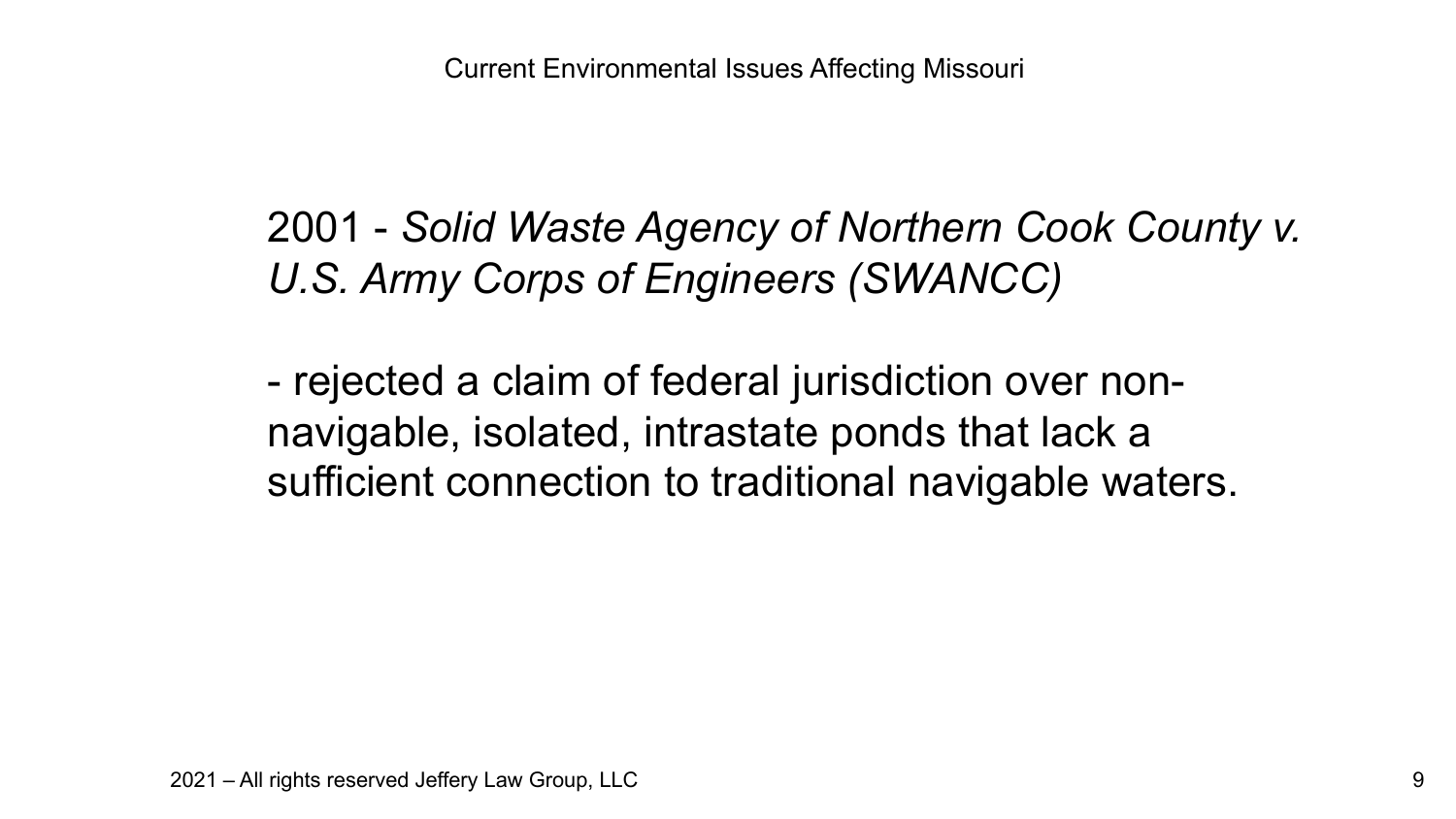''Navigable'' must be given meaning within the context and application of the statute.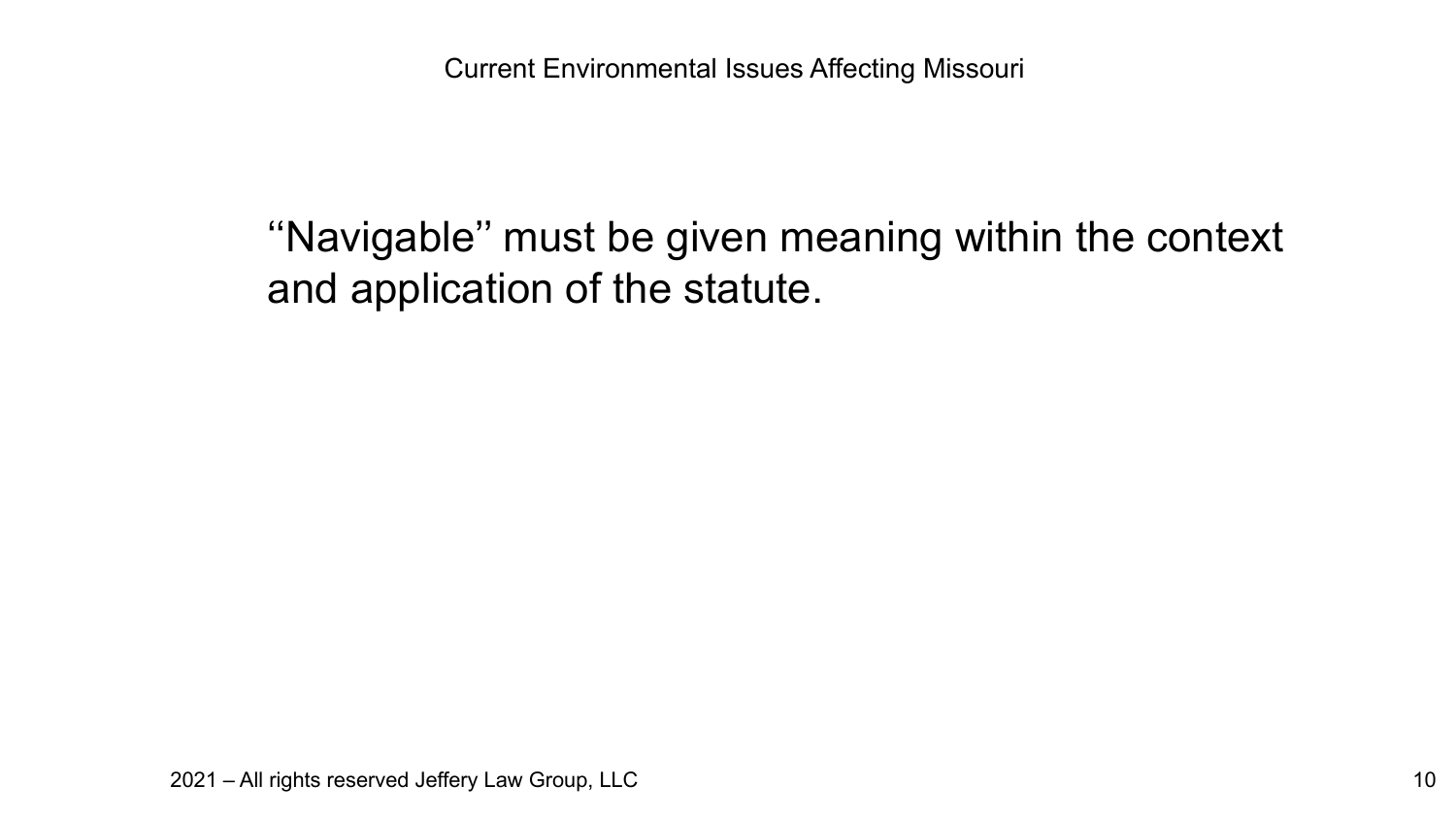The use of "isolated" non-navigable intrastate ponds by migratory birds was not by itself a sufficient basis for the exercise of federal regulatory authority under the Clean Water Act.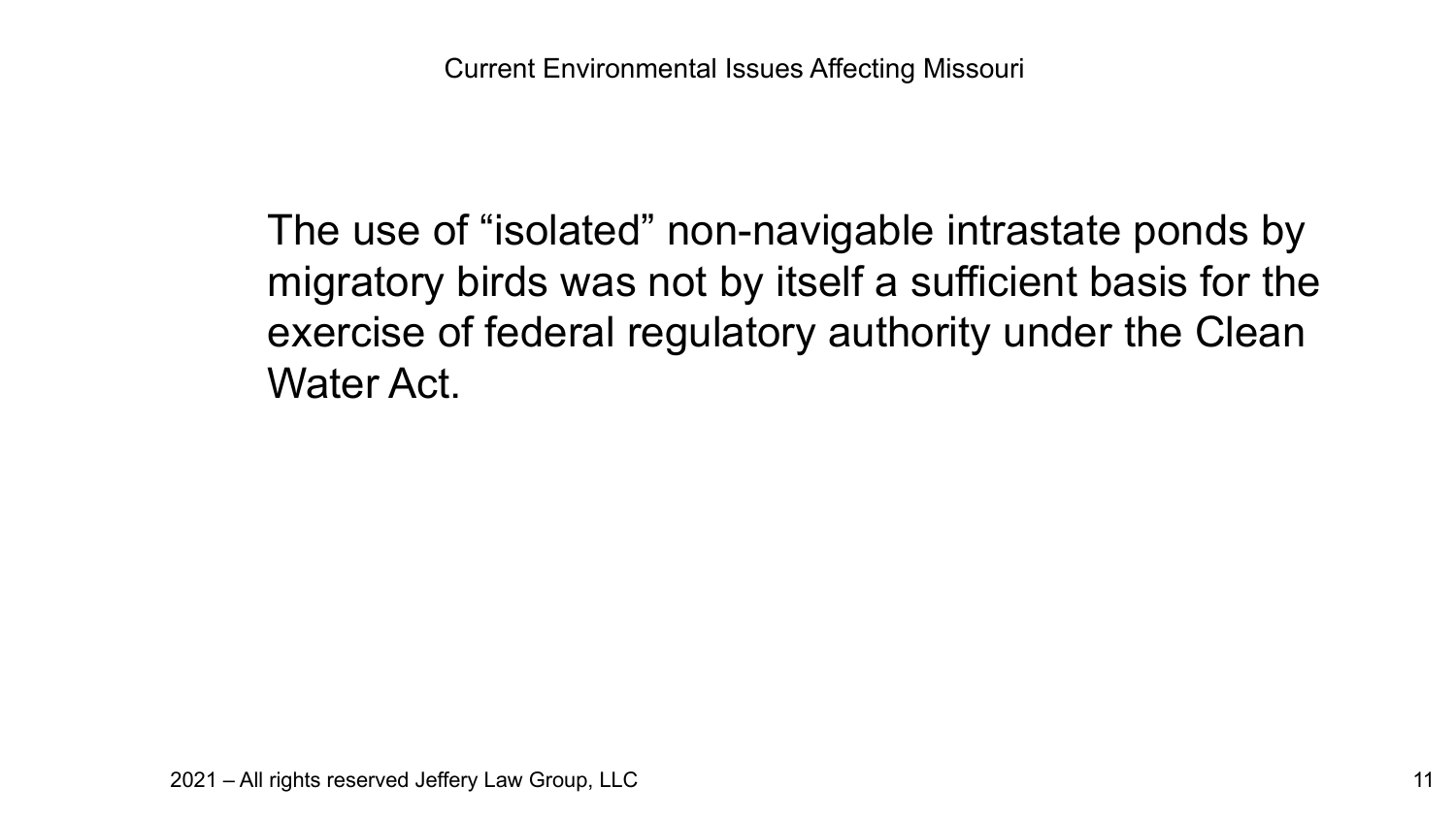#### 2006 - *Rapanos v. United States*

Four Justices stated that ''waters of the United States'' includes only: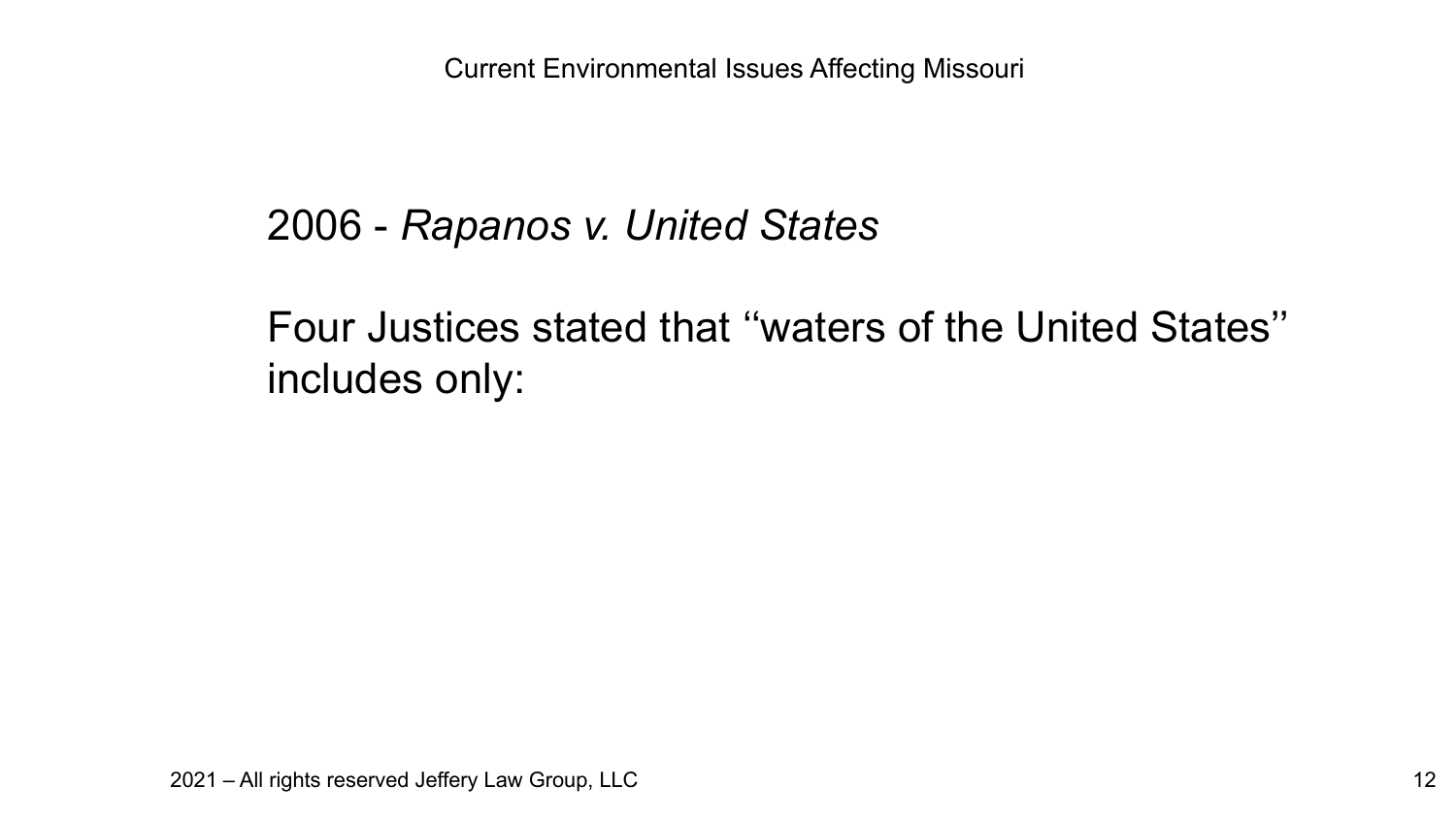-- relatively permanent, standing or continuously flowing bodies of water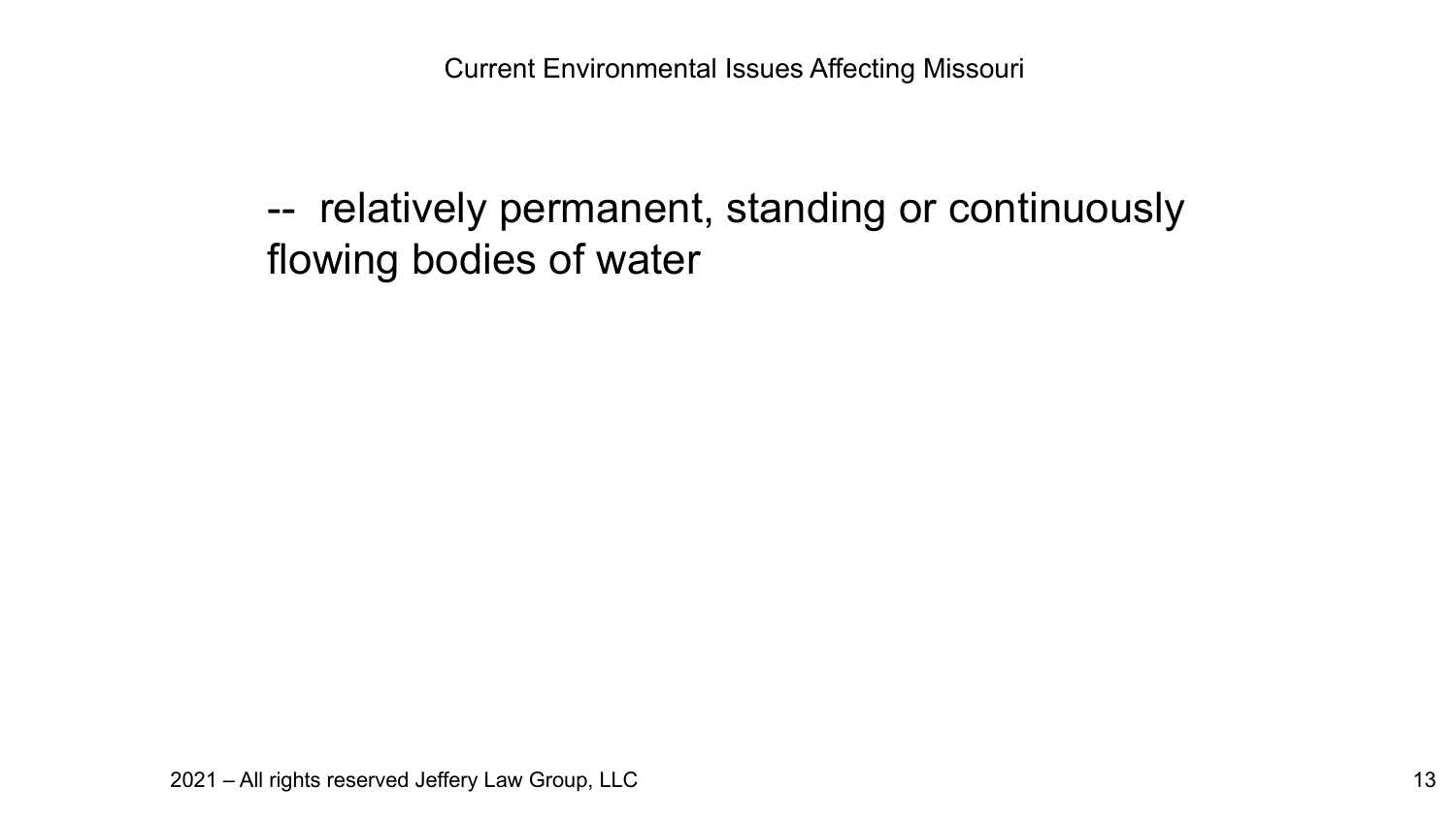-- relatively permanent, standing or continuously flowing bodies of water

-- 'forming geographic features' that are described in ordinary parlance as 'streams[,] . . . oceans, rivers, [and] lakes,'" and ''wetlands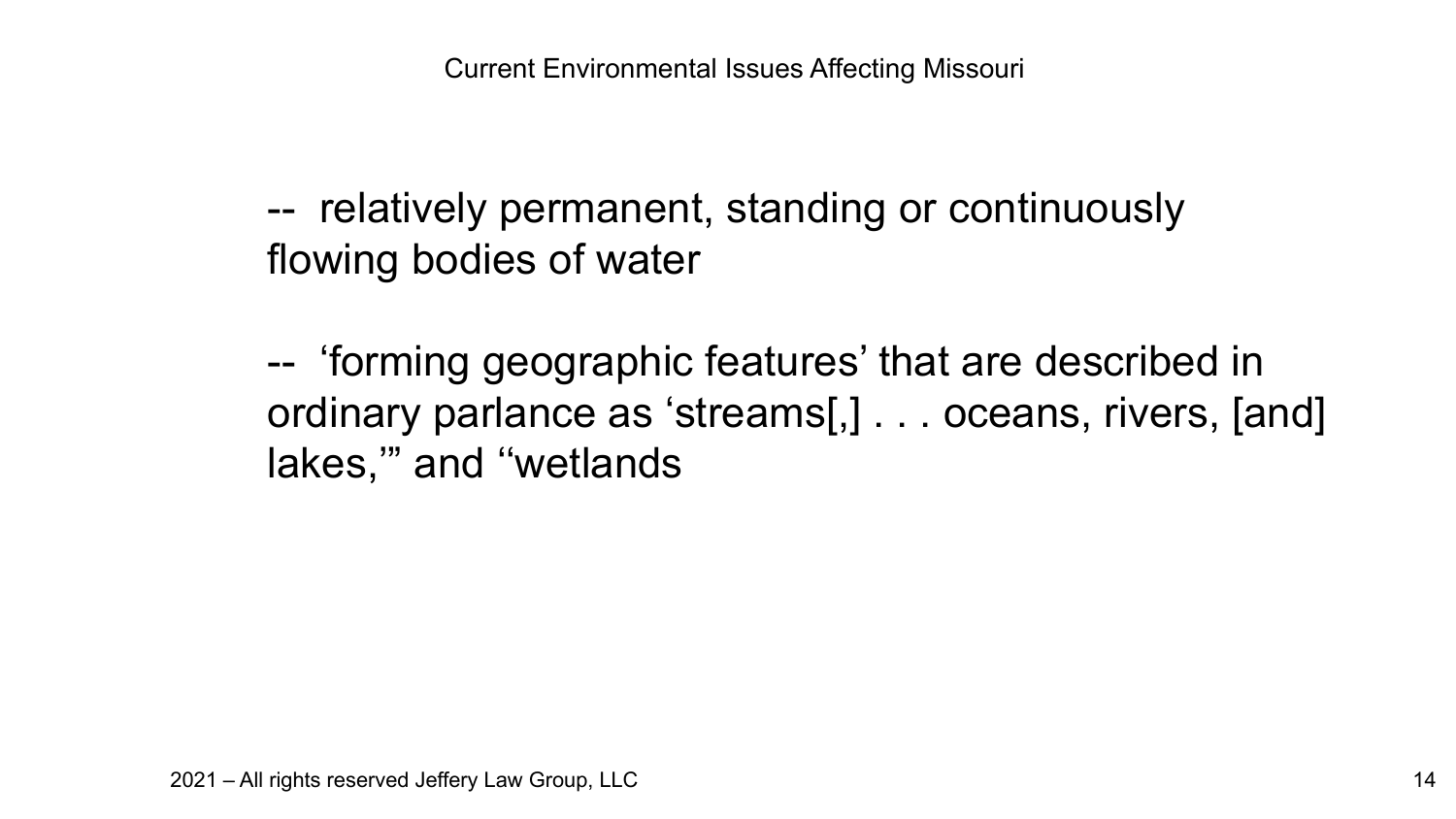-- relatively permanent, standing or continuously flowing bodies of water

-- 'forming geographic features' that are described in ordinary parlance as 'streams[,] . . . oceans, rivers, [and] lakes,'" and ''wetlands

-- with a continuous surface connection'' to a ''relatively permanent body of water connected to traditional interstate navigable waters.''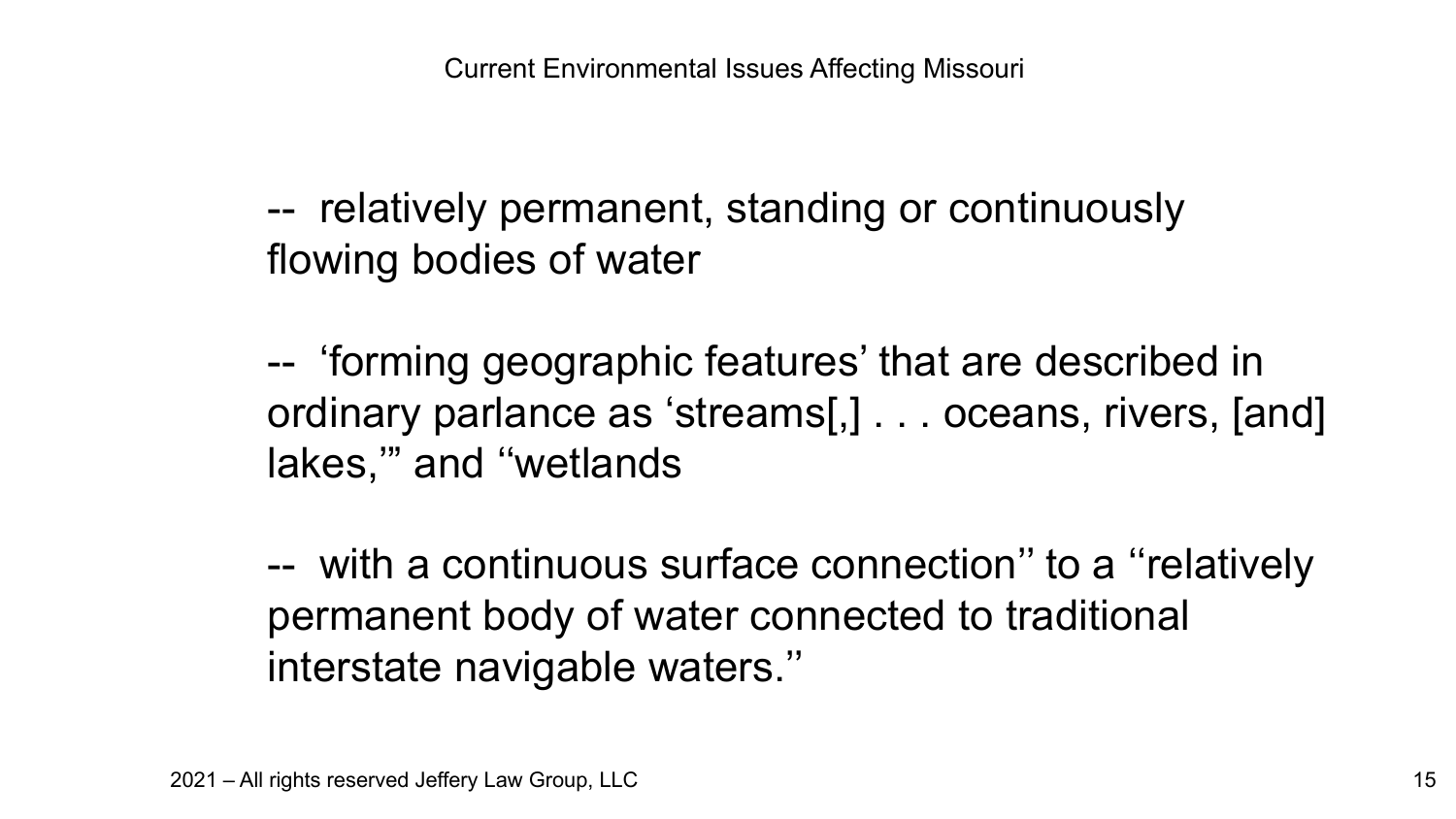Justice Kennedy's concurring opinion

-- ''to constitute 'navigable waters' under the Act, a water or wetland must possess a 'significant nexus' to waters that are or were navigable in fact or that could reasonably be so made.''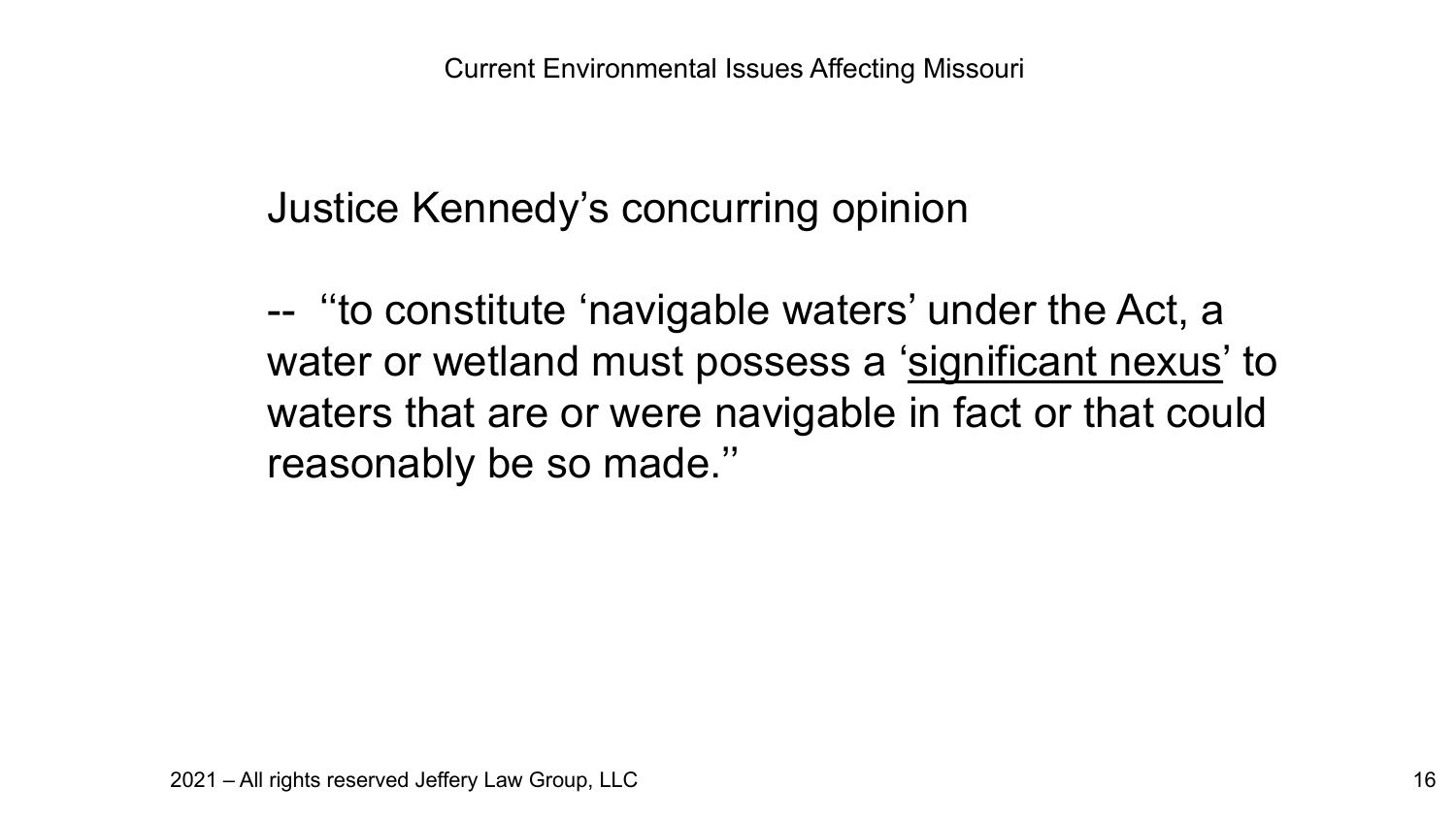Justice Kennedy's concurring opinion

-- adjacent waters have a significant nexus if:

-- ''either alone or in combination with similarly situated lands in the region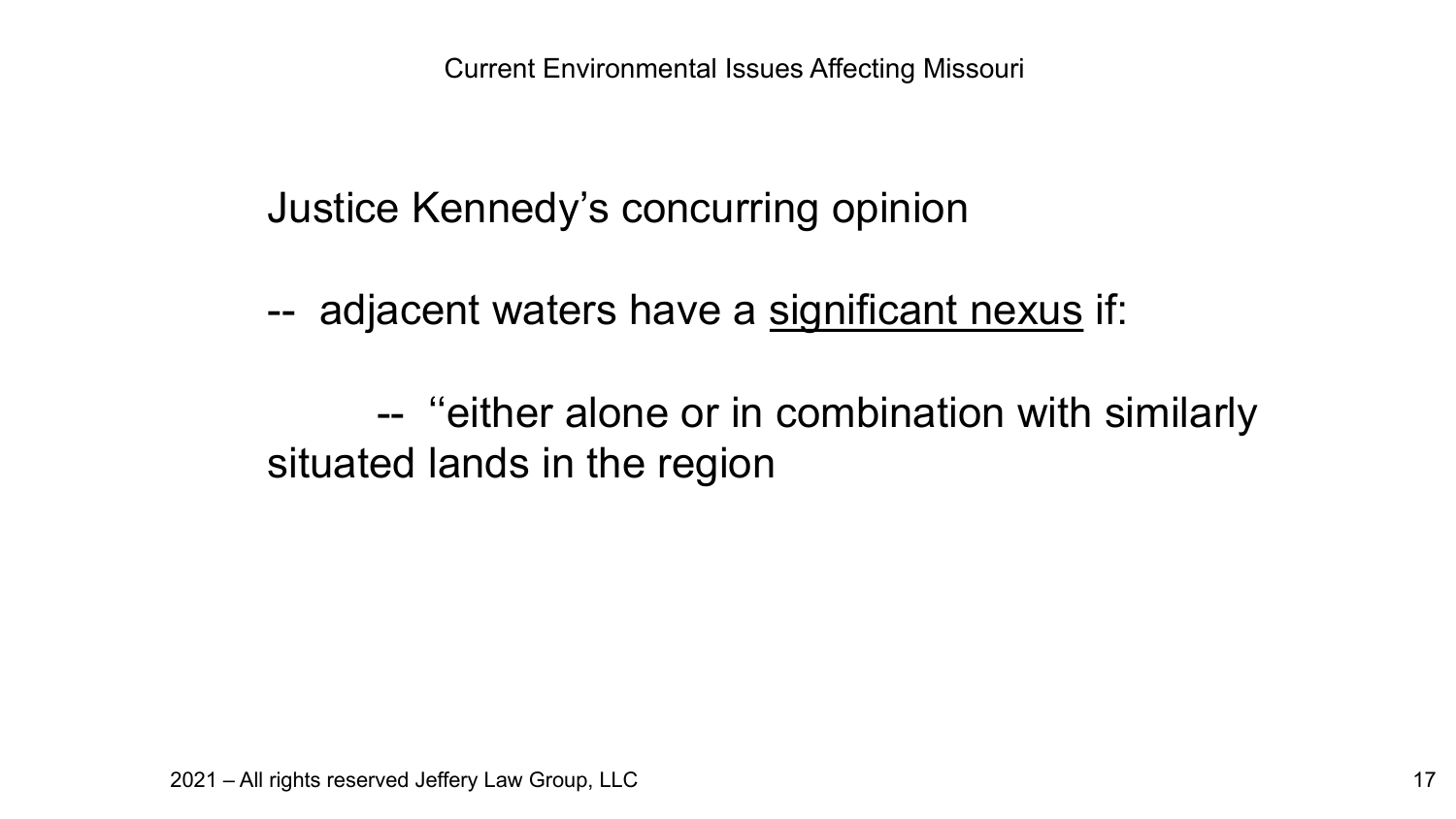Justice Kennedy's concurring opinion

-- adjacent waters have a significant nexus if:

-- ''either alone or in combination with similarly situated lands in the region

-- significantly affect the chemical, physical, and biological integrity of other covered waters more readily understood as 'navigable.'''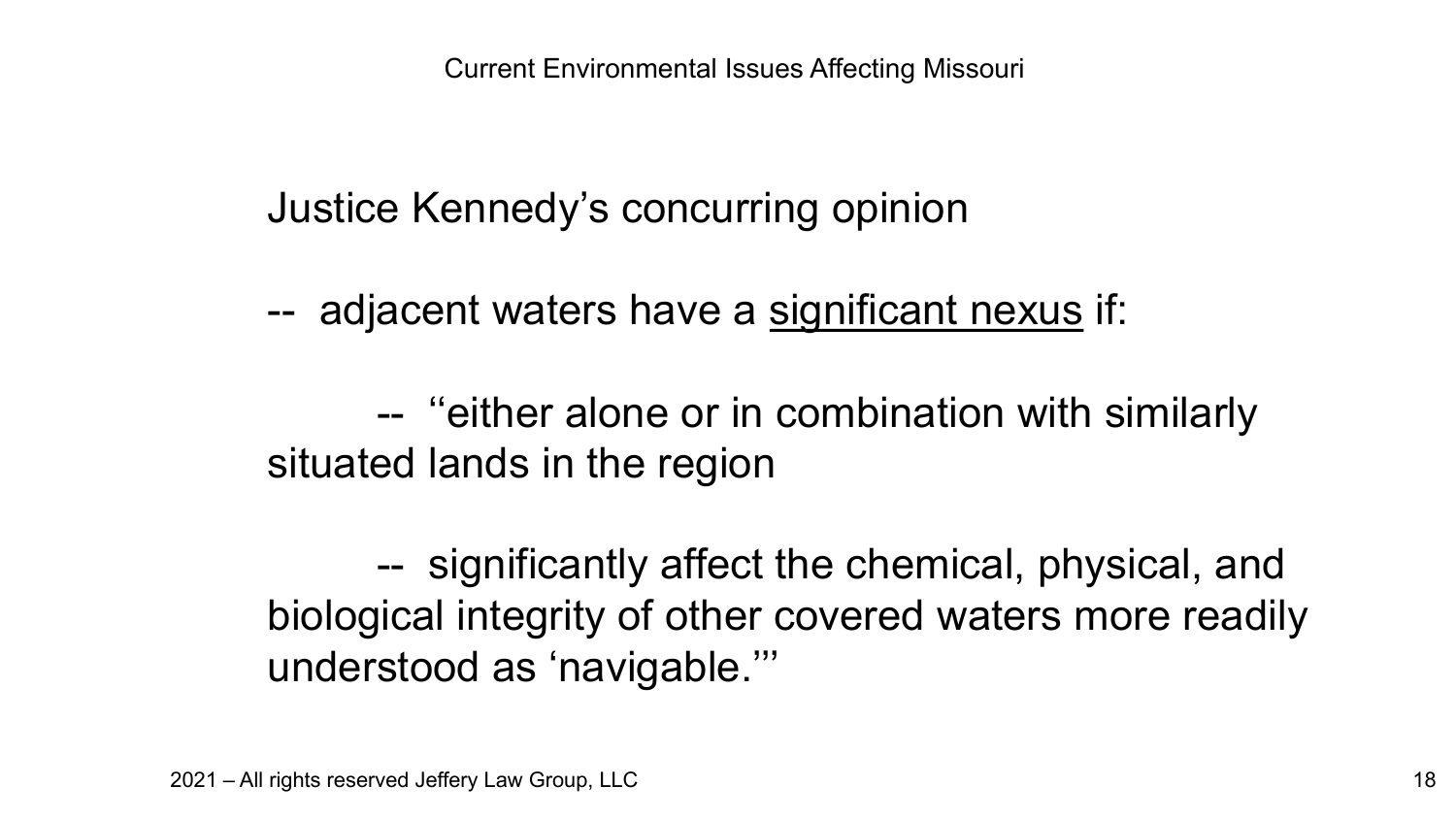#### *Joint EPA-Corps Memo dated June 6, 2007*

The agencies will assert jurisdiction over the following waters :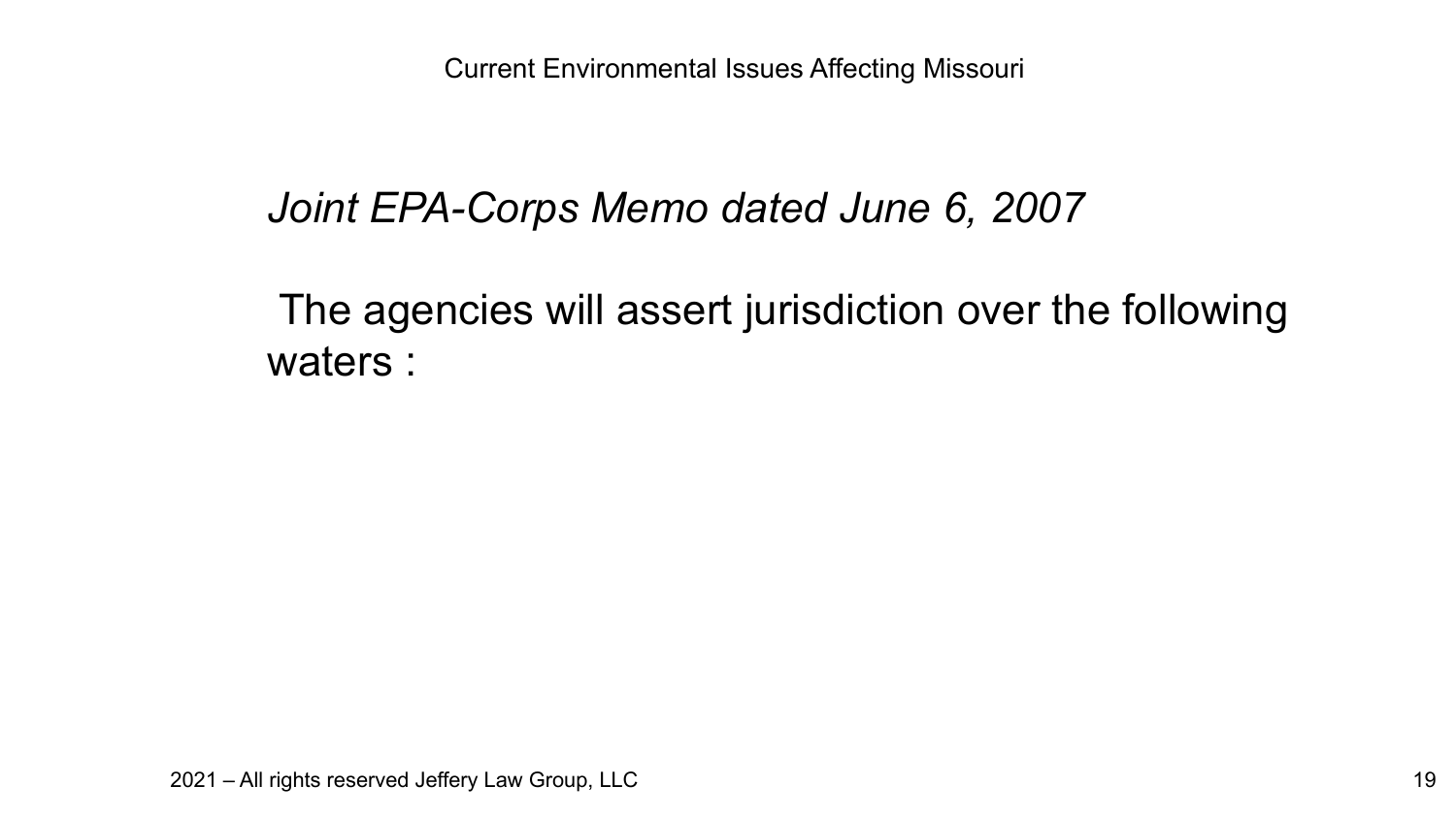- Traditional navigable waters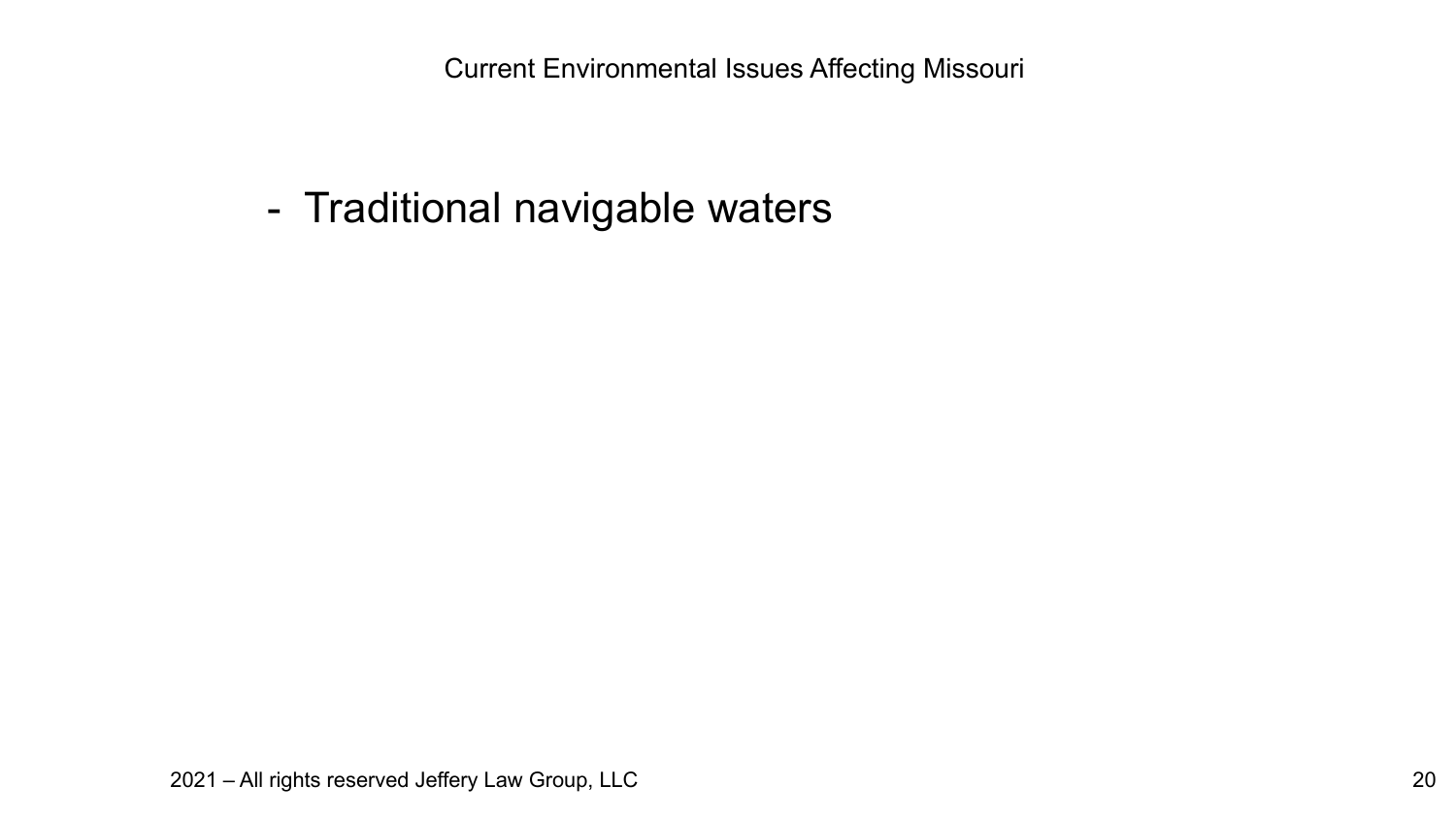- Traditional navigable waters
- Wetlands adjacent to traditional navigable waters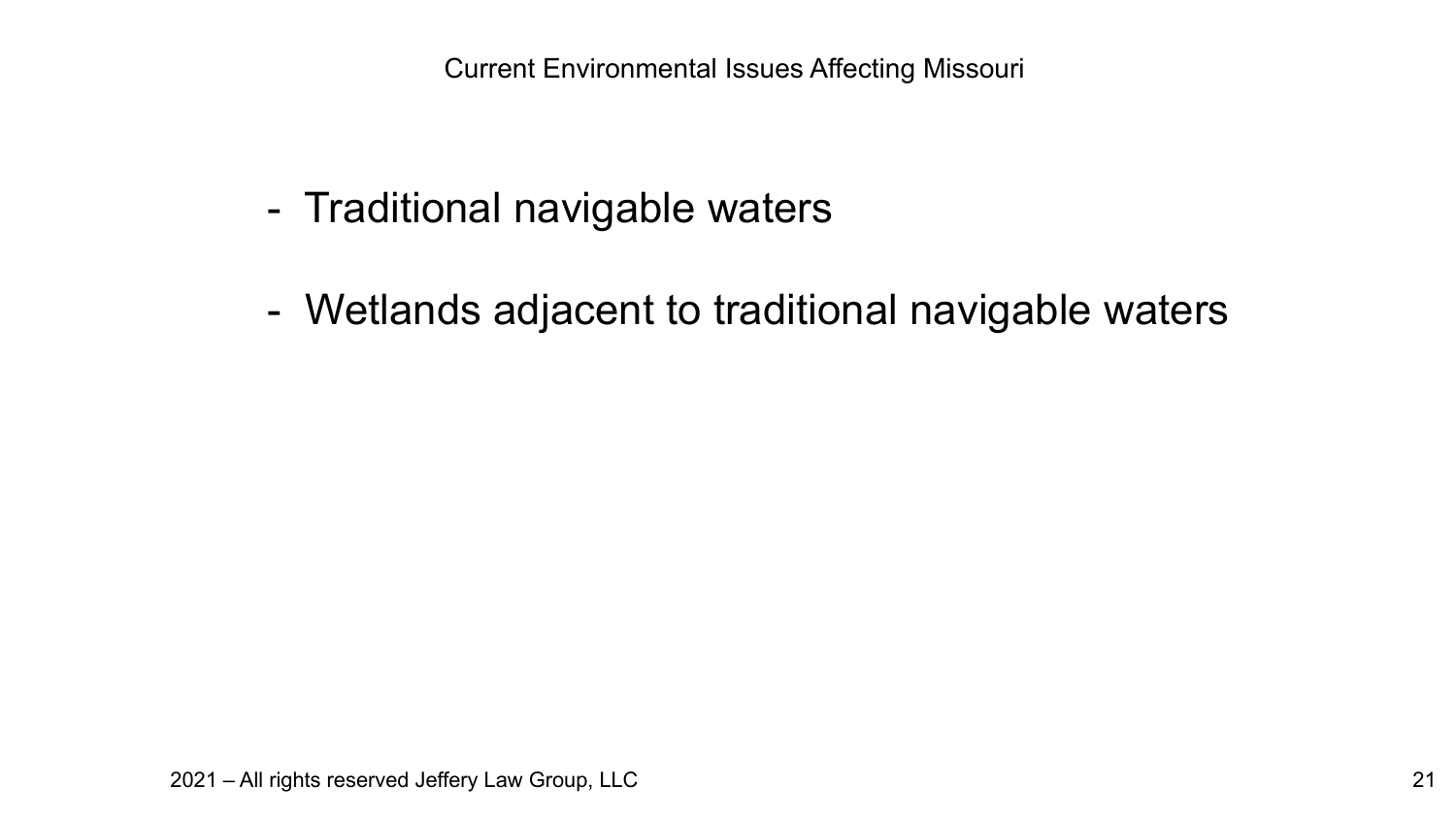- Traditional navigable waters
- Wetlands adjacent to traditional navigable waters

- Non-navigable tributaries of traditional navigable waters that are relatively permanent where the tributaries typically flow year-round or have continuous flow at least seasonally (e.g ., typically three months)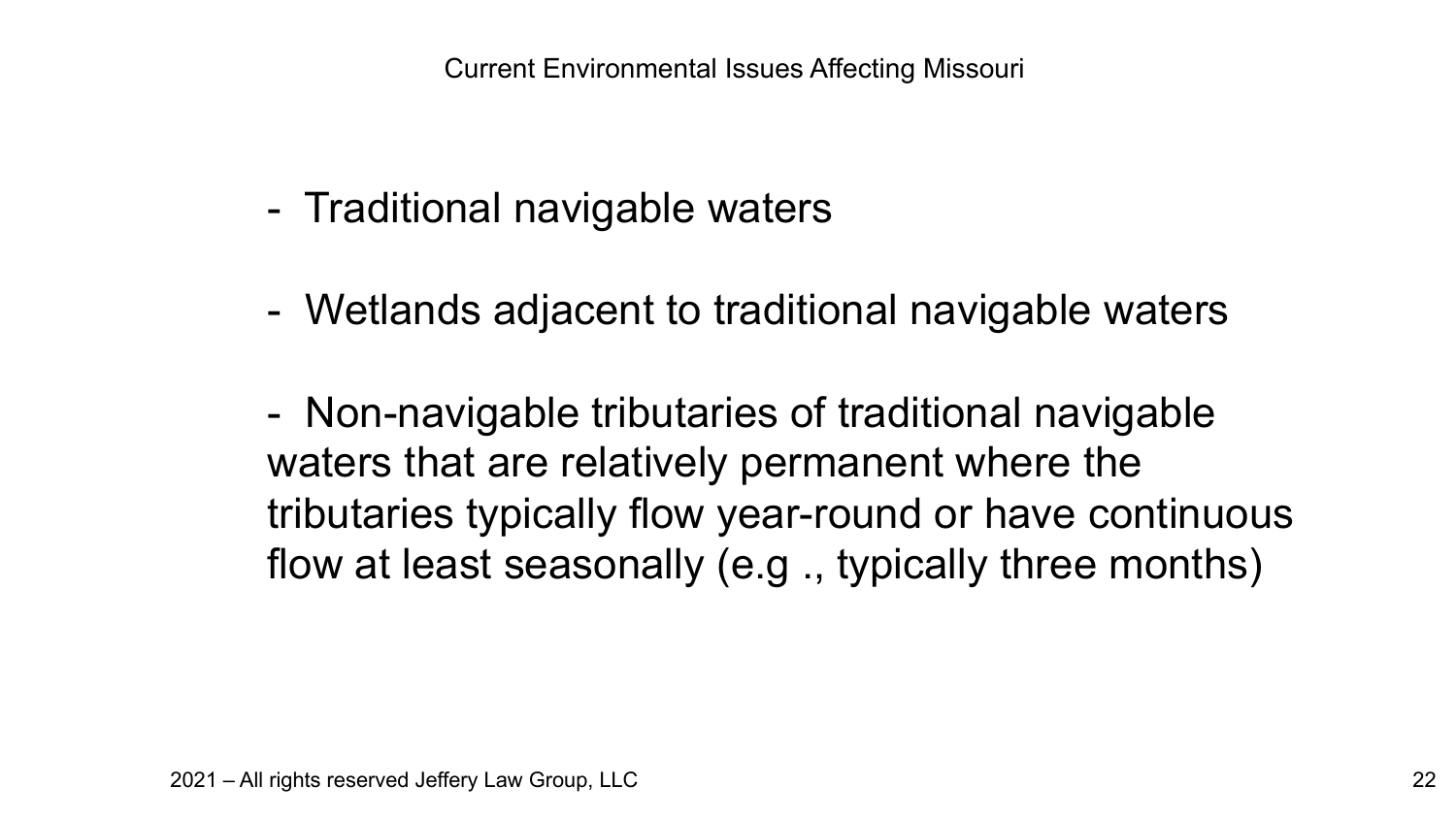- Traditional navigable waters
- Wetlands adjacent to traditional navigable waters

- Non-navigable tributaries of traditional navigable waters that are relatively permanent where the tributaries typically flow year-round or have continuous flow at least seasonally (e.g ., typically three months)

- Wetlands that directly abut such tributaries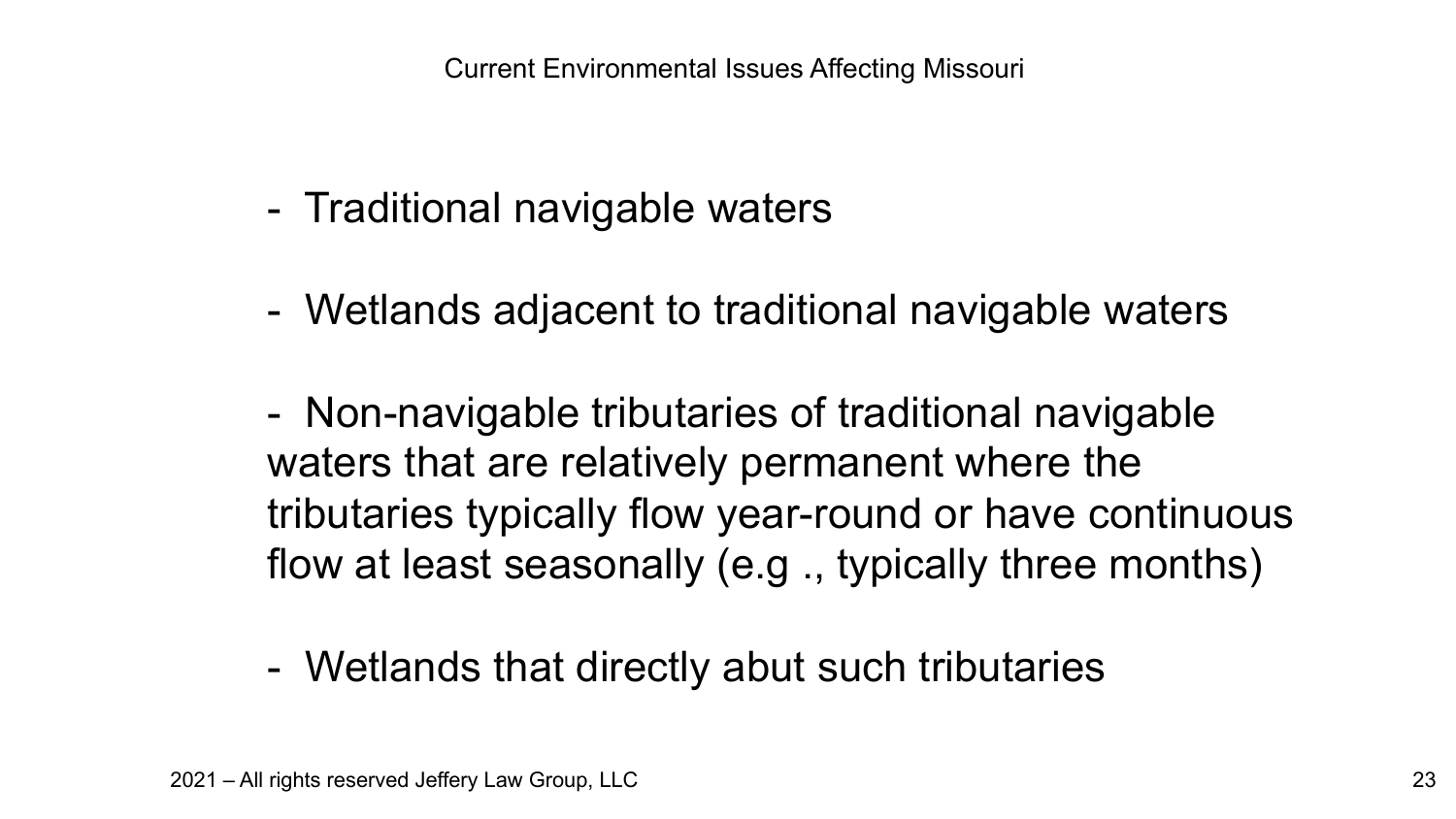The agencies will decide jurisdiction over the following waters based on a fact-specific analysis to determine whether they have a significant nexus with a traditional navigable water: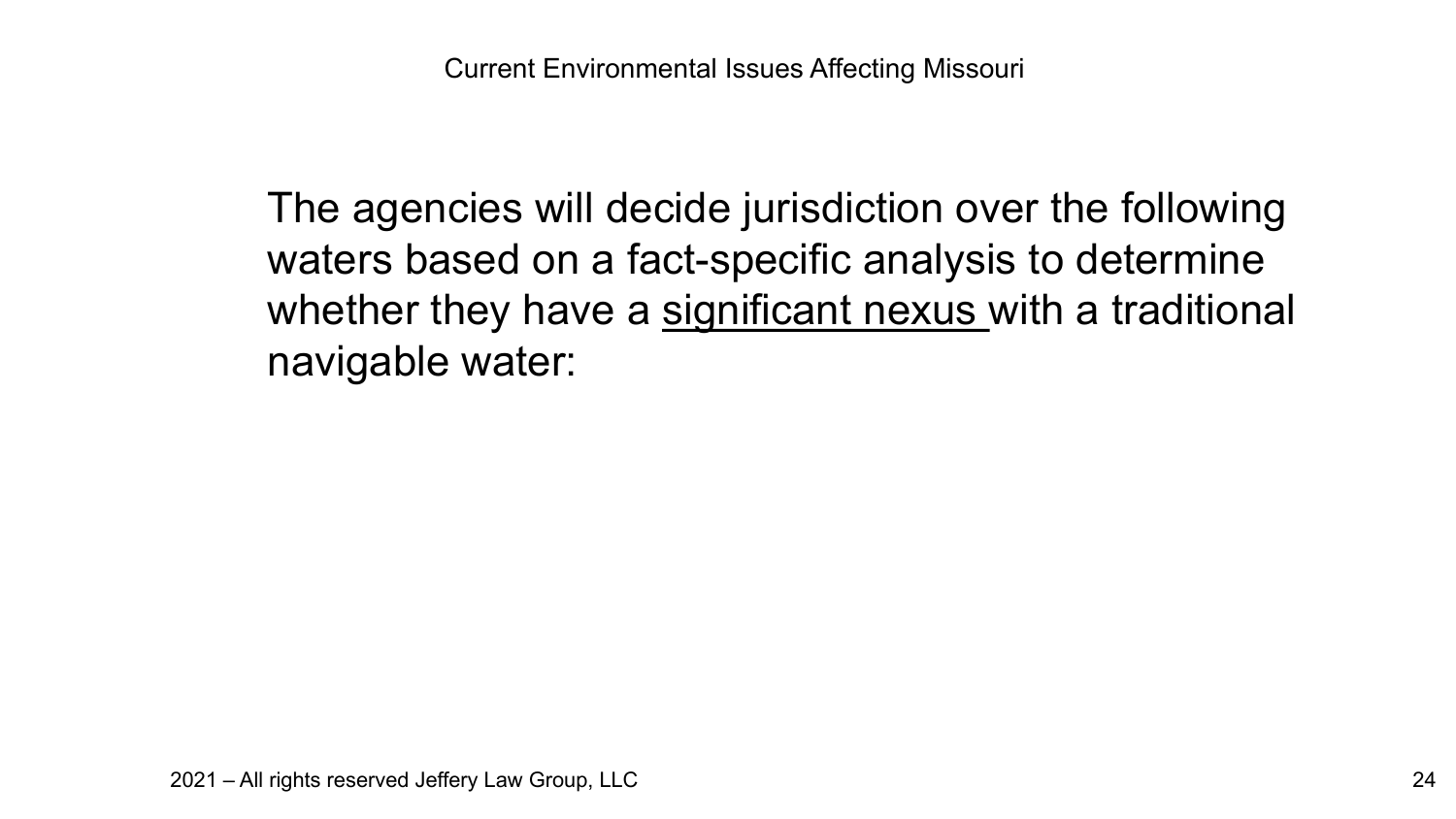- Non-navigable tributaries that are not relatively permanent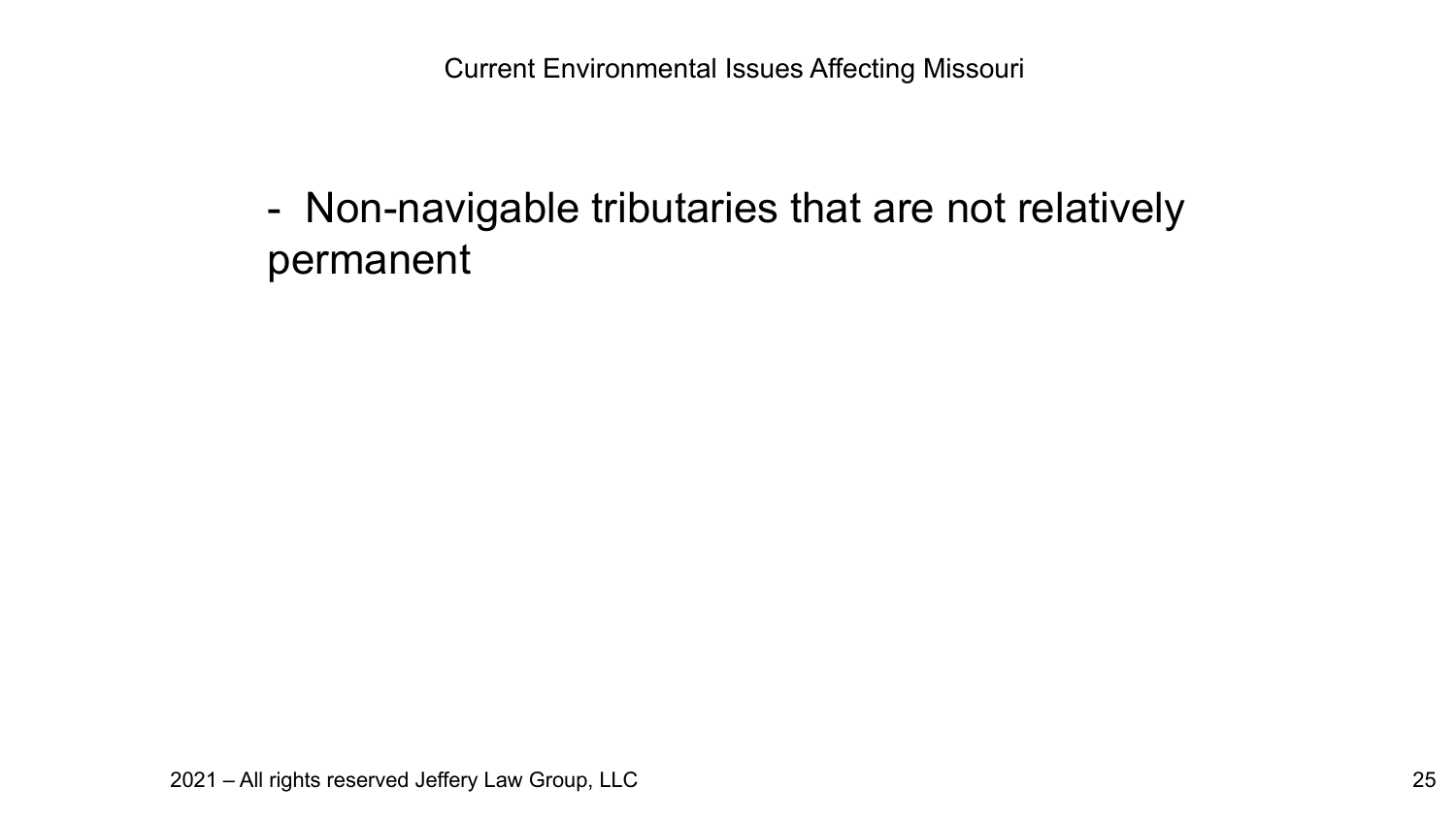- Non-navigable tributaries that are not relatively permanent
- Wetlands adjacent to non-navigable tributaries that are not relatively permanent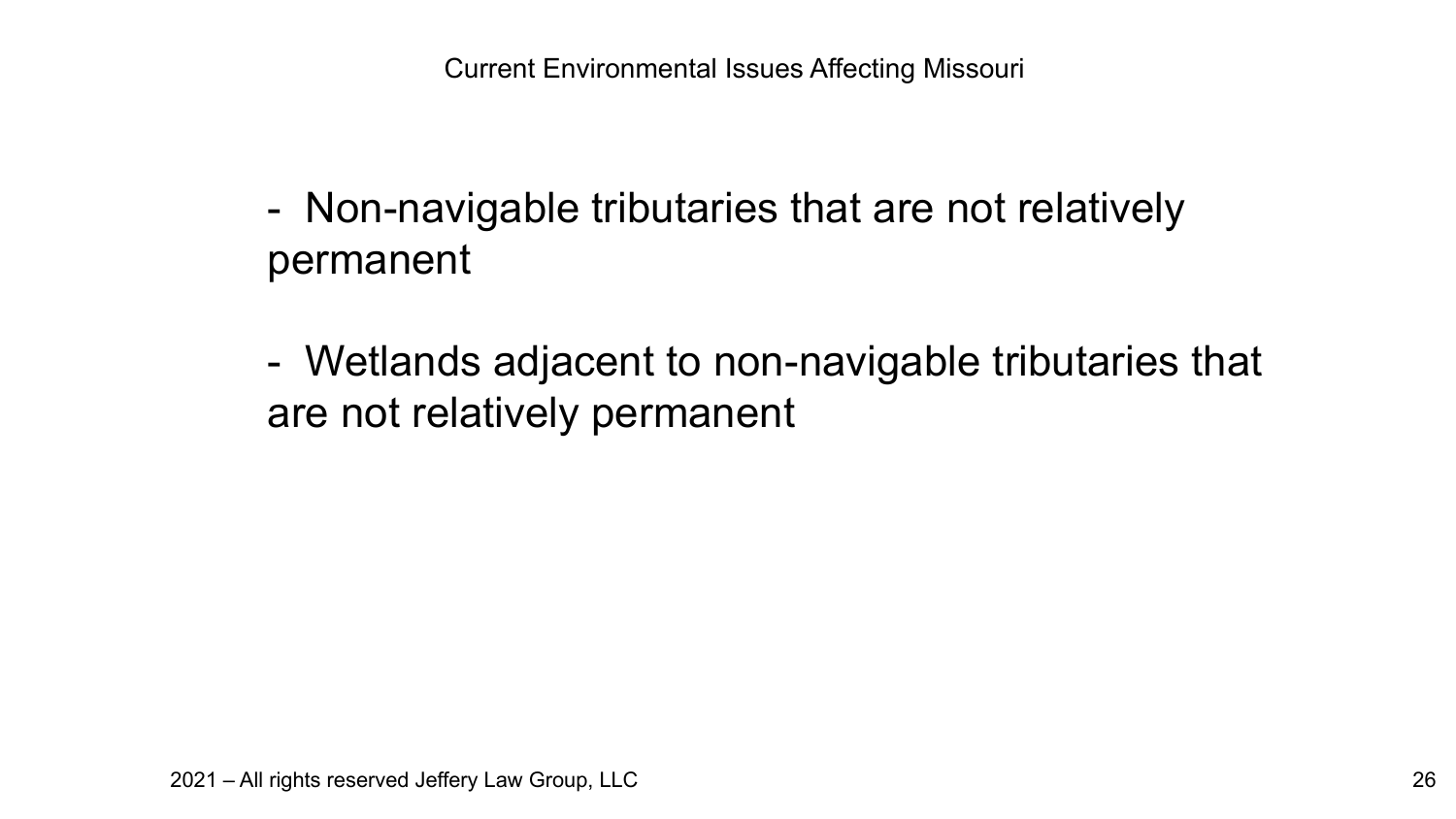- Non-navigable tributaries that are not relatively permanent
- Wetlands adjacent to non-navigable tributaries that are not relatively permanent

- Wetlands adjacent to but that do not directly abut a relatively permanent nonnavigable tributary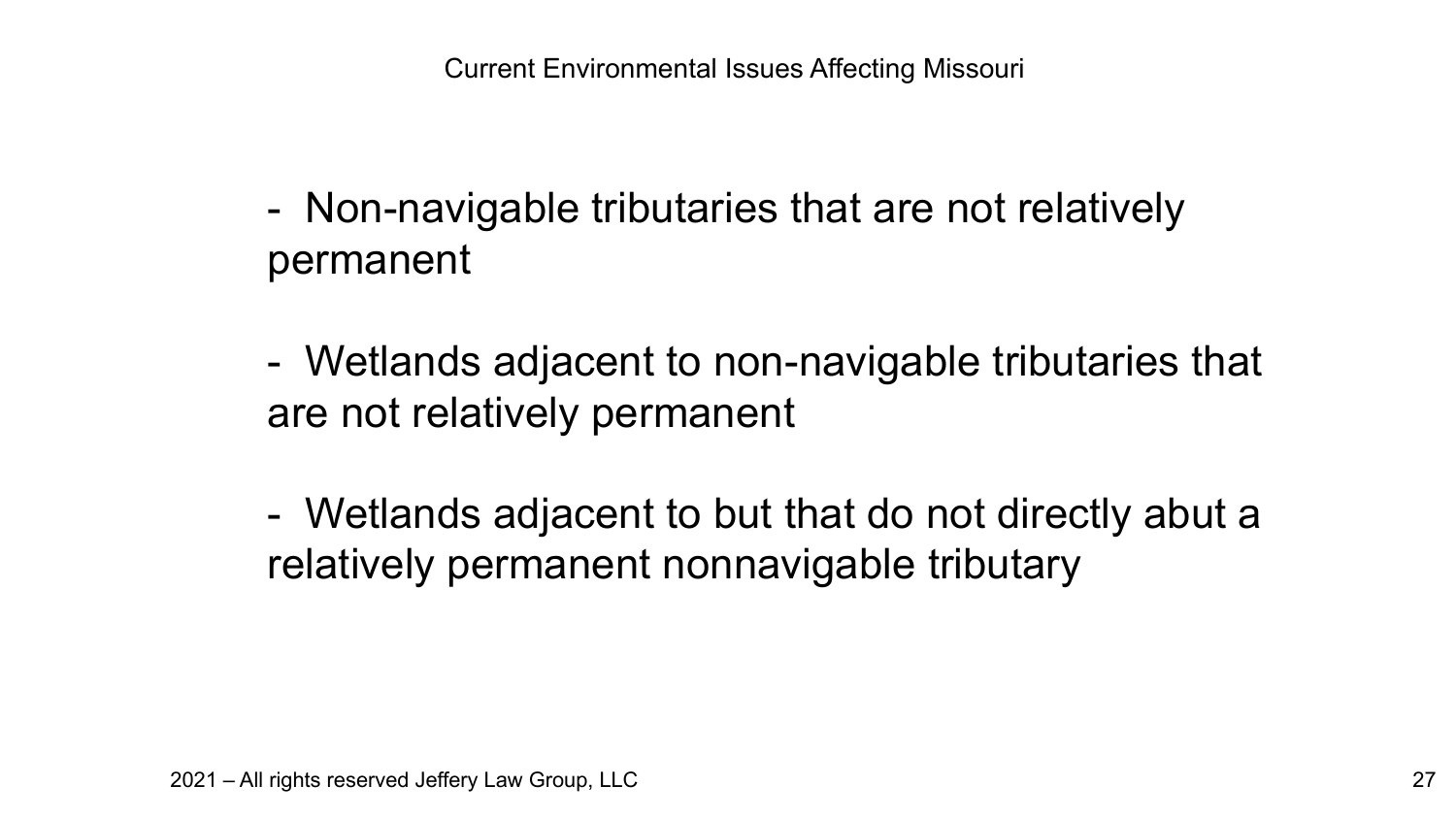### 2015 – 33 CFR Part 328 – Definition of Water of the United States

- Created a system to determine which waters were "jurisdictional waters" of the U.S.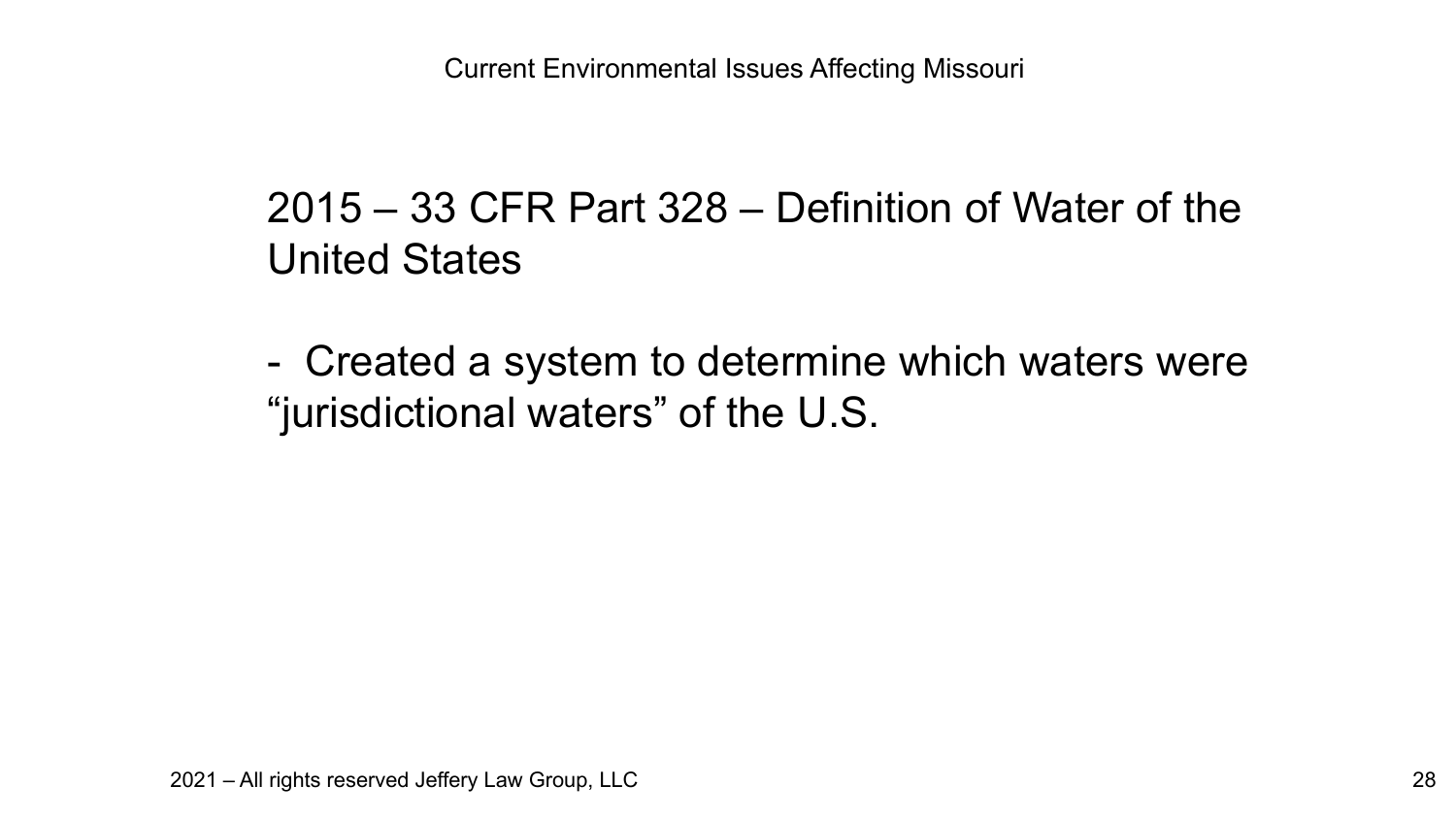- Traditional navigable waters, interstate waters, and the territorial seas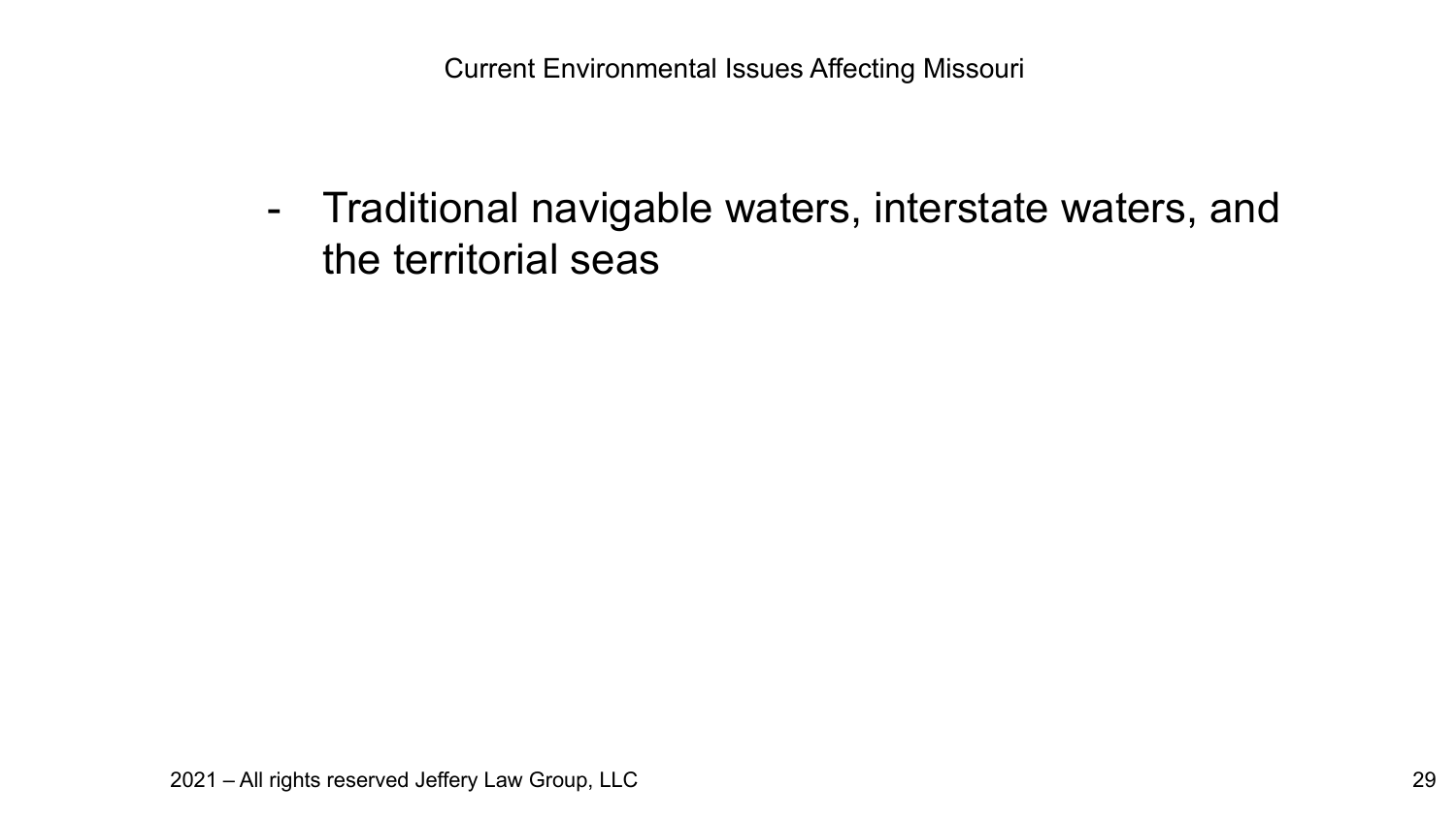- Traditional navigable waters, interstate waters, and the territorial seas
- Impoundments of jurisdictional waters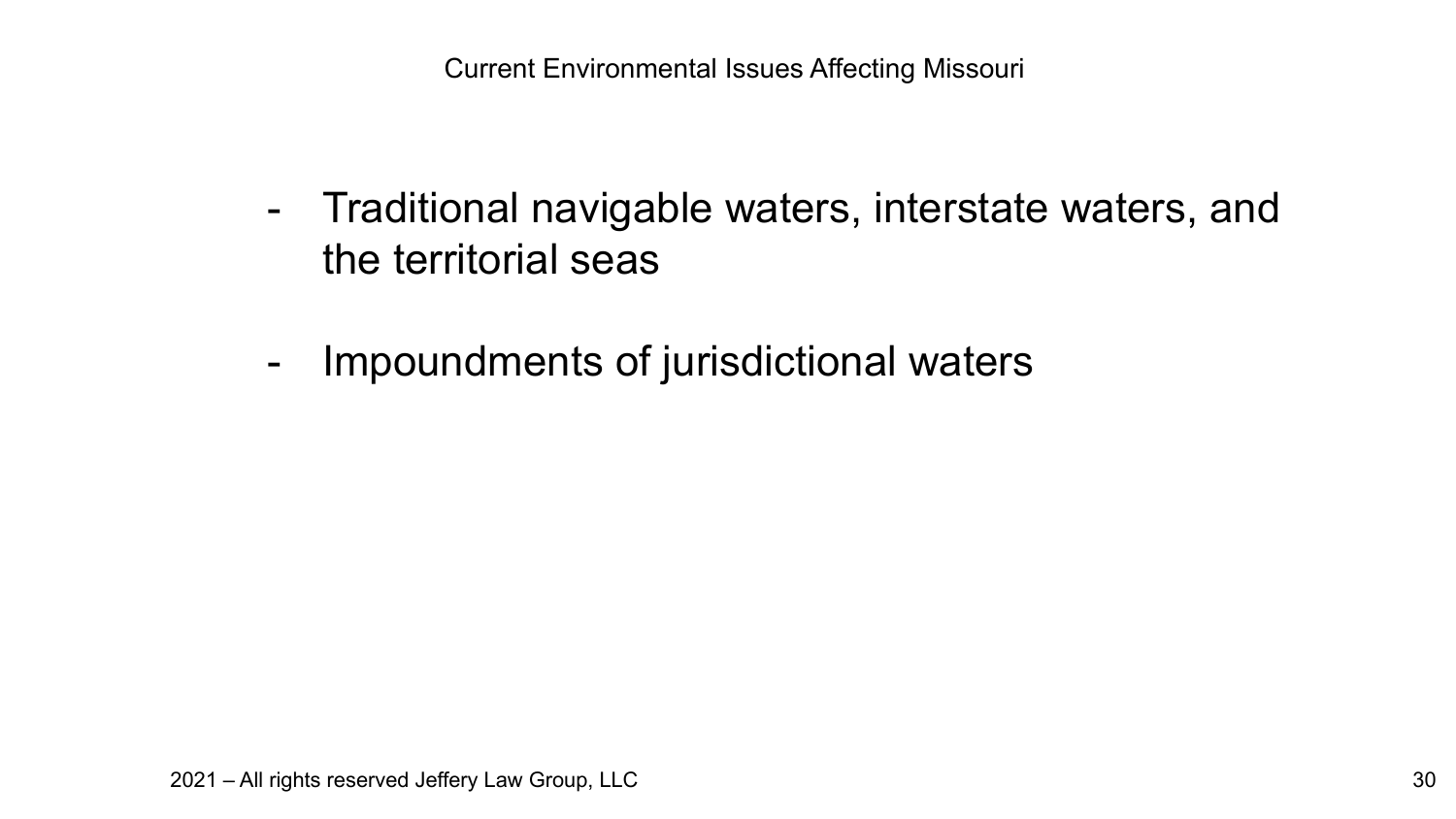- Tributaries and adjacent waters (are jurisdictional because science confirms that they have a significant nexus to traditional navigable waters, interstate waters, or territorial seas)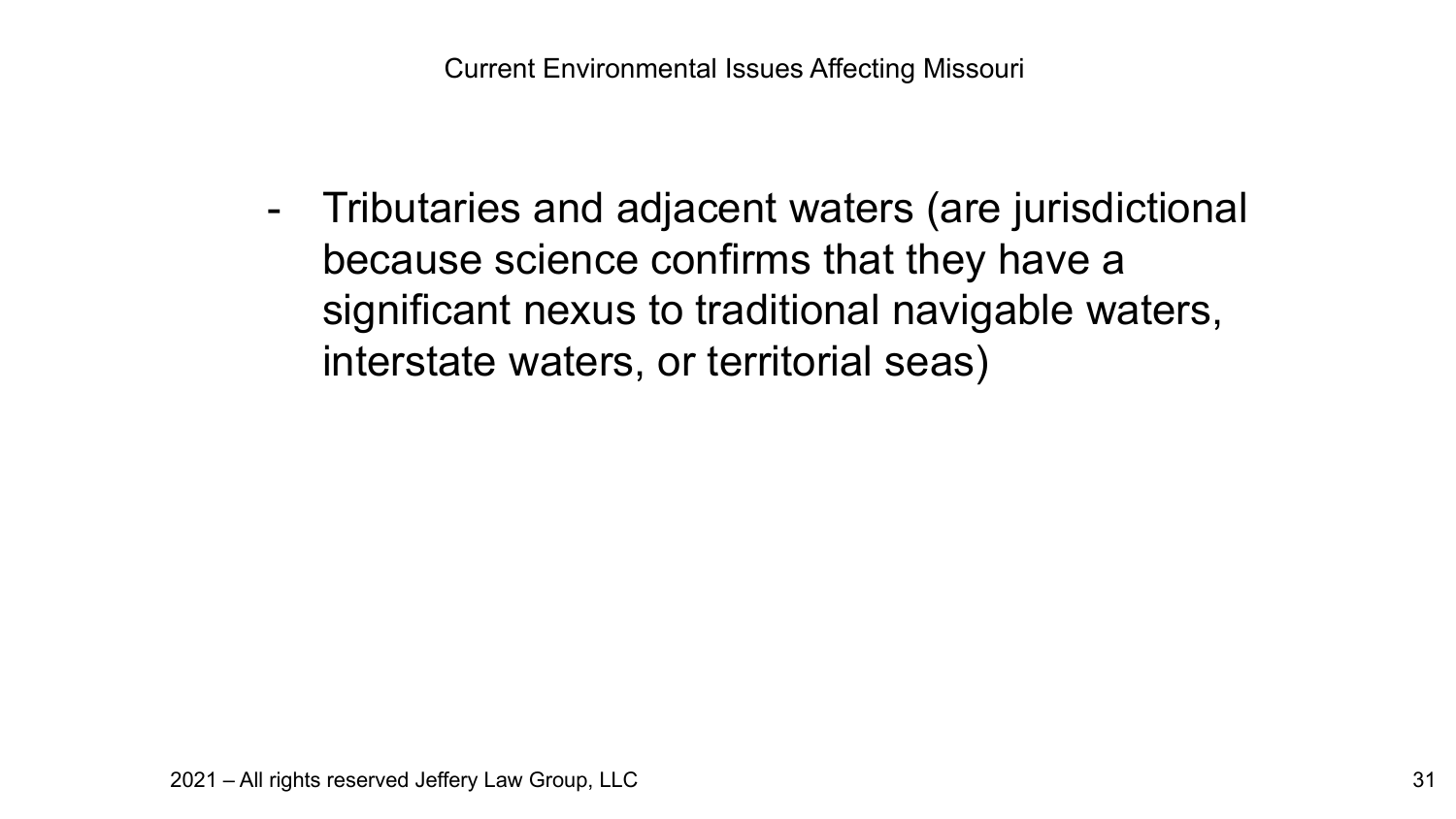- Tributaries and adjacent waters (are jurisdictional because science confirms that they have a significant nexus to traditional navigable waters, interstate waters, or territorial seas)
- Those waters found after a case-specific analysis to have a significant nexus to traditional navigable waters, interstate waters, or the territorial seas, either alone or in combination with similarly situated waters in the region.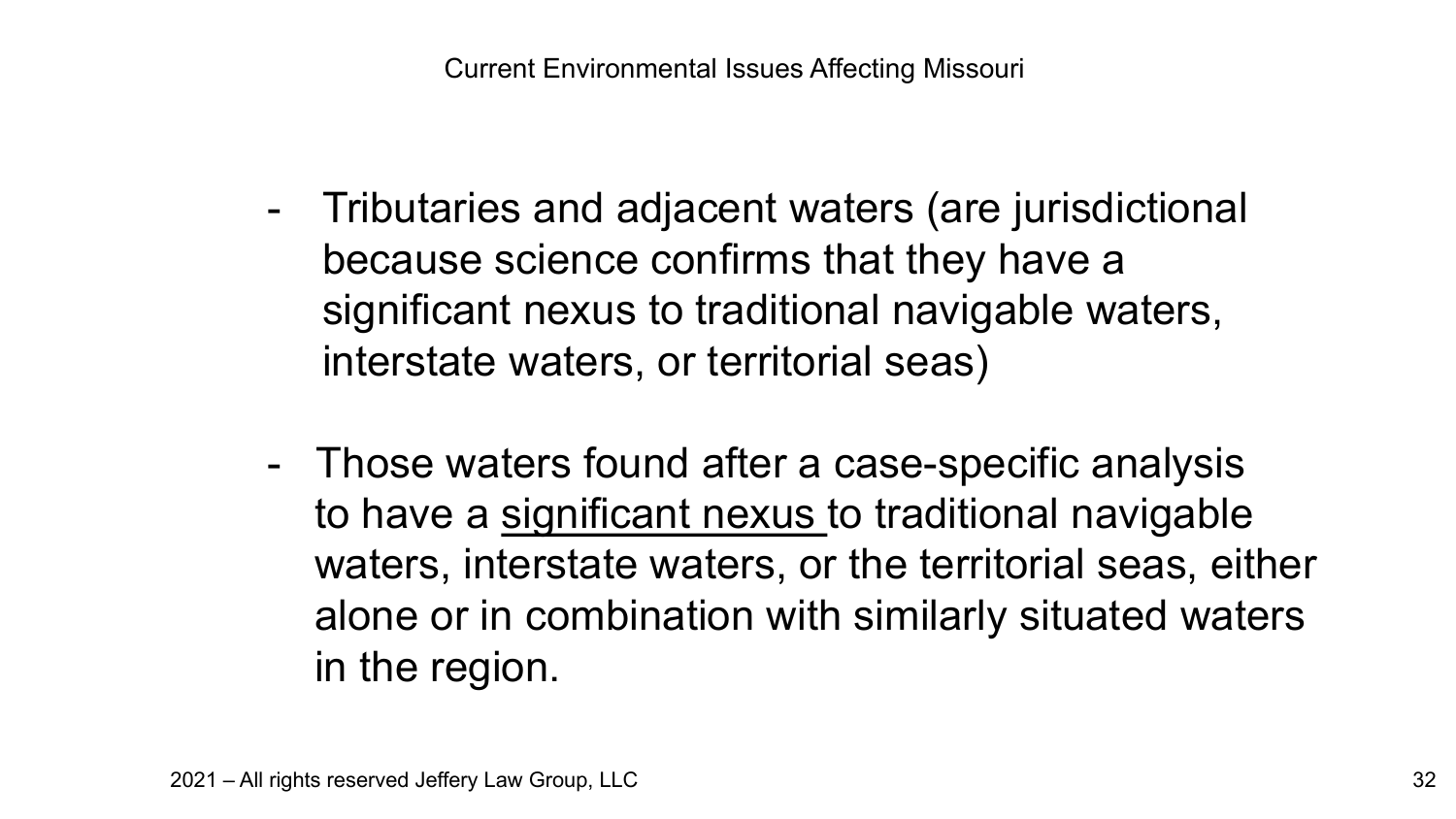### Multiple lawsuits filed in Federal courts across the United States challenging the "Waters of the U.S." Rule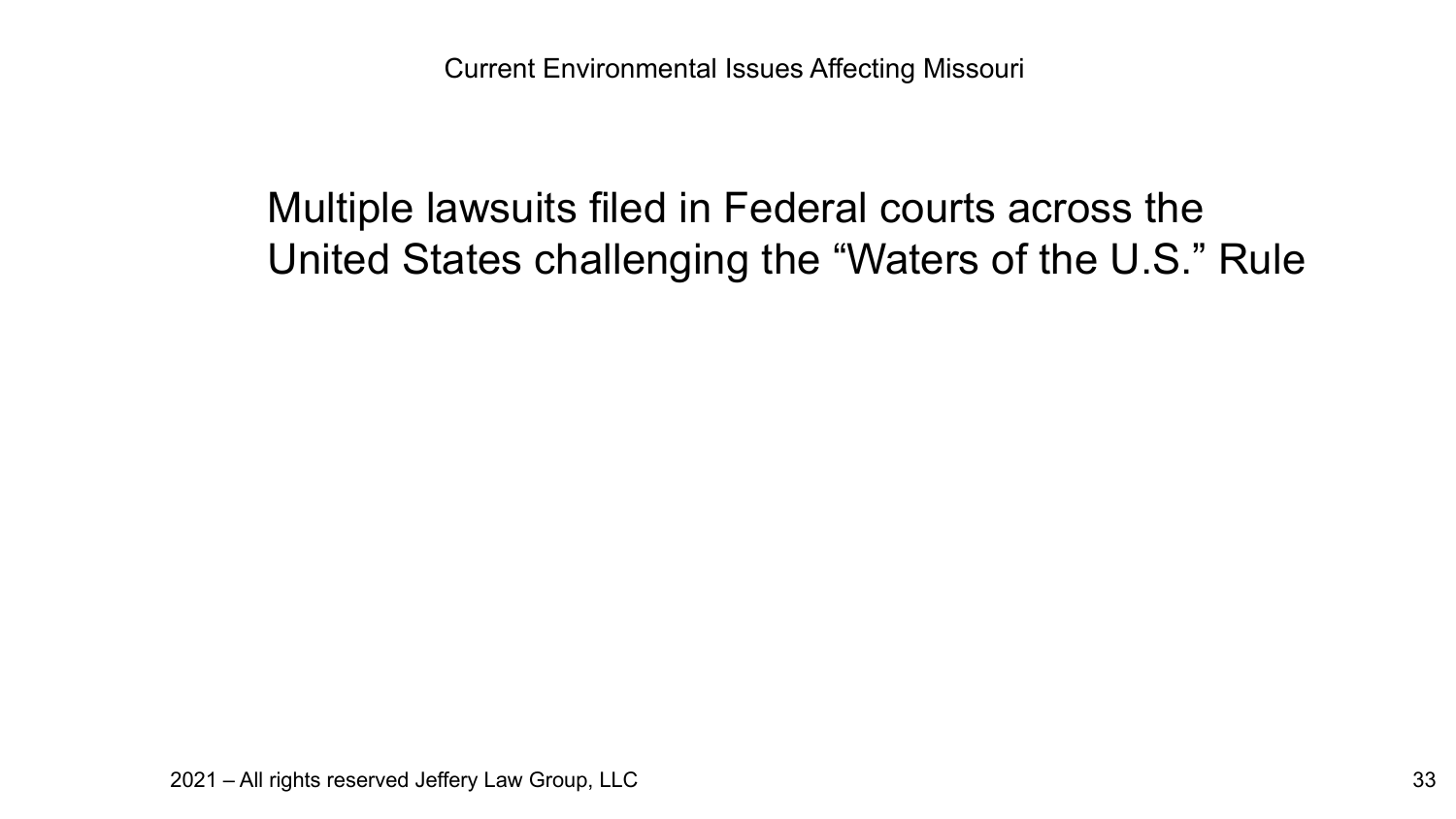#### 2016 Presidential Election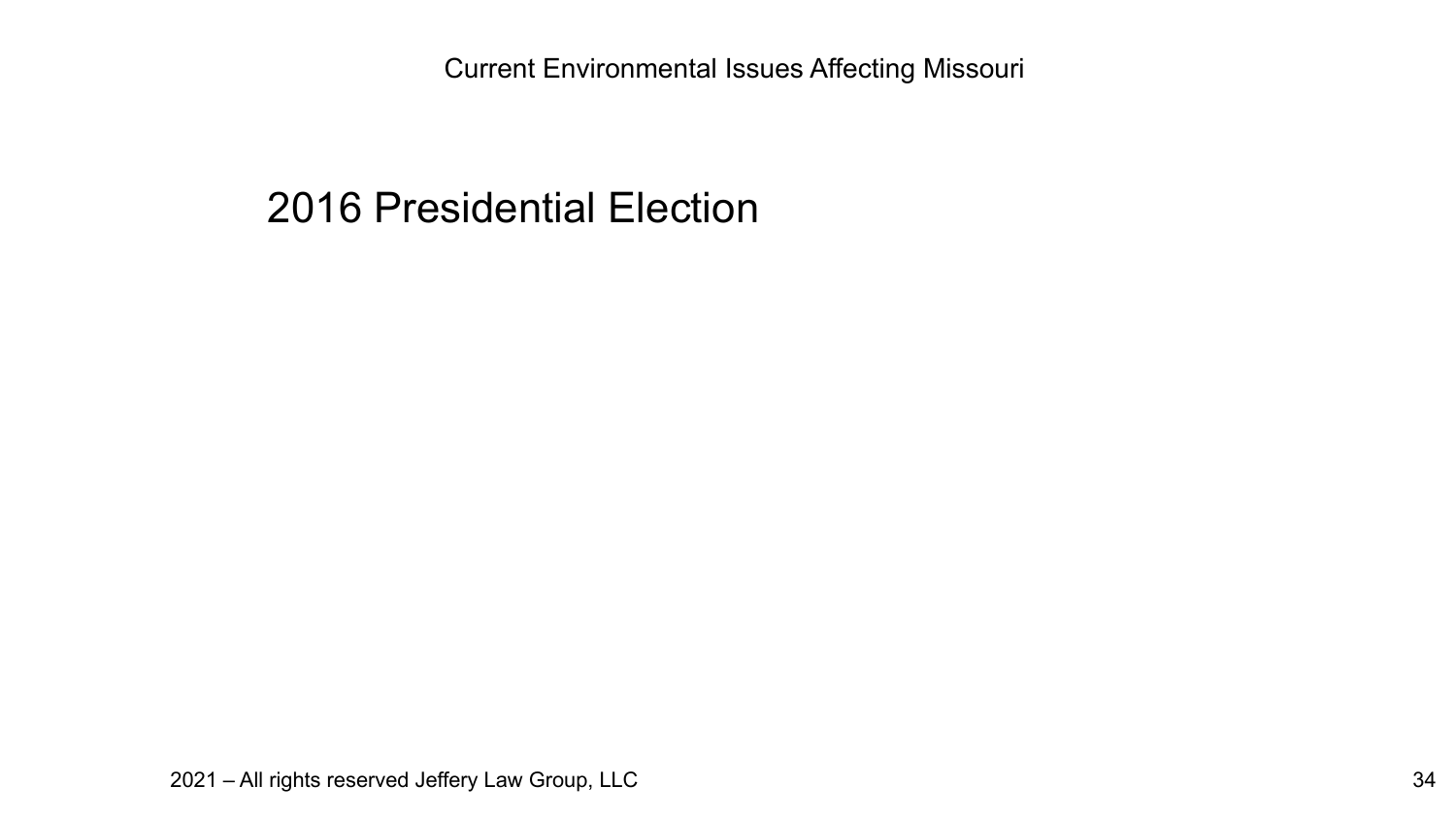February 28, 2017 - Executive Order on Restoring the Rule of Law, Federalism, and Economic Growth

- Directs EPA and the Corps to review the 2015 WOTUS Rule.

- Directs agencies to ''consider interpreting the term 'navigable waters' . . . in a manner consistent with'' Justice Scalia's plurality opinion in *Rapanos v. United States*, 547 U.S. 715 (2006)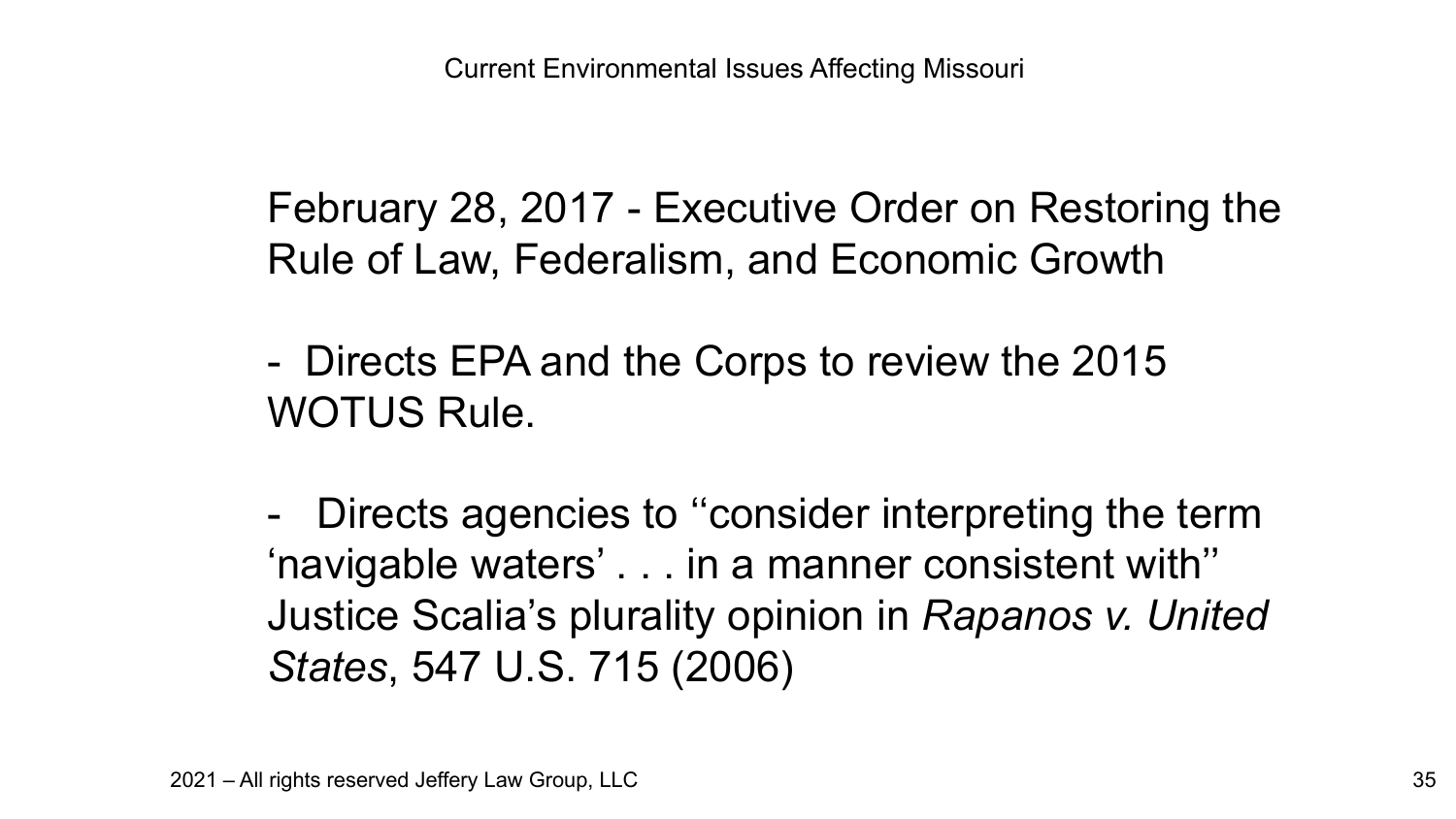### March 6, 2017 - EPA and U.S. Army Corps of Engineers publish intent to review and rescind or revise the 2015 Clean Water Rule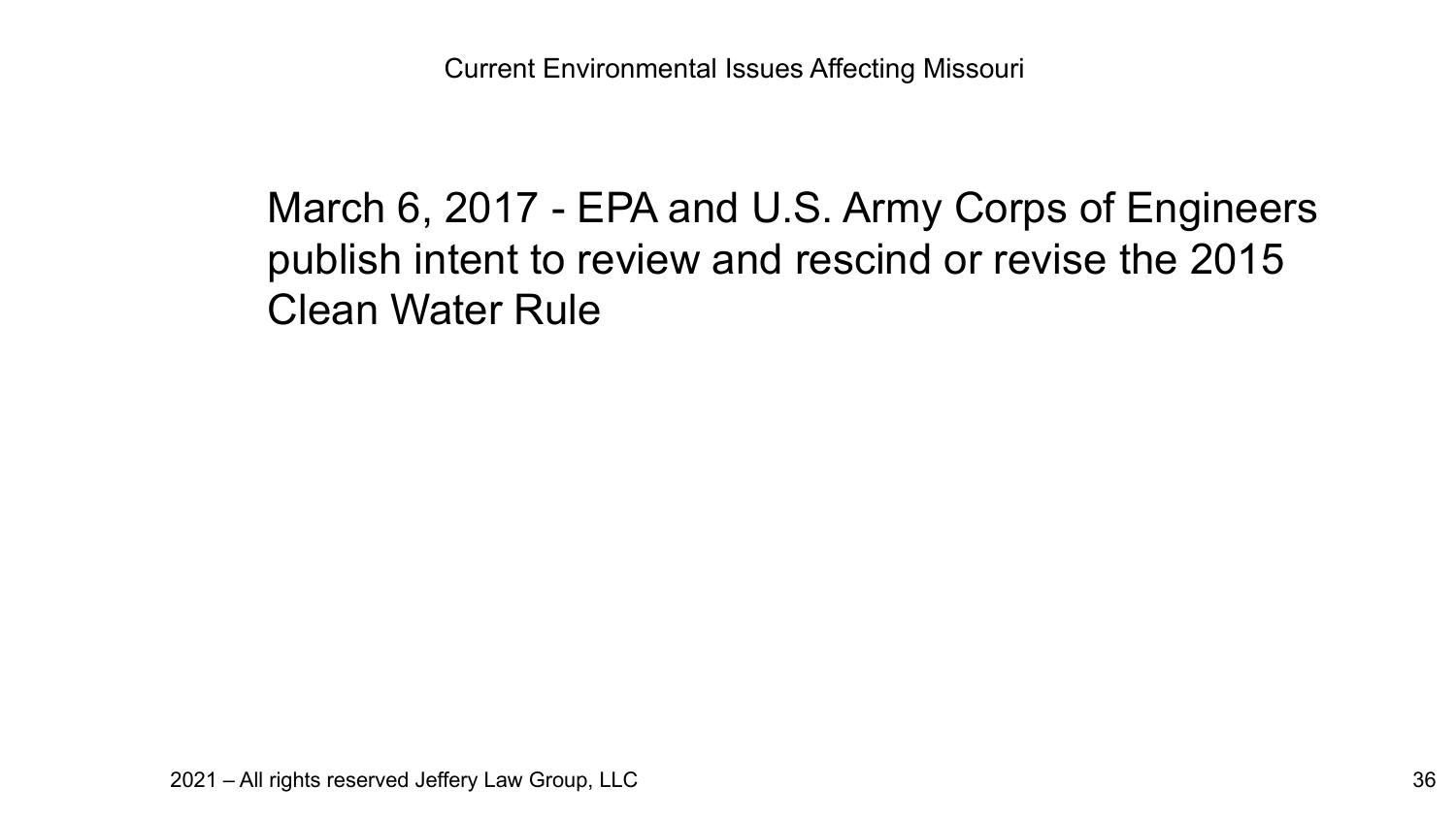March 30, 2018 – EPA Administrator Pruitt declares EPA Administrator is the sole authority over WOTUS designations, revoking the authority of regional administrators and the Army Corps of Engineers.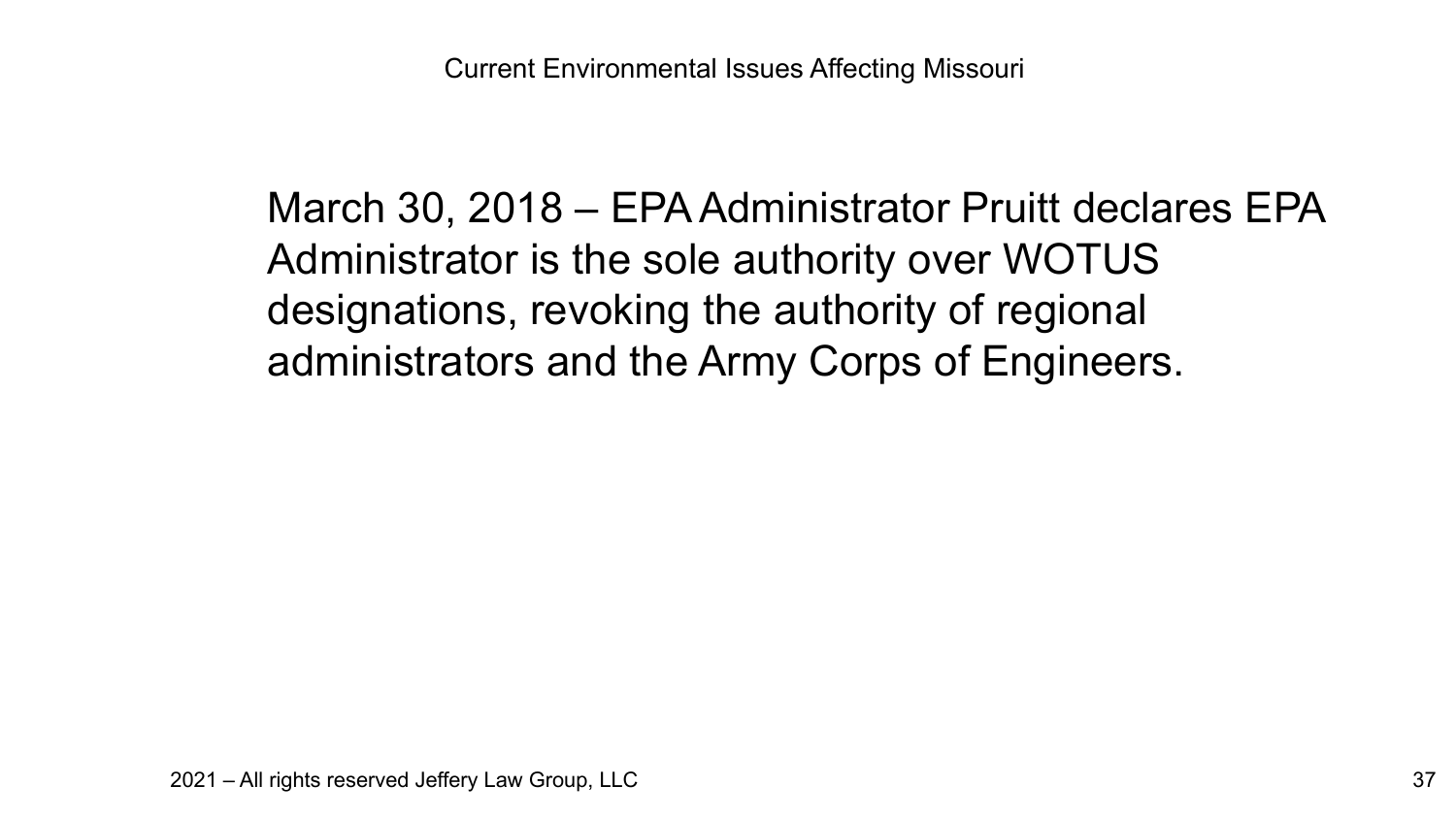### April 21, 2020 – Navigable Waters Protection Rule

"At this time, the regulations defining the scope of federal CWA jurisdiction are those portions of the CFR as they existed before the amendments promulgated in the 2015 Rule."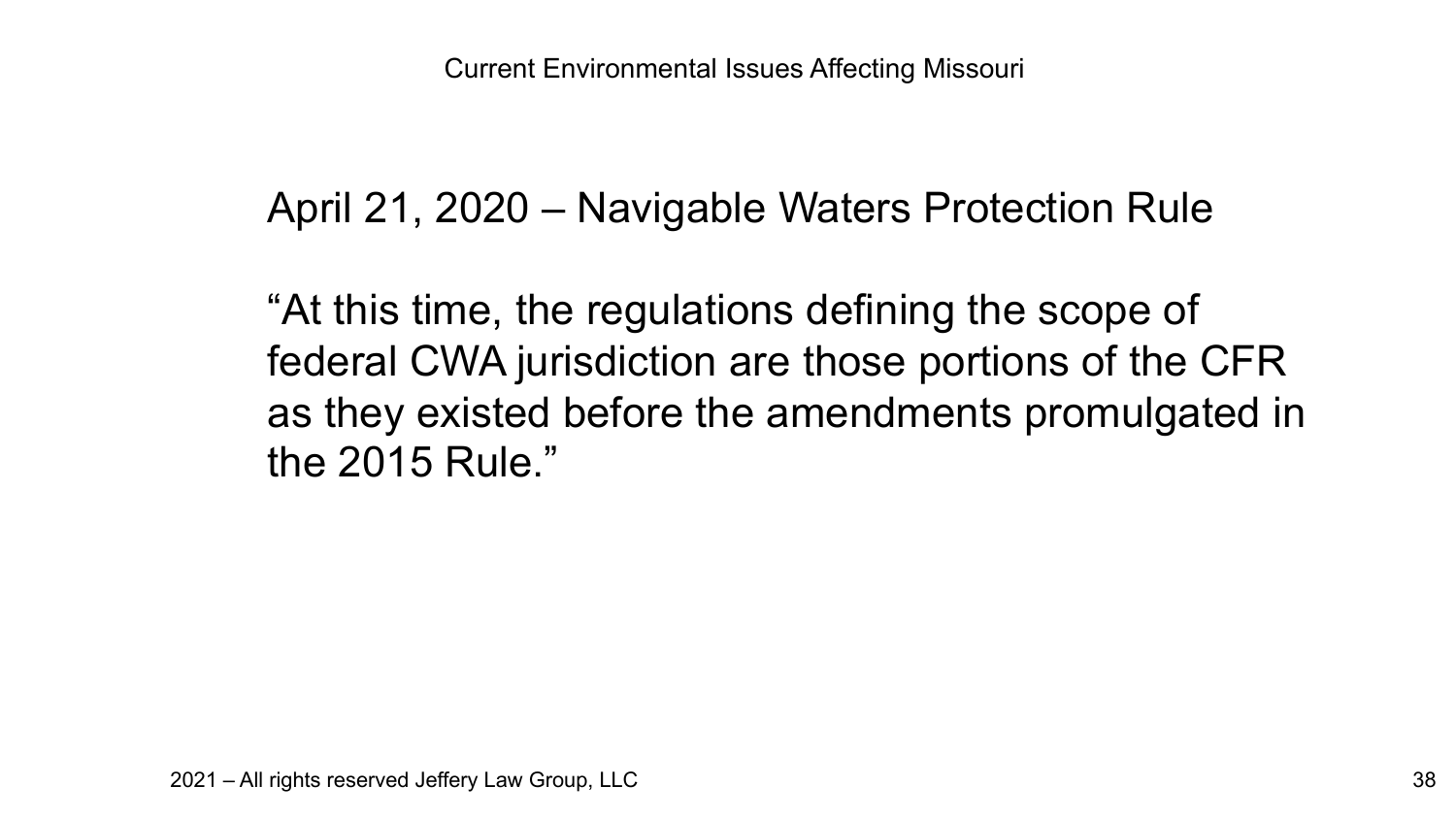### April 21, 2020 – Navigable Waters Protection Rule

"The agencies concluded that it was appropriate as an interim matter to restore the pre-existing regulations to provide regulatory certainty as the agencies considered the proposed revised definition of 'waters of the United States' and because, as implemented, those prior regulations adhere more closely than the 2015 Rule to the jurisdictional limits reflected in the statute and case law."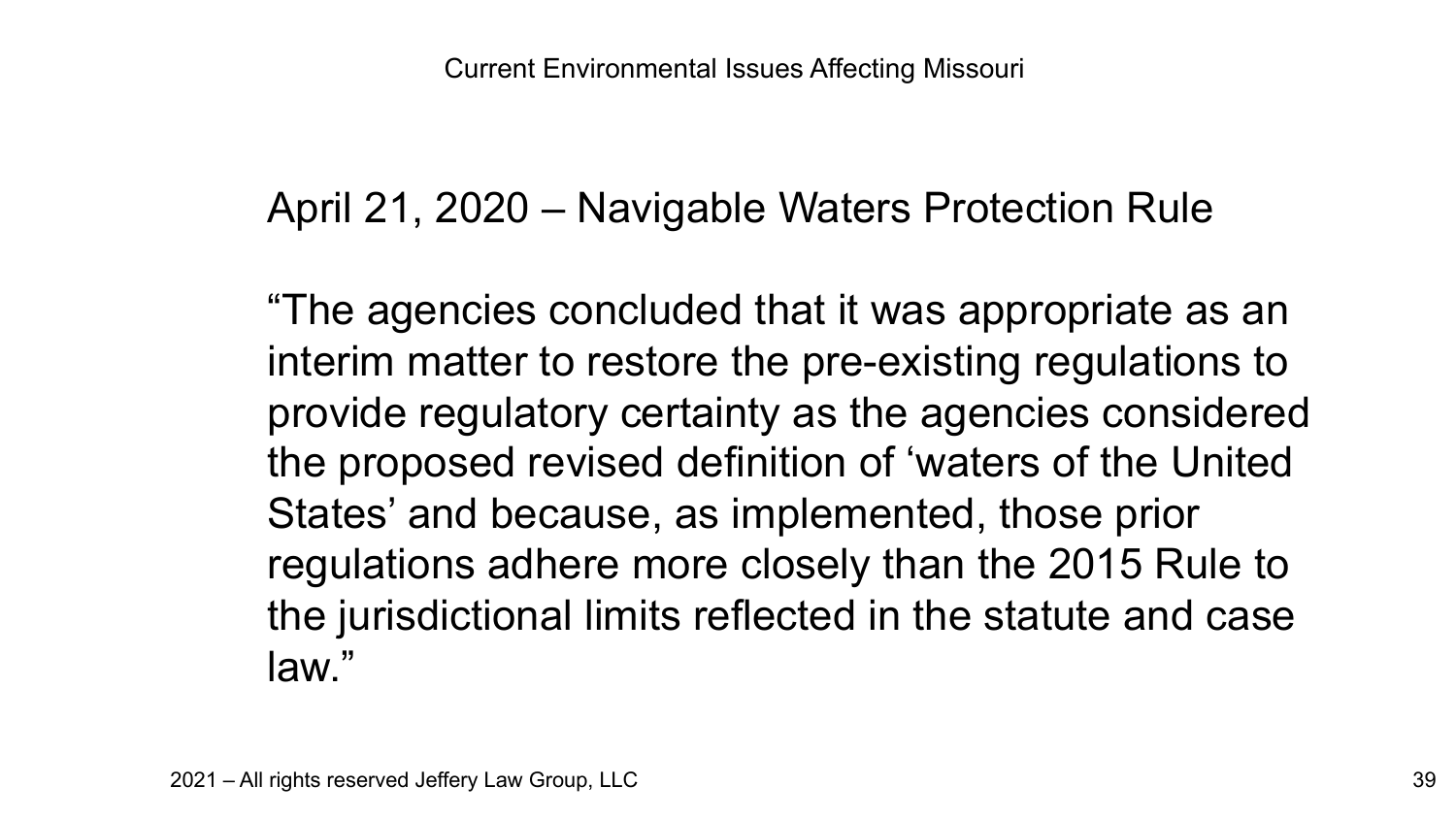#### 2020 Presidential Election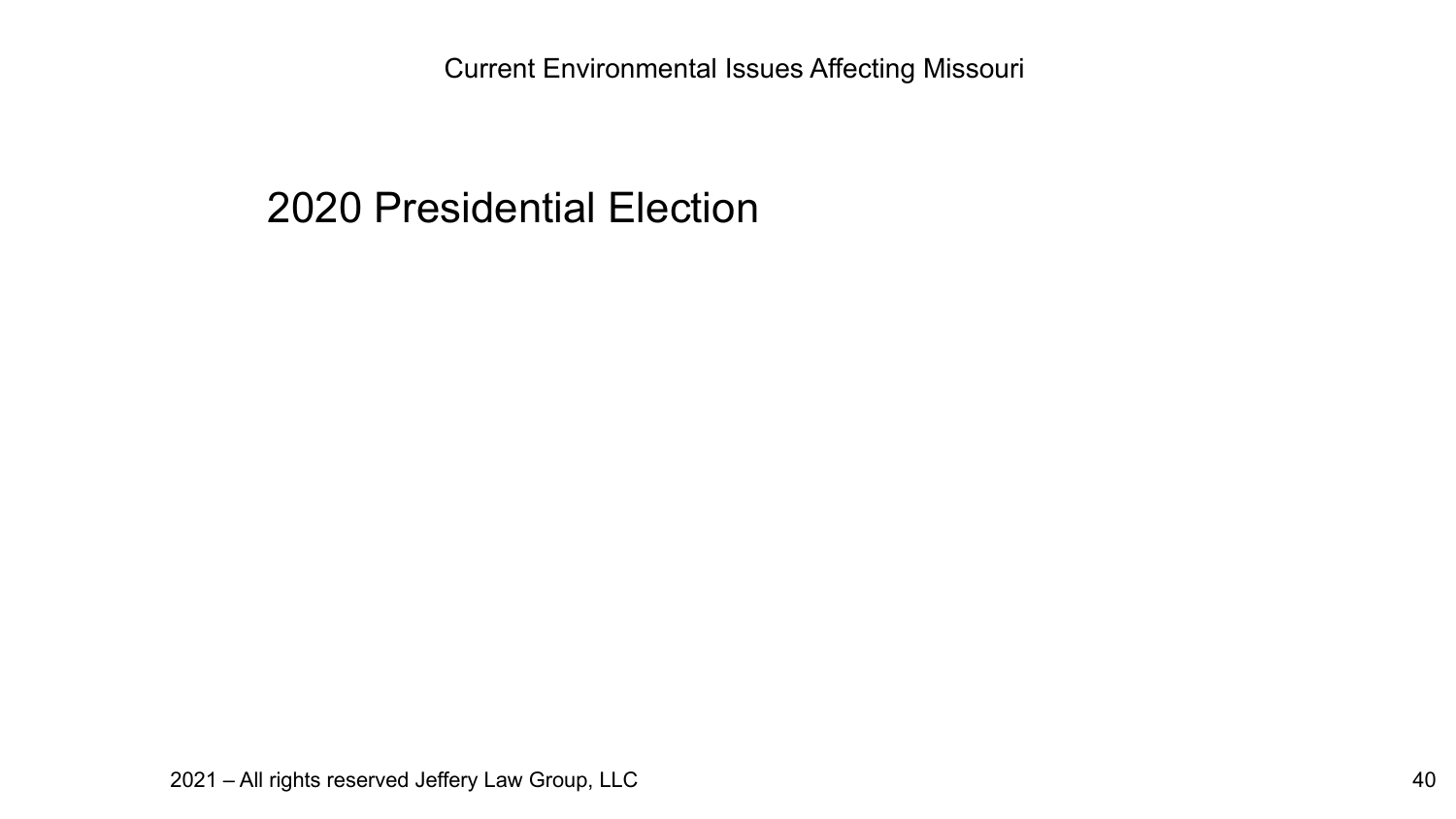#### January 20, 2021 – Executive Order 13990

"It is, therefore, the policy of my Administration to listen to the science; to improve public health and protect our environment; to ensure access to clean air and water; . . . . "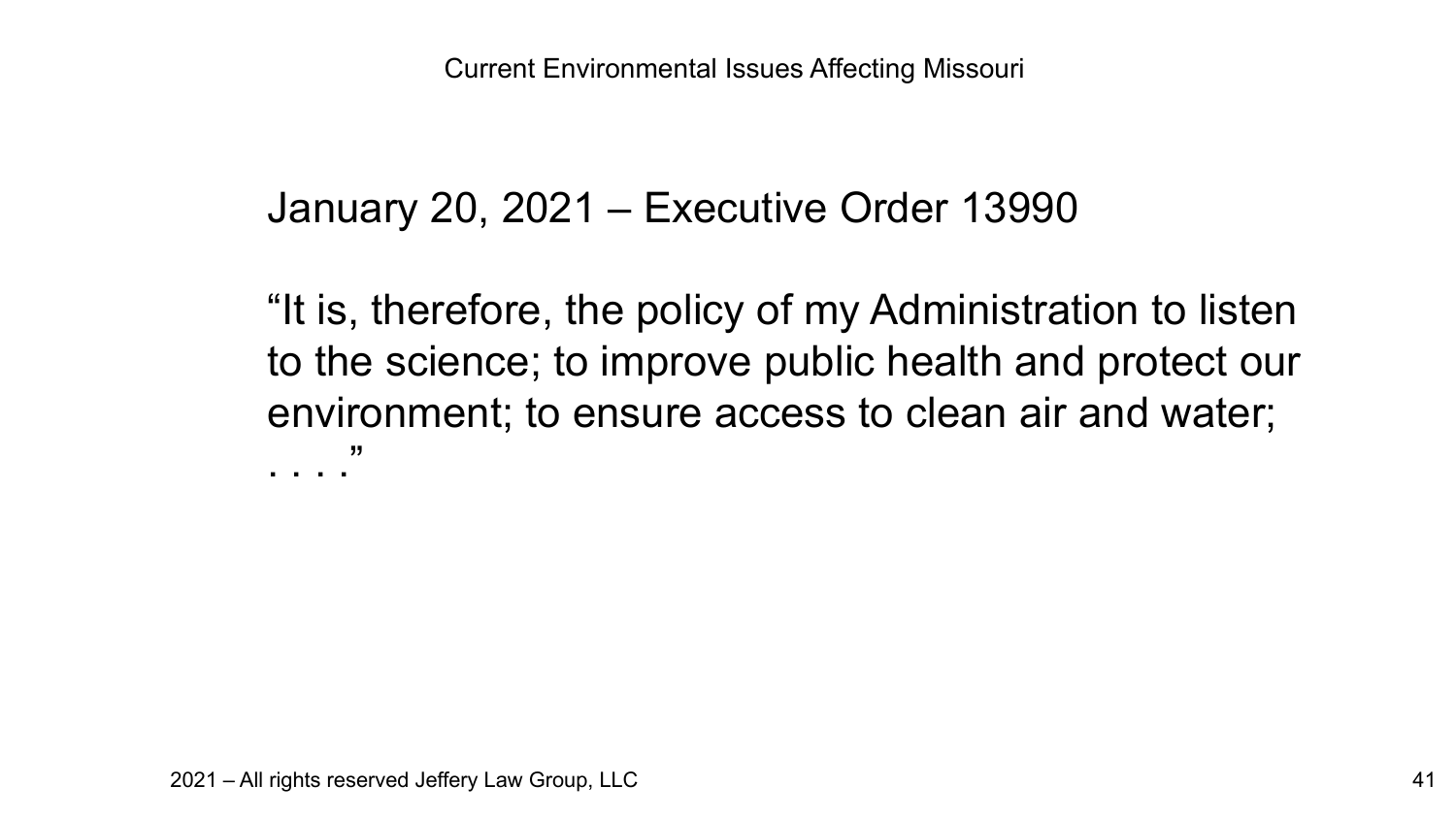#### January 20, 2021 – Executive Order 13990

"The heads of all agencies shall immediately review all existing regulations, orders, guidance documents, policies, and any other similar agency actions (agency actions) promulgated, issued, or adopted between January 20, 2017, and January 20, 2021, that are or may be inconsistent with, or present obstacles to, the policy set forth in section 1 of this order."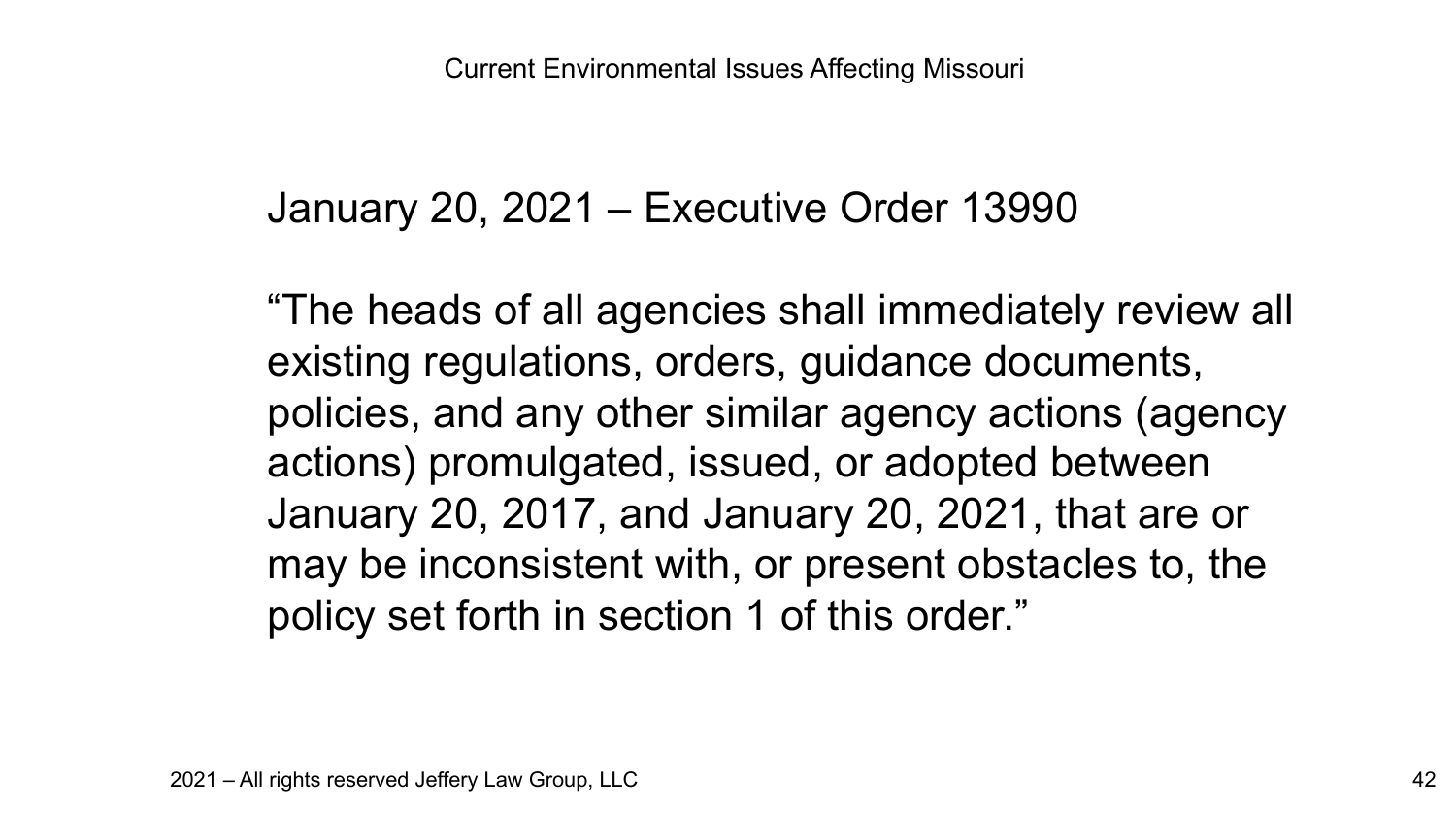# June 2021 - *EPA, Army Announce Intent to Revise Definition of WOTUS*

"Today, the U.S. Environmental Protection Agency (EPA) and Department of the Army (the agencies) are announcing their intent to revise the definition of "waters of the United States" (WOTUS) to better protect our nation's vital water resources that support public health, environmental protection, agricultural activity, and economic growth."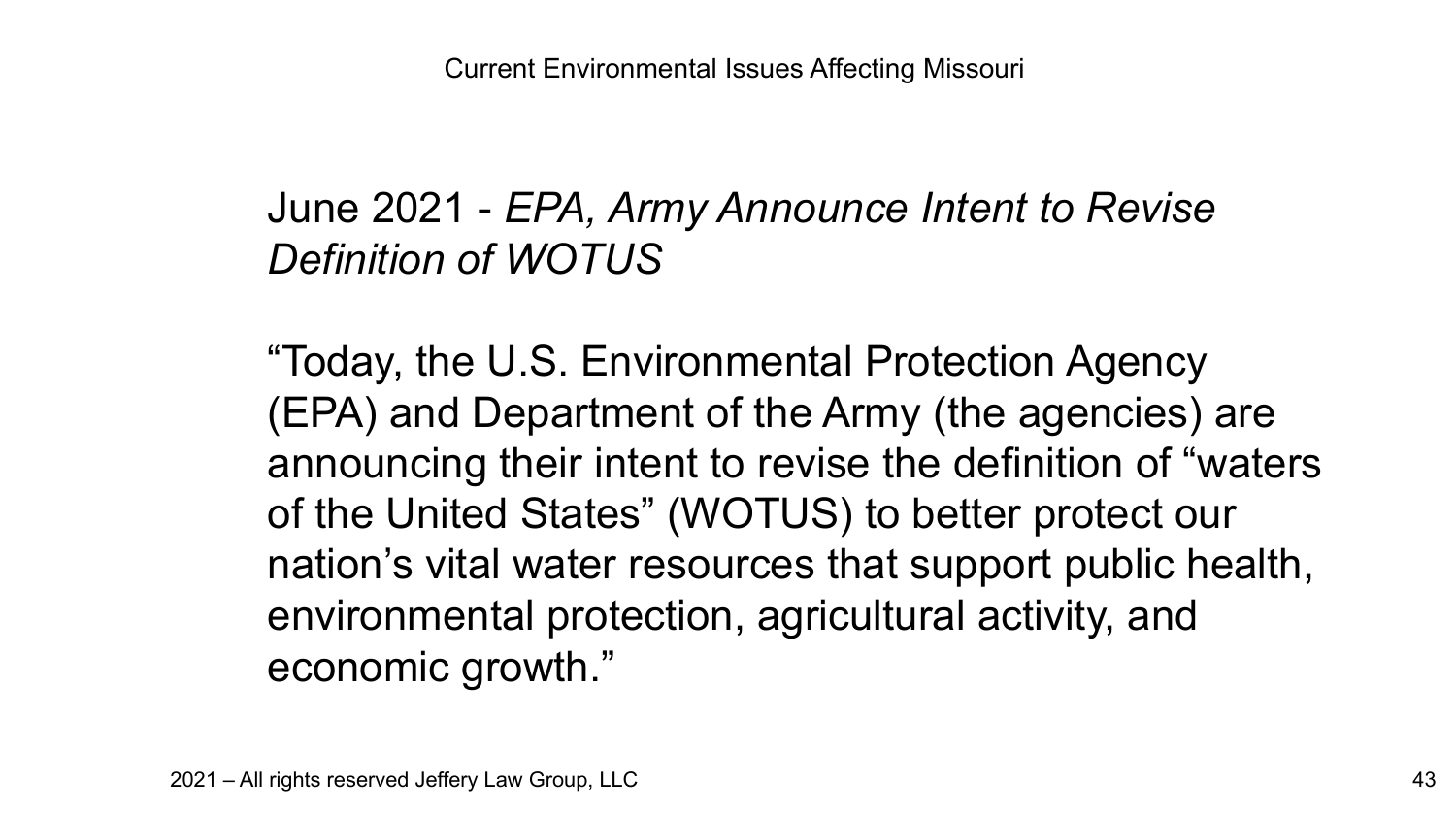# June 2021 - *EPA, Army Announce Intent to Revise Definition of WOTUS*

"After reviewing the Navigable Waters Protection Rule as directed by President Biden, the EPA and Department of the Army have determined that this rule is leading to significant environmental degradation," said EPA Administrator Michael S. Regan."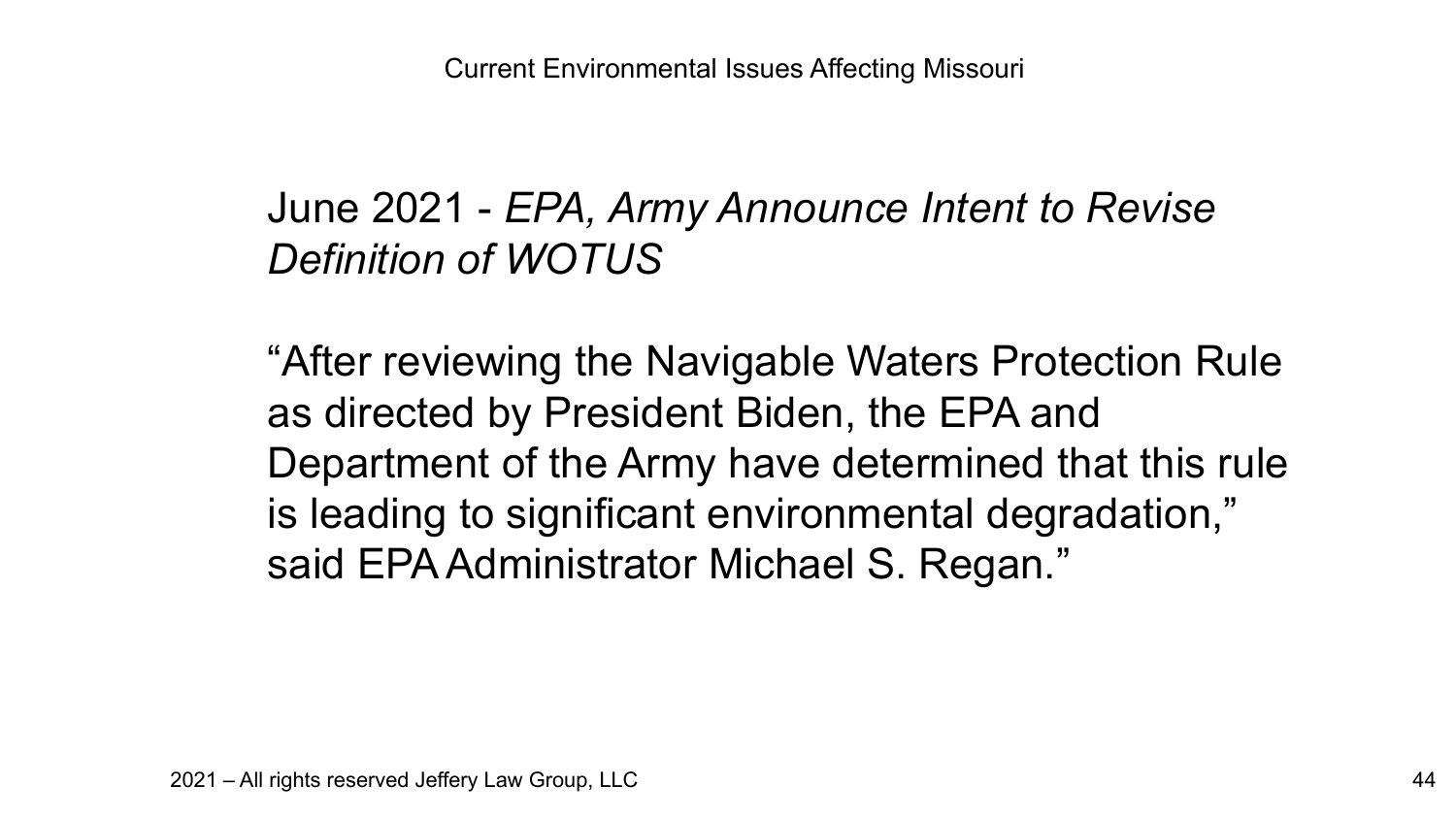# June 2021 - *EPA, Army Announce Intent to Revise Definition of WOTUS*

"Communities deserve to have our nation's waters protected. However, the Navigable Waters Protection Rule has resulted in a 25 percentage point reduction in determinations of waters that would otherwise be afforded protection," said Acting Assistant Secretary of the Army for Civil Works Jaime A. Pinkham."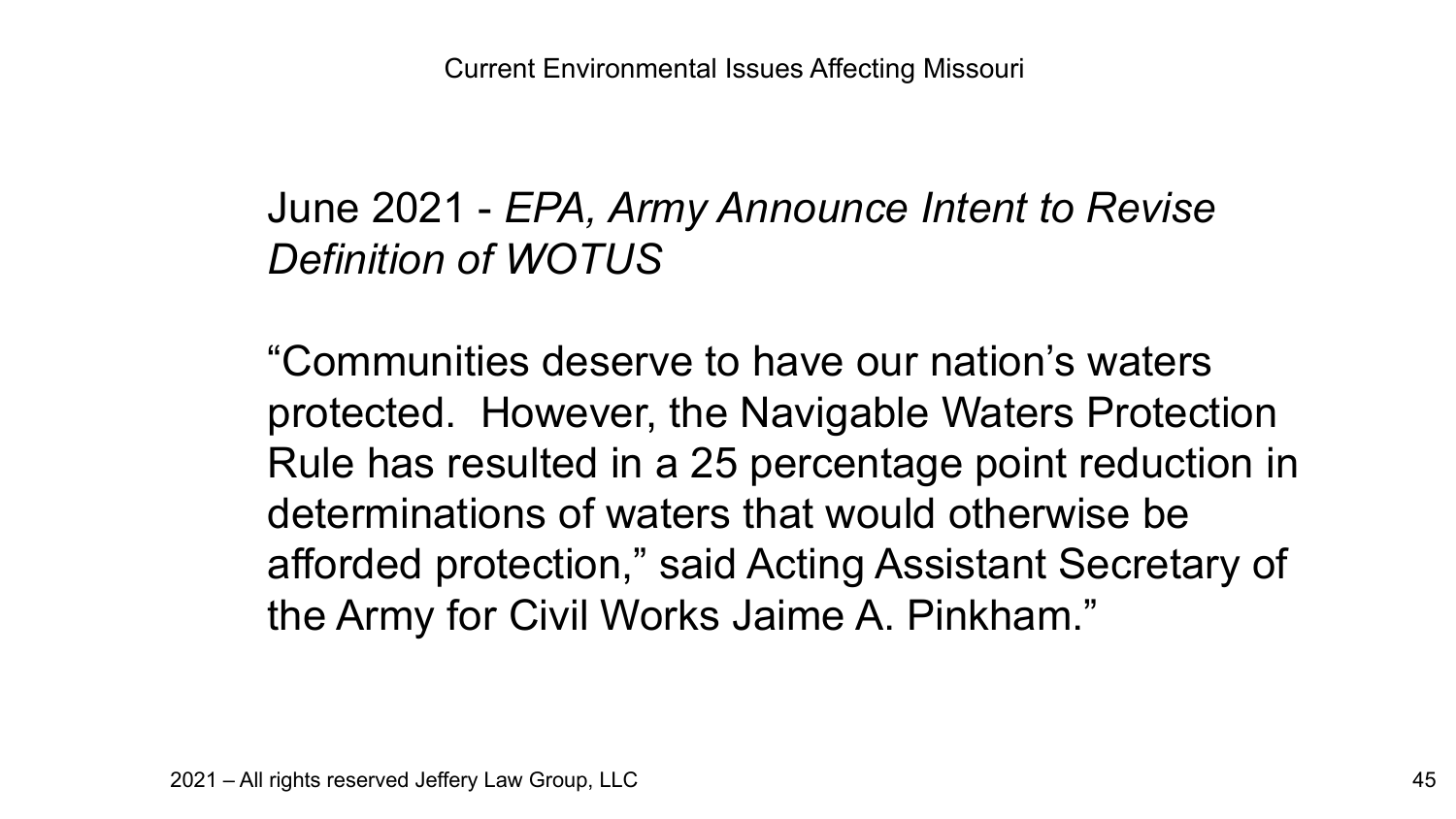#### Litigation goes on.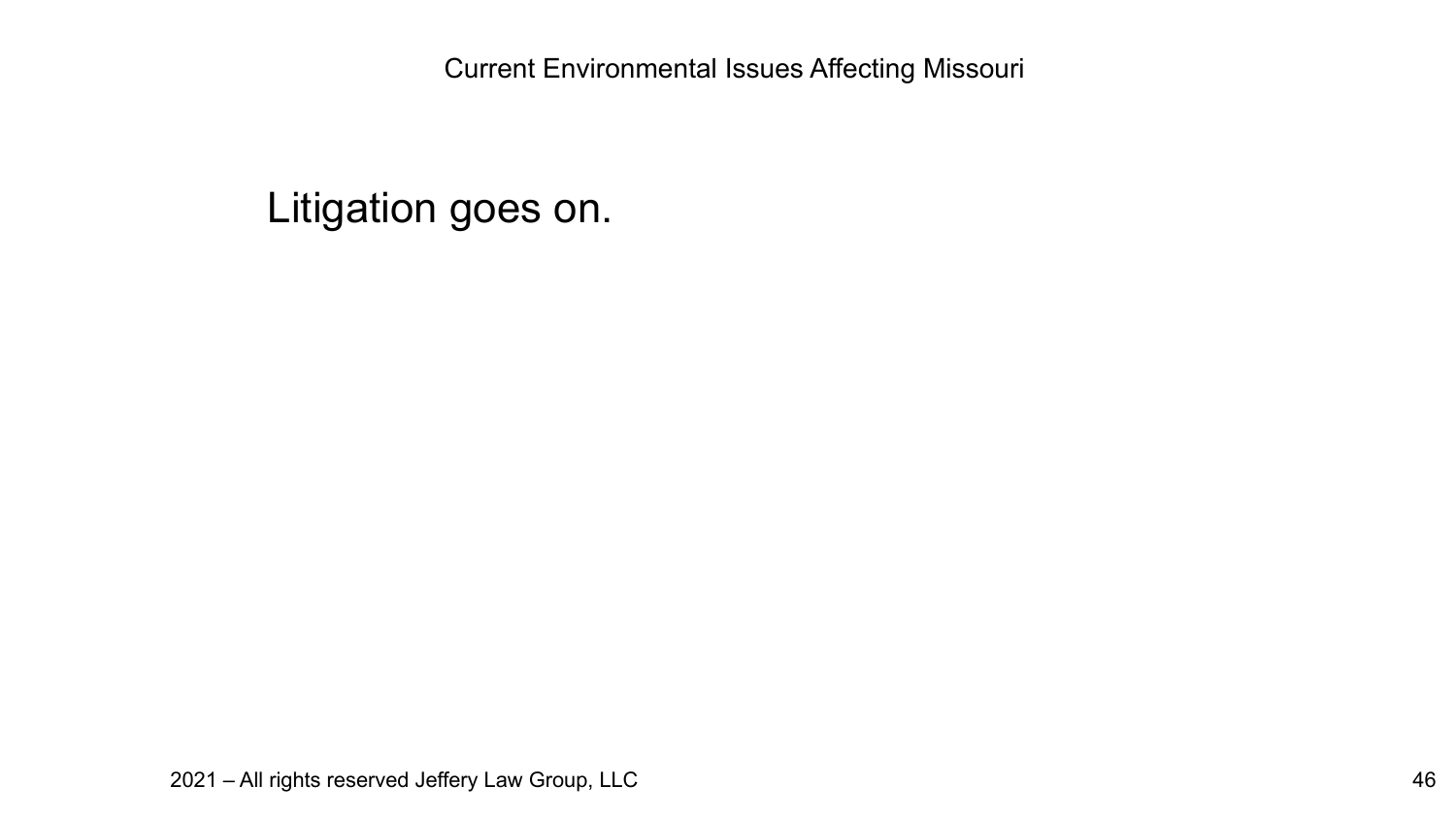#### Environmental Justice Initiatives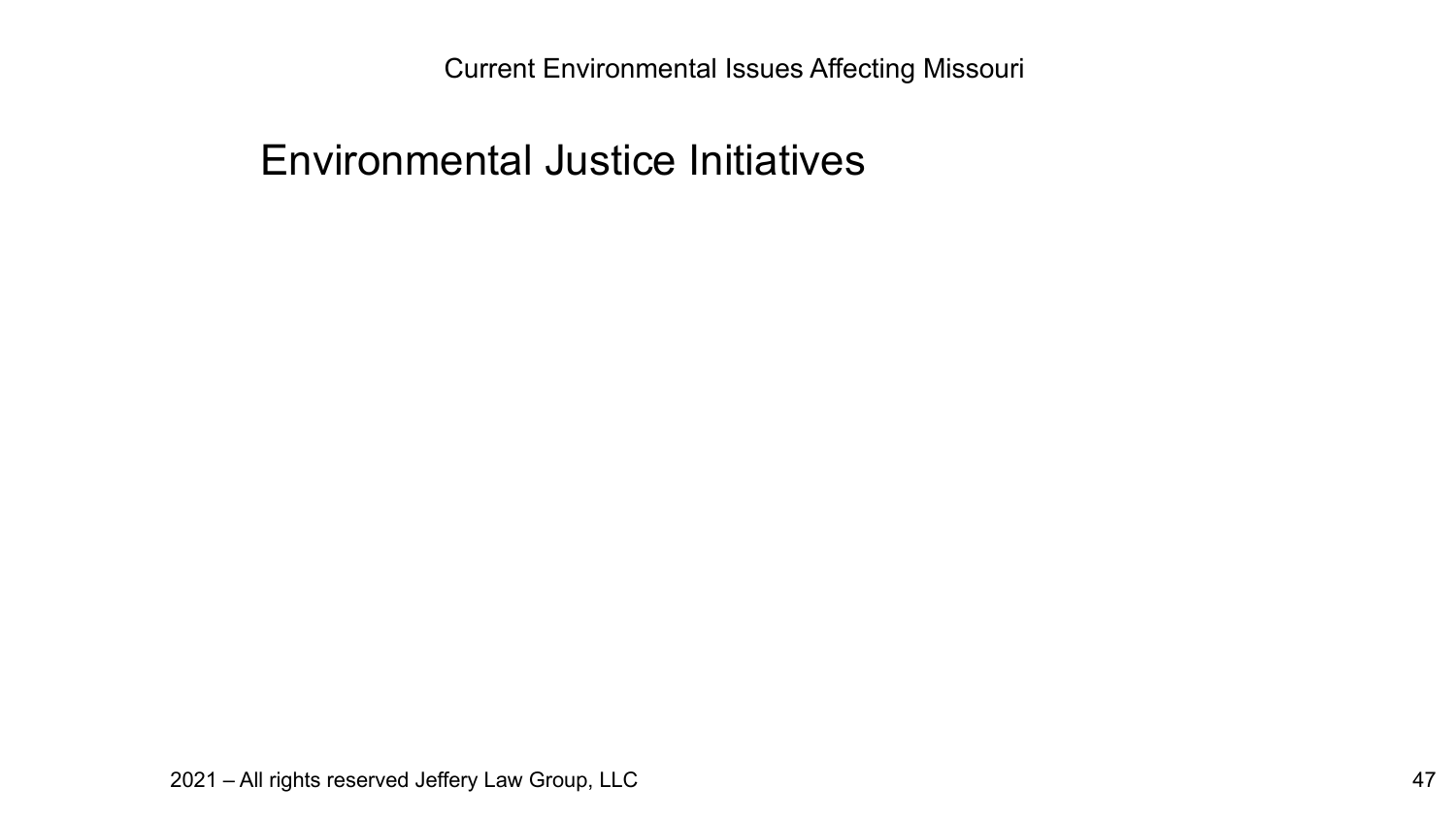#### January 2021 – Executive Order 13990

"It is, therefore, the policy of my Administration to listen to the science; to improve public health and protect our environment; to ensure access to clean air and water; to limit exposure to dangerous chemicals and pesticides; to hold polluters accountable, including those who disproportionately harm communities of color and lowincome communities; . . . and to prioritize both environmental justice and the creation of the wellpaying union jobs necessary to deliver on these goals."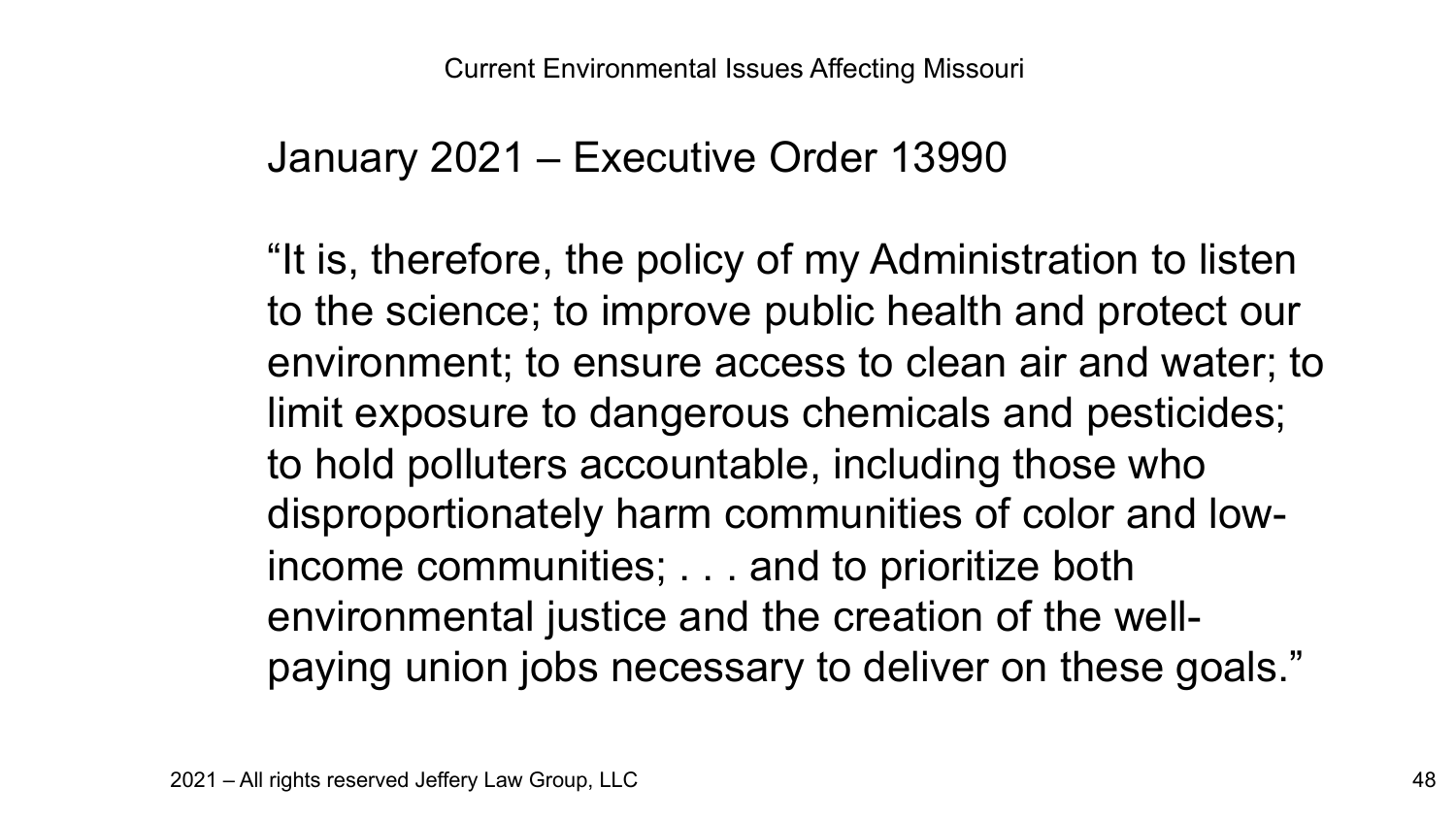#### January 2021 – Executive Order 14008

Sec. 219. *Policy*. To secure an equitable economic future, the United States must ensure that environmental and economic justice are key considerations in how we govern. . . .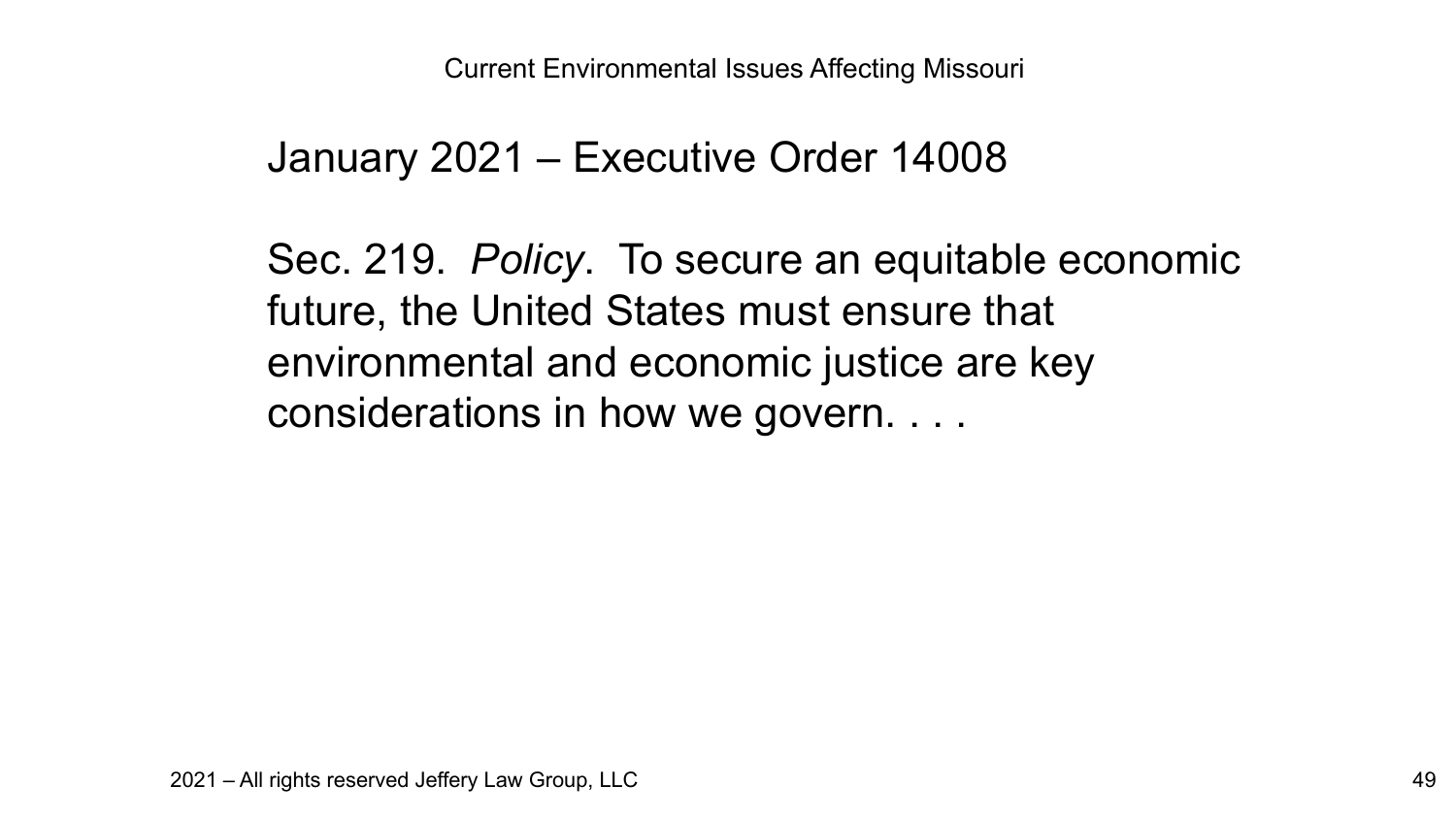#### January 2021 – Executive Order 14008

"Agencies shall make achieving environmental justice part of their missions by developing programs, policies, and activities to address the disproportionately high and adverse human health, environmental, climate-related and other cumulative impacts on disadvantaged communities, as well as the accompanying economic challenges of such impacts. . . .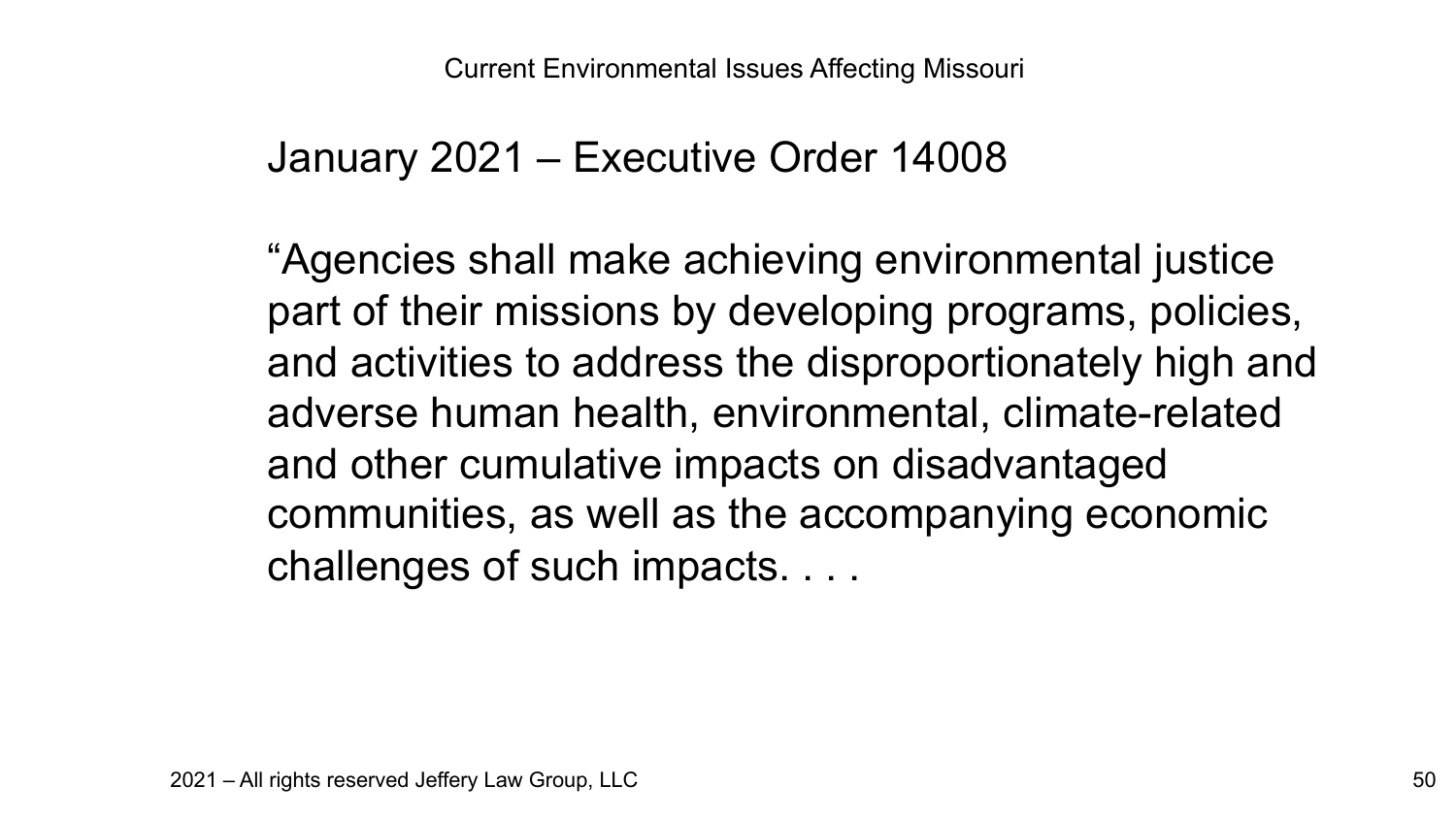#### January 2021 – Executive Order 14008

Sec. 222. *Agency Responsibilities*. In furtherance of the policy set forth in section 219:

(a) The Chair of the Council on Environmental Quality shall, within 6 months of the date of this order, create a geospatial Climate and Economic Justice Screening Tool and shall annually publish interactive maps highlighting disadvantaged communities.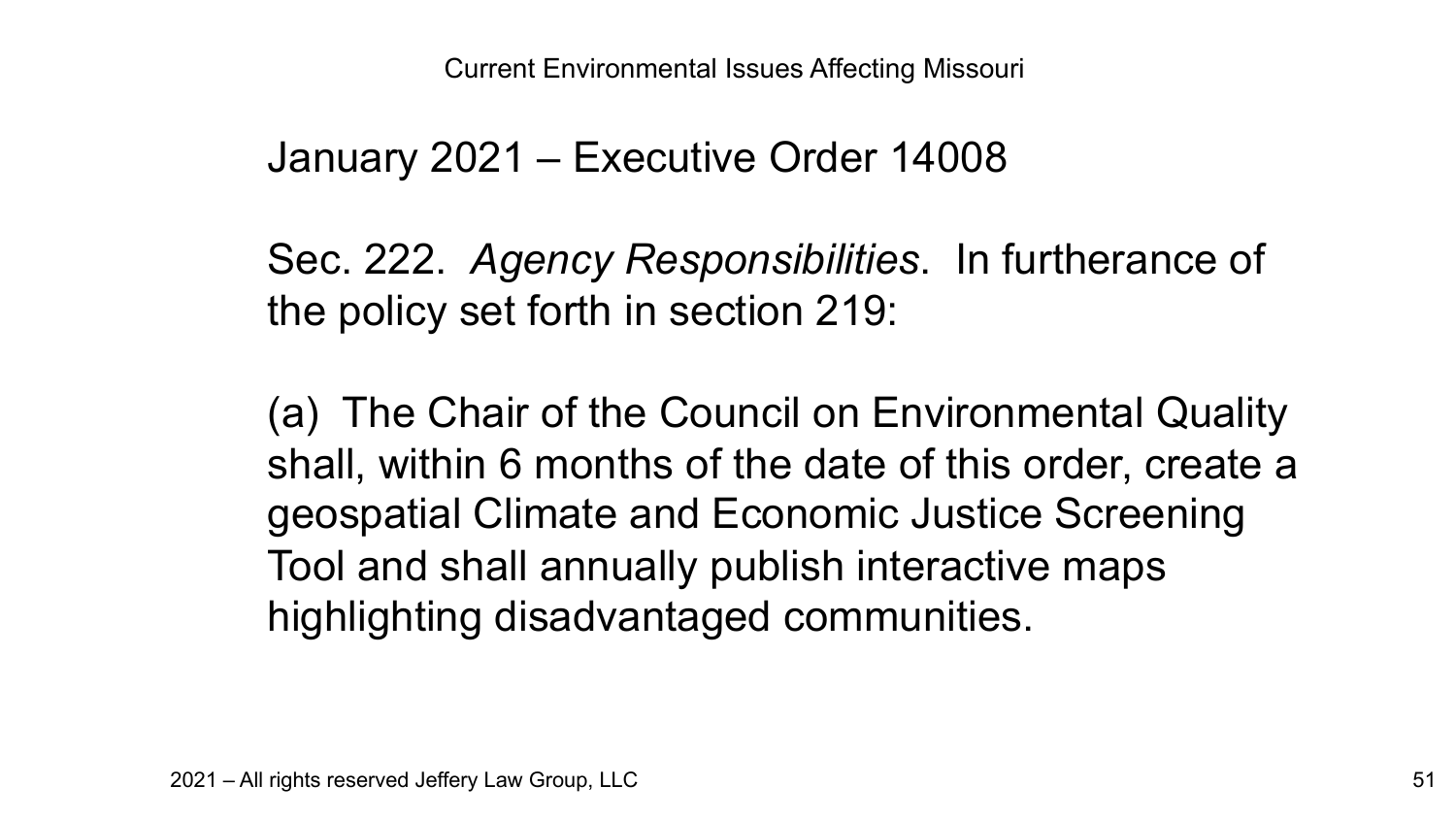### April 7, 2021 - *EPA Administrator Announces Agency Actions to Advance Environmental Justice*

"In his message, Administrator Regan, while acknowledging the agency's past environmental justice efforts, called on all EPA offices to take the following steps:"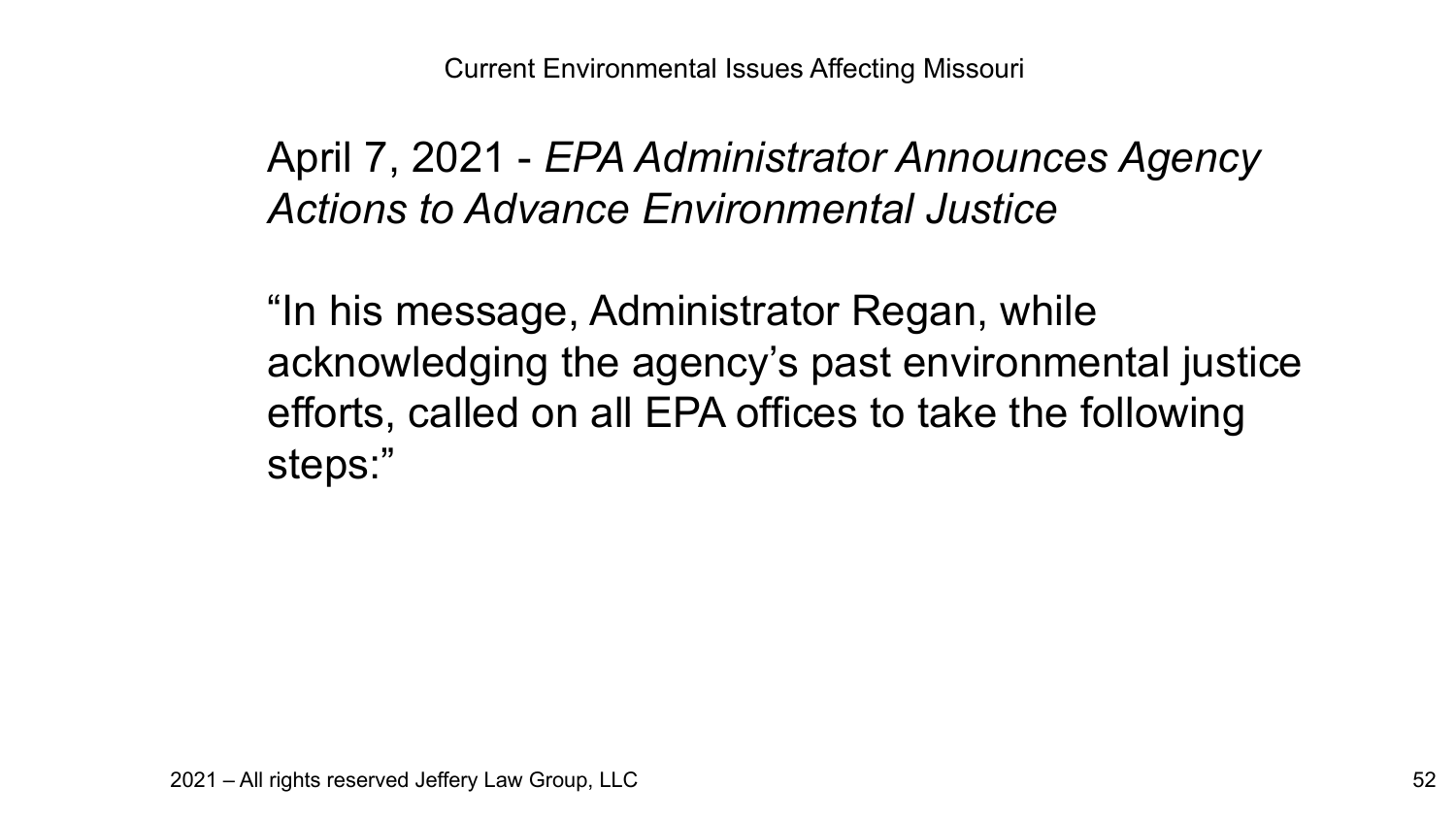### April 7, 2021 - *EPA Administrator Announces Agency Actions to Advance Environmental Justice*

"Strengthen enforcement of violations of cornerstone environmental statutes and civil rights laws in communities overburdened by pollution."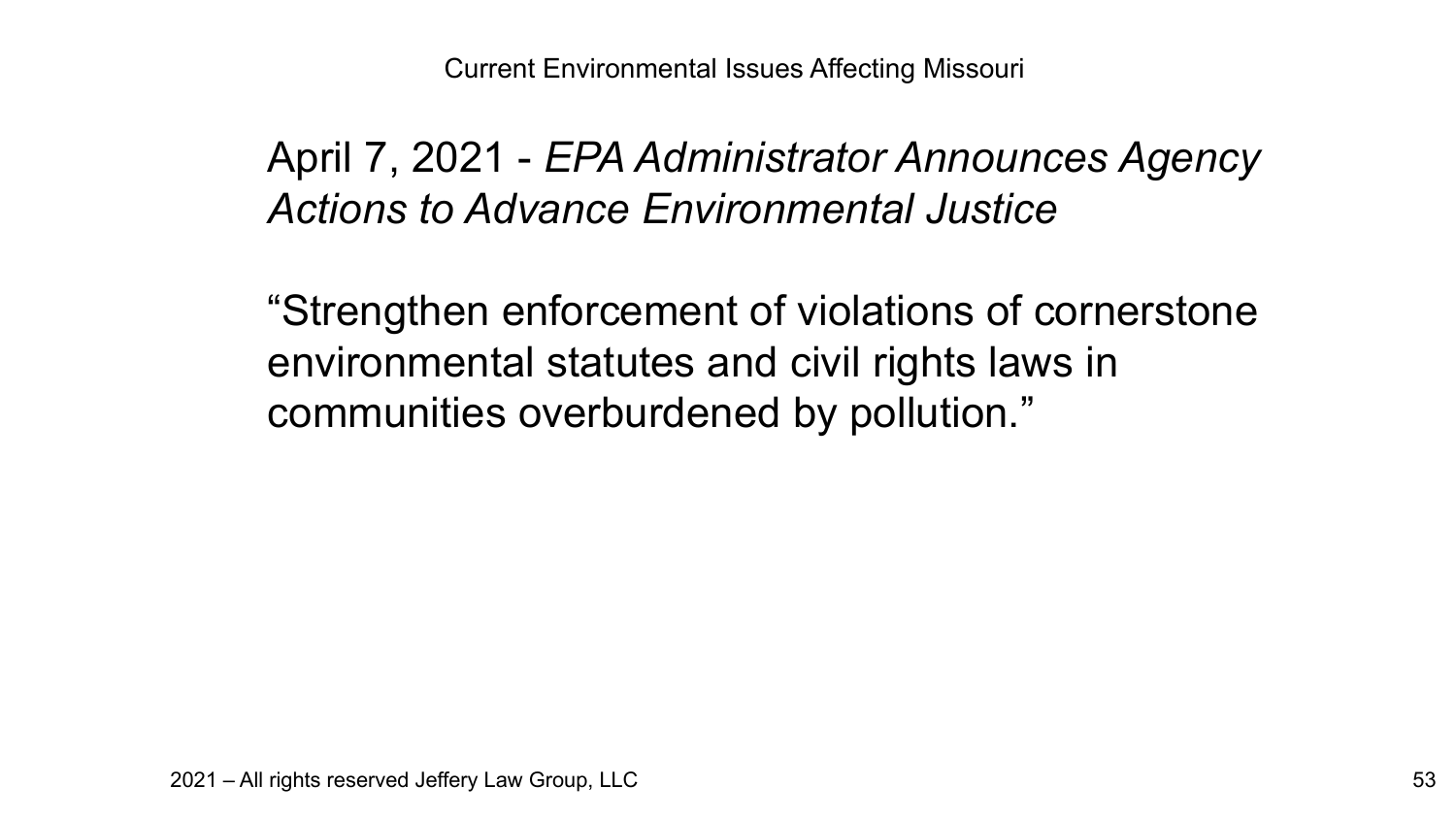### April 7, 2021 - *EPA Administrator Announces Agency Actions to Advance Environmental Justice*

"Take immediate and affirmative steps to incorporate environmental justice considerations into their work, including assessing impacts to pollution-burdened, underserved, and Tribal communities in regulatory development processes and to consider regulatory options to maximize benefits to these communities."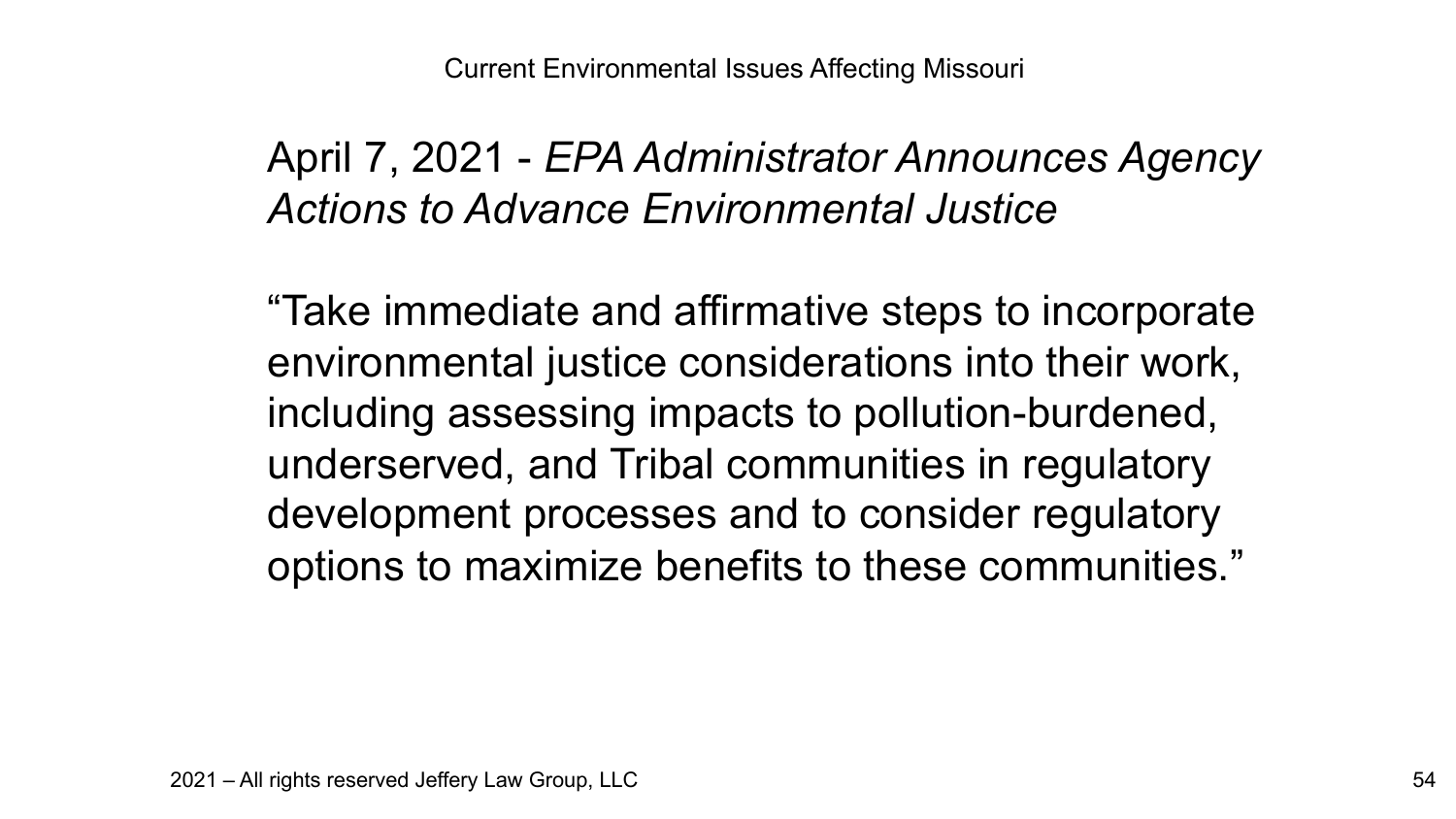*Friends of Buckingham v. Virginia Air Pollution Control Board,* 947 F. 3d 68 (4th Circuit 2020)

Friends of Buckingham and the Chesapeake Bay Foundation, Inc. challenge the Virginia Air Pollution Control Board's award of a permit for construction of a compressor station on behalf of Intervenor Atlantic Coast Pipeline, LLC ("ACP") in Union Hill, Virginia.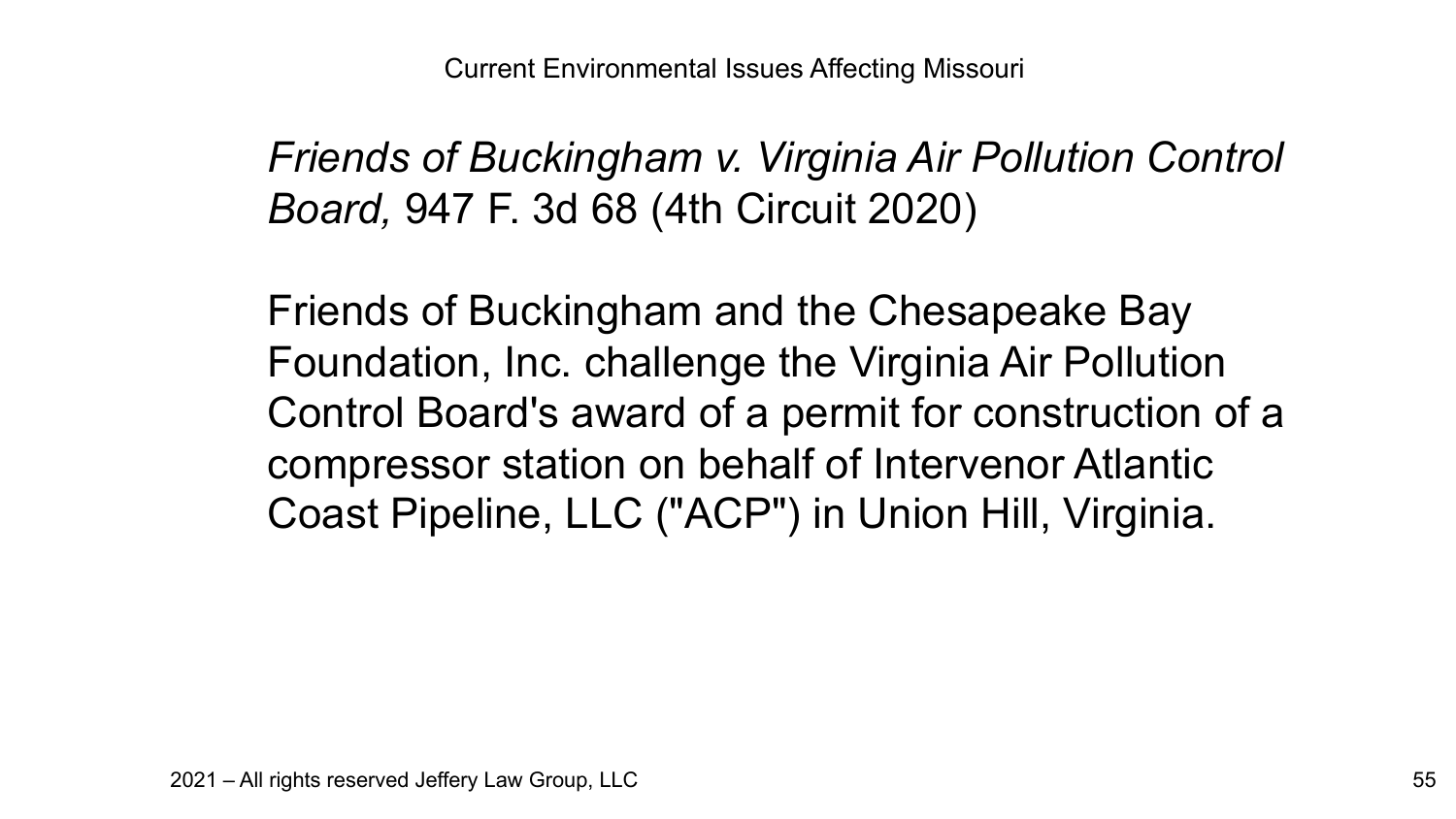*Friends of Buckingham v. Virginia Air Pollution Control Board,* 947 F. 3d 68 (4th Circuit 2020)

The Compressor Station is one of three such stations planned to support the transmission of natural gas through the ACP's 600-mile pipeline, which is projected to stretch from West Virginia to North Carolina.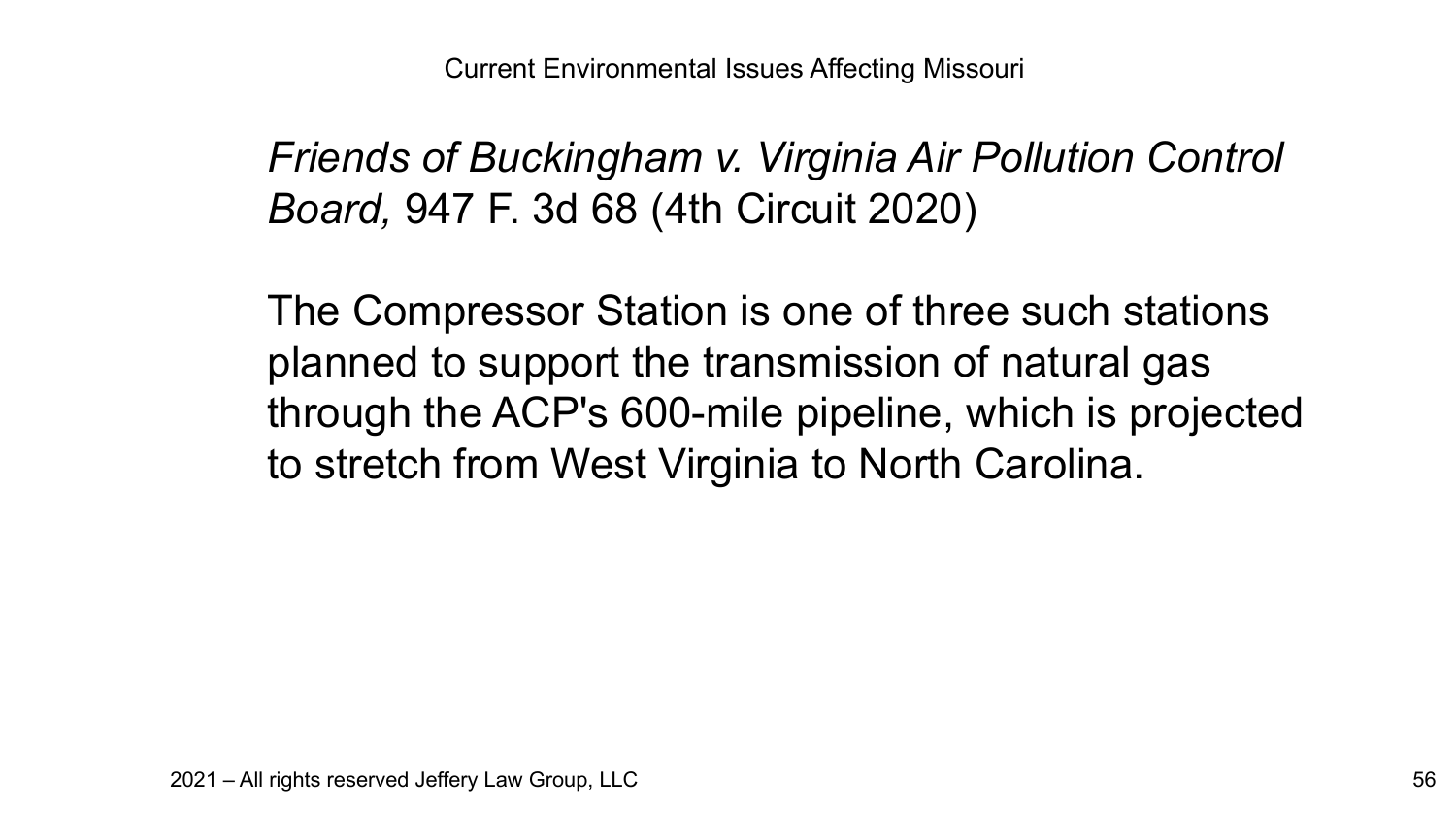*Friends of Buckingham v. Virginia Air Pollution Control Board,* 947 F. 3d 68 (4th Circuit 2020)

"The purpose of an environmental justice analysis is to determine whether a project will have a disproportionately adverse effect on minority and low income populations." *Mid States Coal. for Progress v. Surface Transp. Bd.*, 345 F.3d 520, 541 (8th Cir. 2003). "Although the term `environmental justice' is of fairly recent vintage, the concept is not." *Jersey Heights*, 174 F.3d at 195 (King, J., concurring).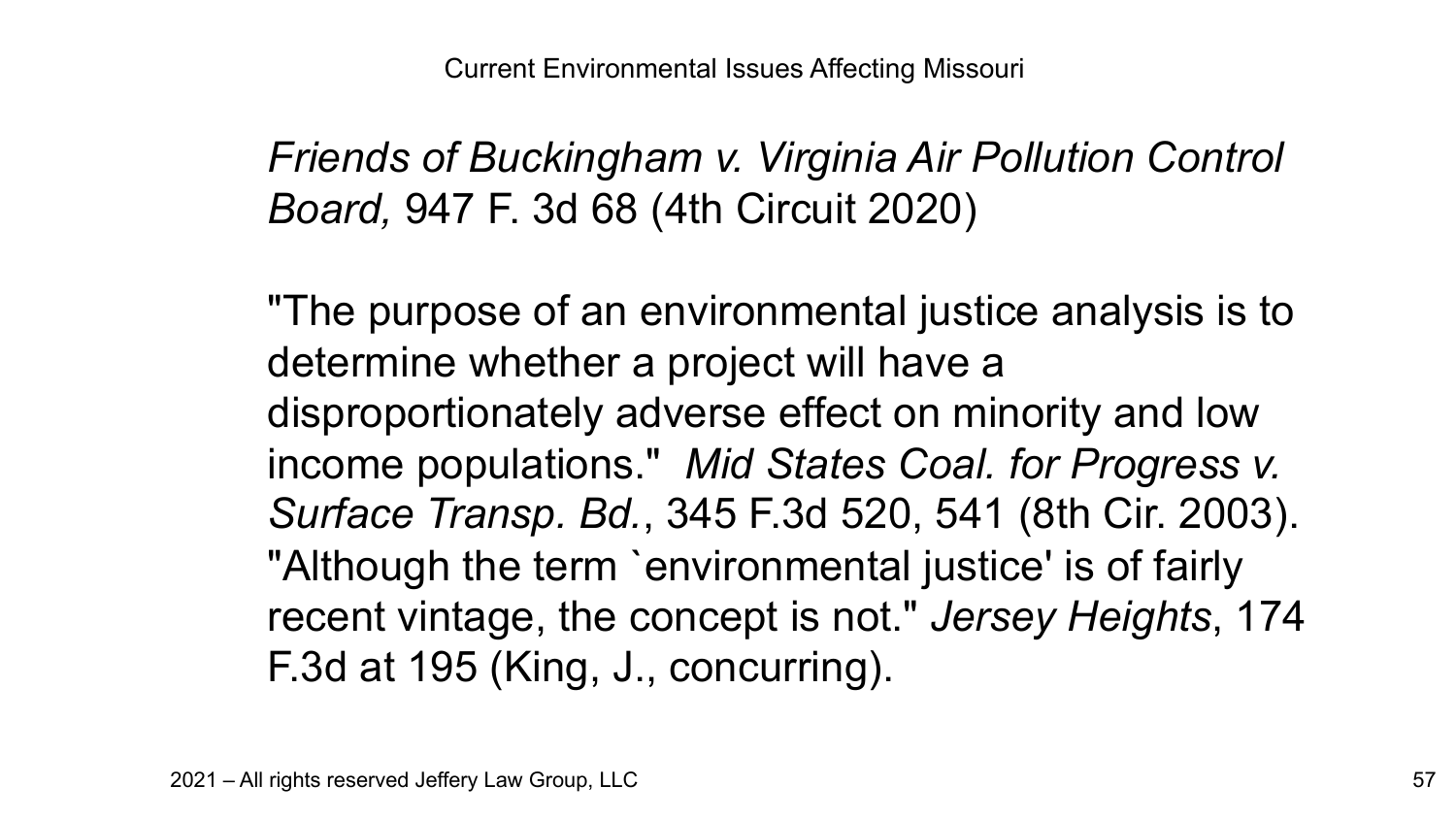*Friends of Buckingham v. Virginia Air Pollution Control Board,* 947 F. 3d 68 (4th Circuit 2020)

The Board's reliance on air quality standards led it to dismiss EJ concerns. Even if all pollutants within the county remain below state and national air quality standards, the Board failed to grapple with the likelihood that those living closest to the Compressor Station — an overwhelmingly minority population according to the Friends of Buckingham Survey — will be affected more than those living in other parts of the same county.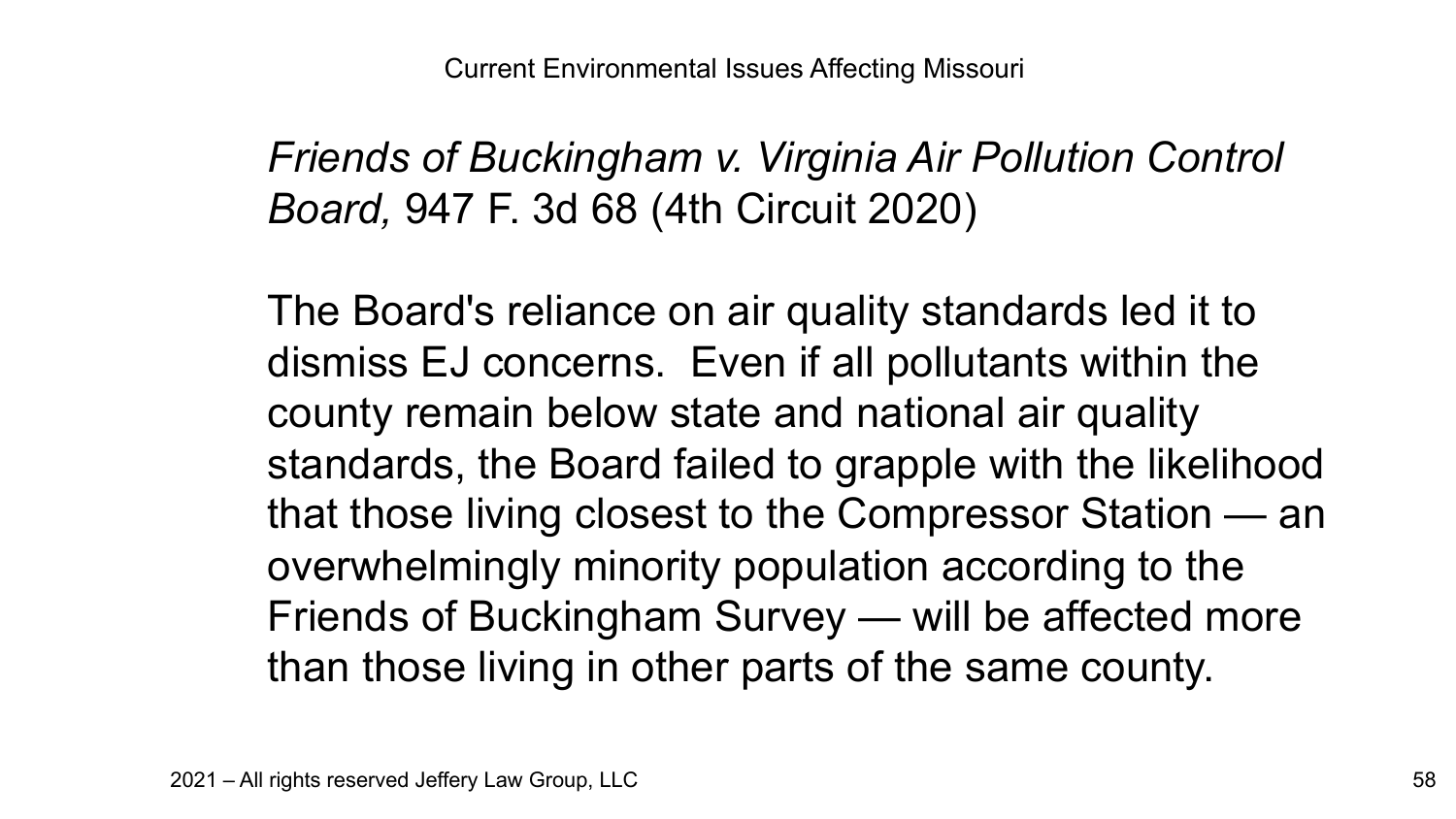*Friends of Buckingham v. Virginia Air Pollution Control Board,* 947 F. 3d 68 (4th Circuit 2020)

The Board rejected the idea of disproportionate impact on the basis that air quality standards were met. But environmental justice is not merely a box to be checked, and the Board's failure to consider the disproportionate impact on those closest to the Compressor Station resulted in a flawed analysis.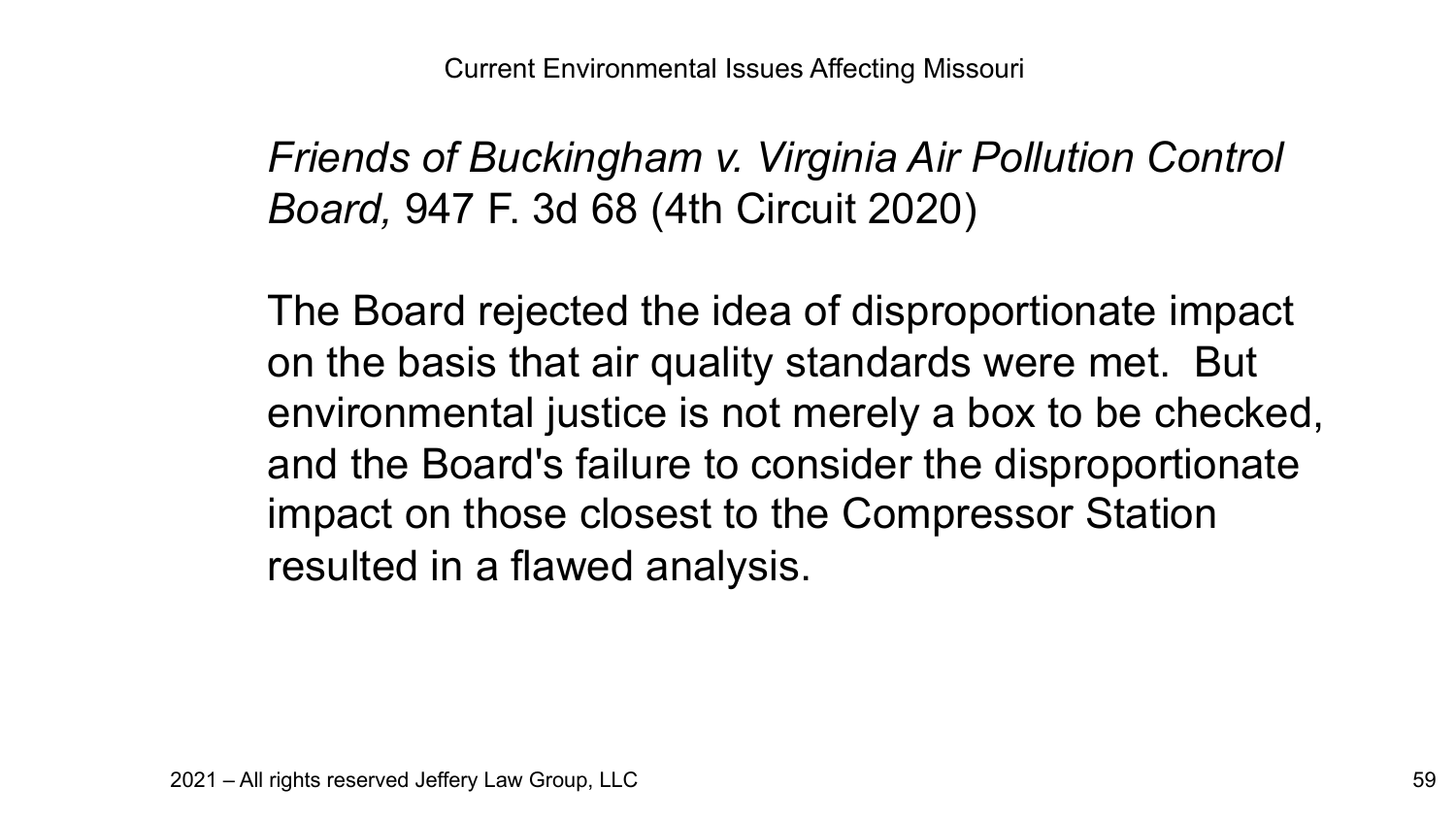# *Baptiste v. Bethlehem Landfill Co*., 965 F. 3d 214 (3rd Circuit 2020)

Action against the Bethlehem Landfill Company on behalf of a class of homeowner-occupants and renters claiming interference with the use and enjoyment of their homes and loss in property value caused by noxious odors and other air contaminants emanating from the Bethlehem landfill.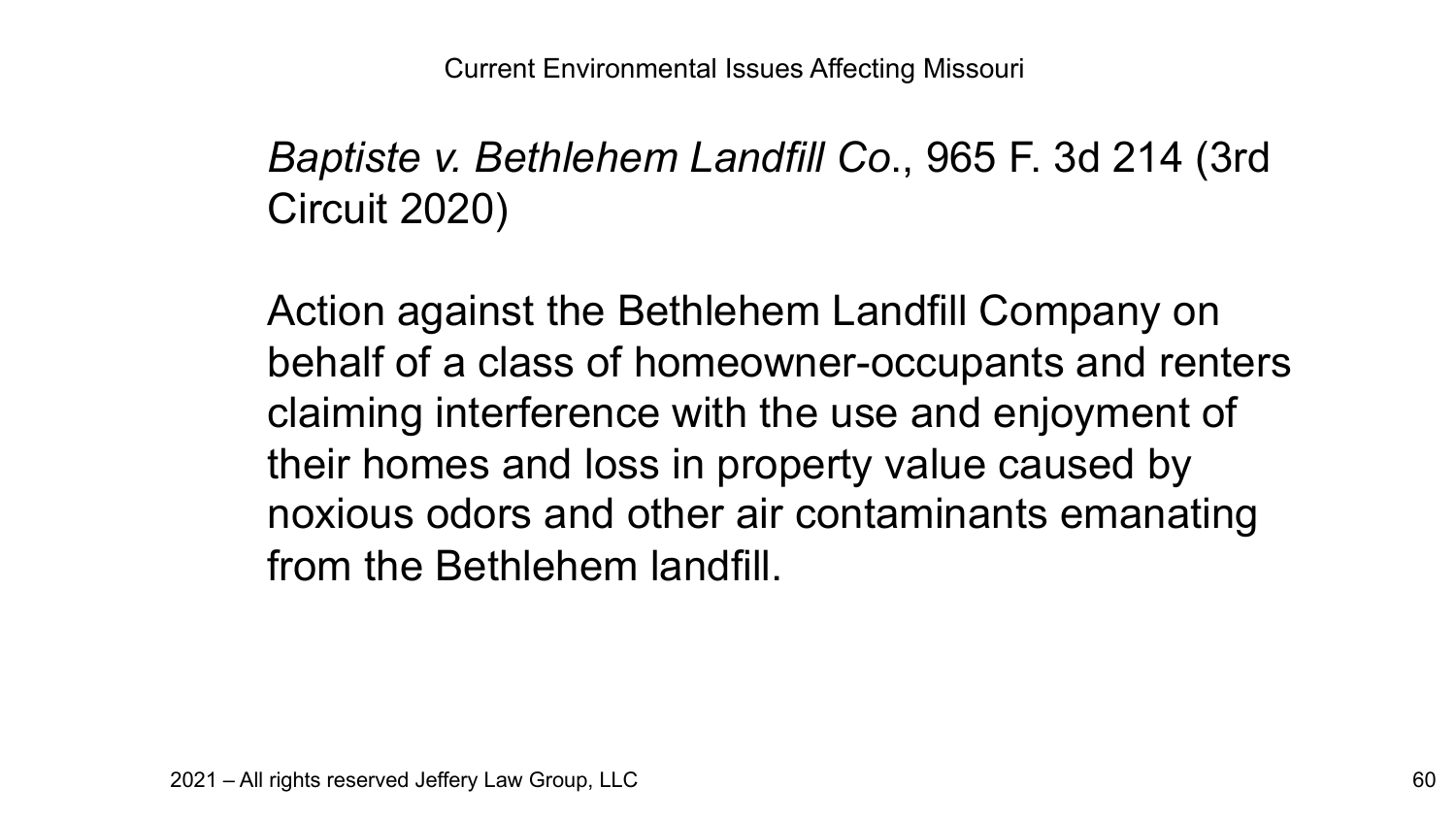*Baptiste v. Bethlehem Landfill Co*., 965 F. 3d 214 (3rd Circuit 2020), fn 9.

PADEP has identified Freemansburg, where the Baptistes reside, as an "environmental justice area," meaning an area "where 20 percent or more individuals live in poverty, and/or 30 percent or more of the population is minority."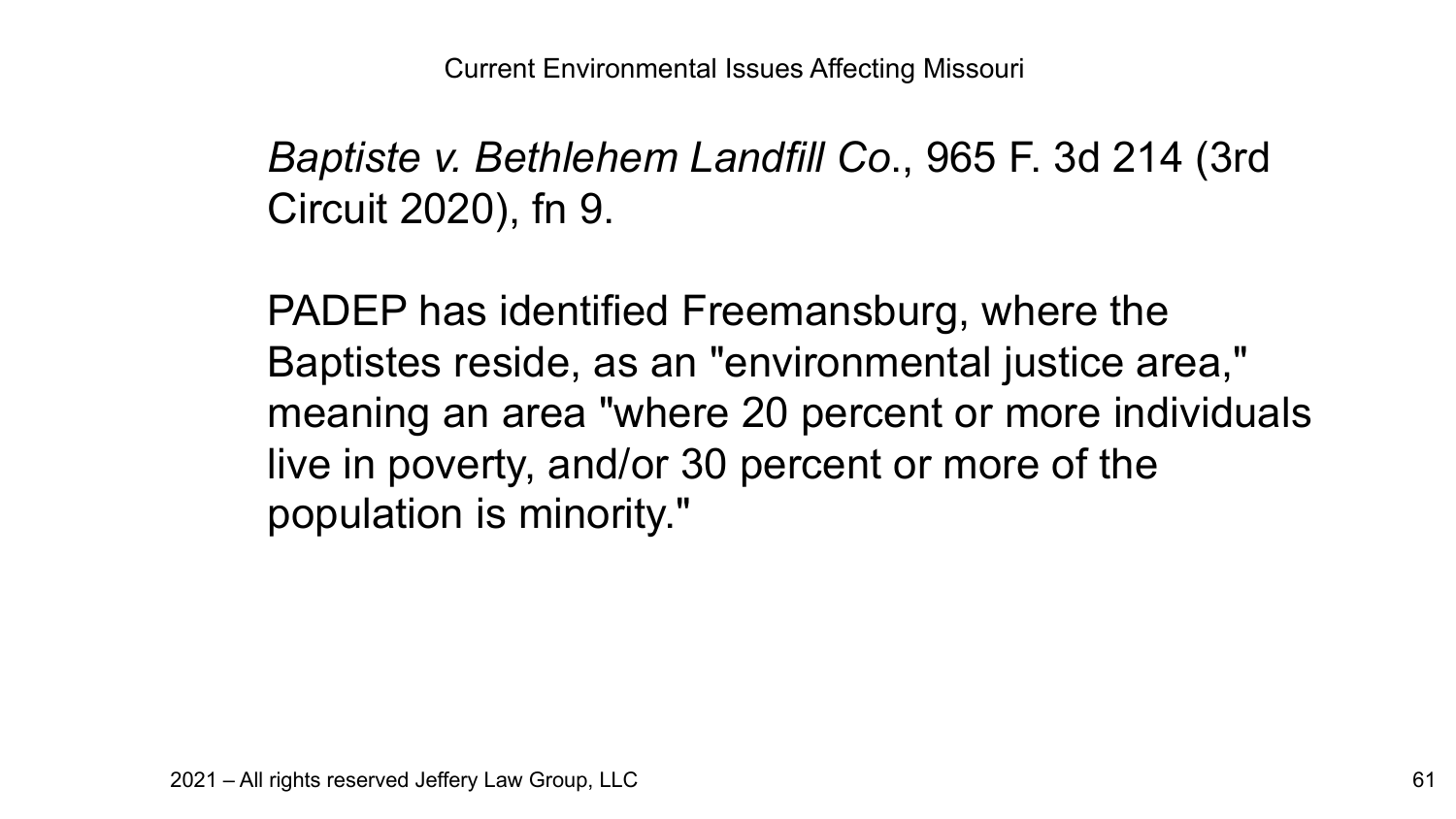## *Baptiste v. Bethlehem Landfill Co*., 965 F. 3d 214, 226- 227 (3rd Circuit 2020)

Yet environmental laws remain underenforced in those communities. *See, e.g*., R. Shea Diaz, GETTING TO THE ROOT OF ENVIRONMENTAL INJUSTICE: EVALUATING CLAIMS, CAUSES, AND SOLUTIONS, 29 GEO. ENVTL. L. REV. 767, 779 (2017) (reviewing empirical research suggesting that environmental "enforcement is less vigilant in minority and low-income communities").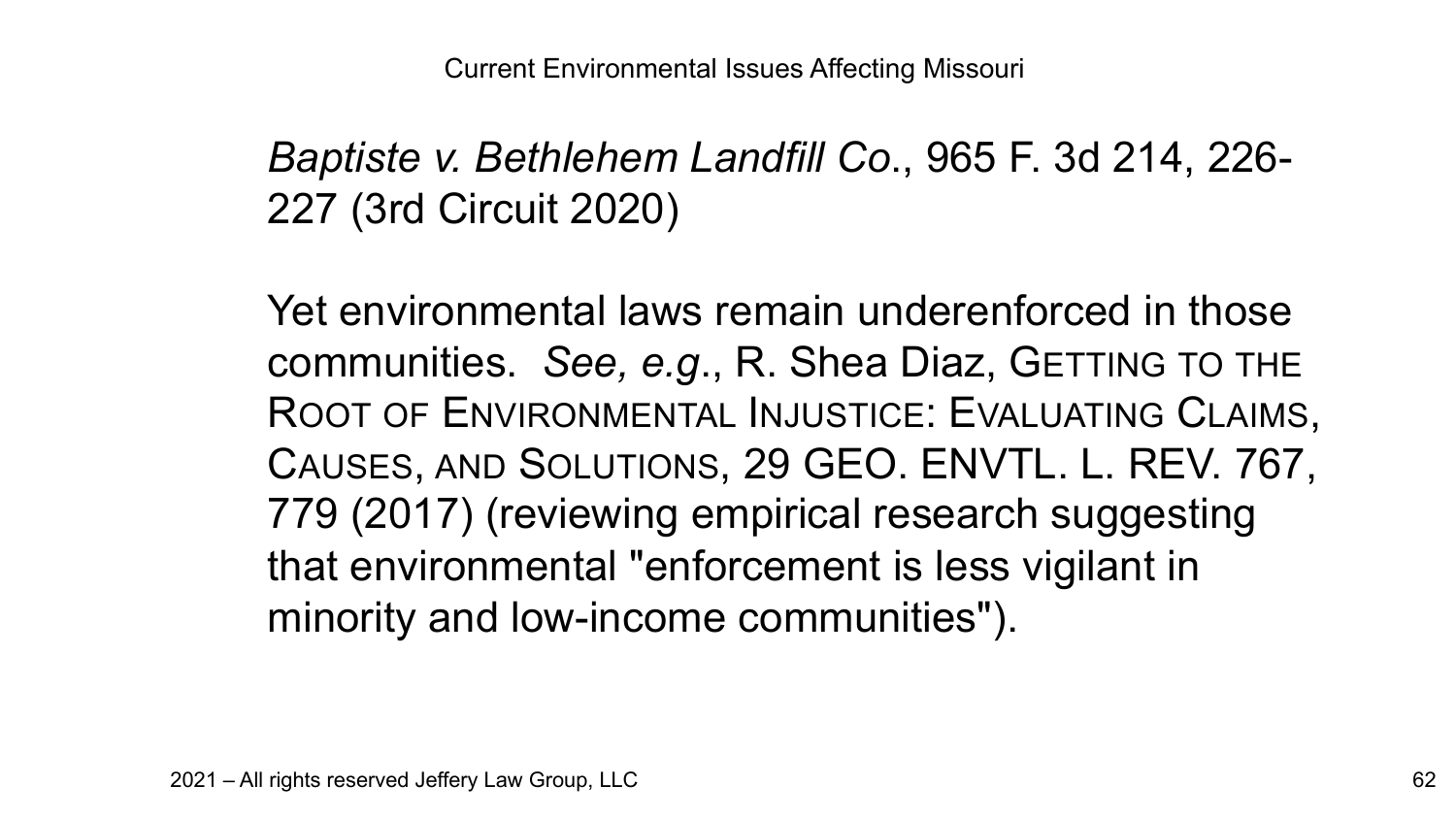#### EPA - *EJSCREEN*

"EJSCREEN is the environmental justice screening tool used by EPA to provide a nationally consistent dataset and methodology for calculating 'EJ indexes,' which highlight places that may be candidates for further review."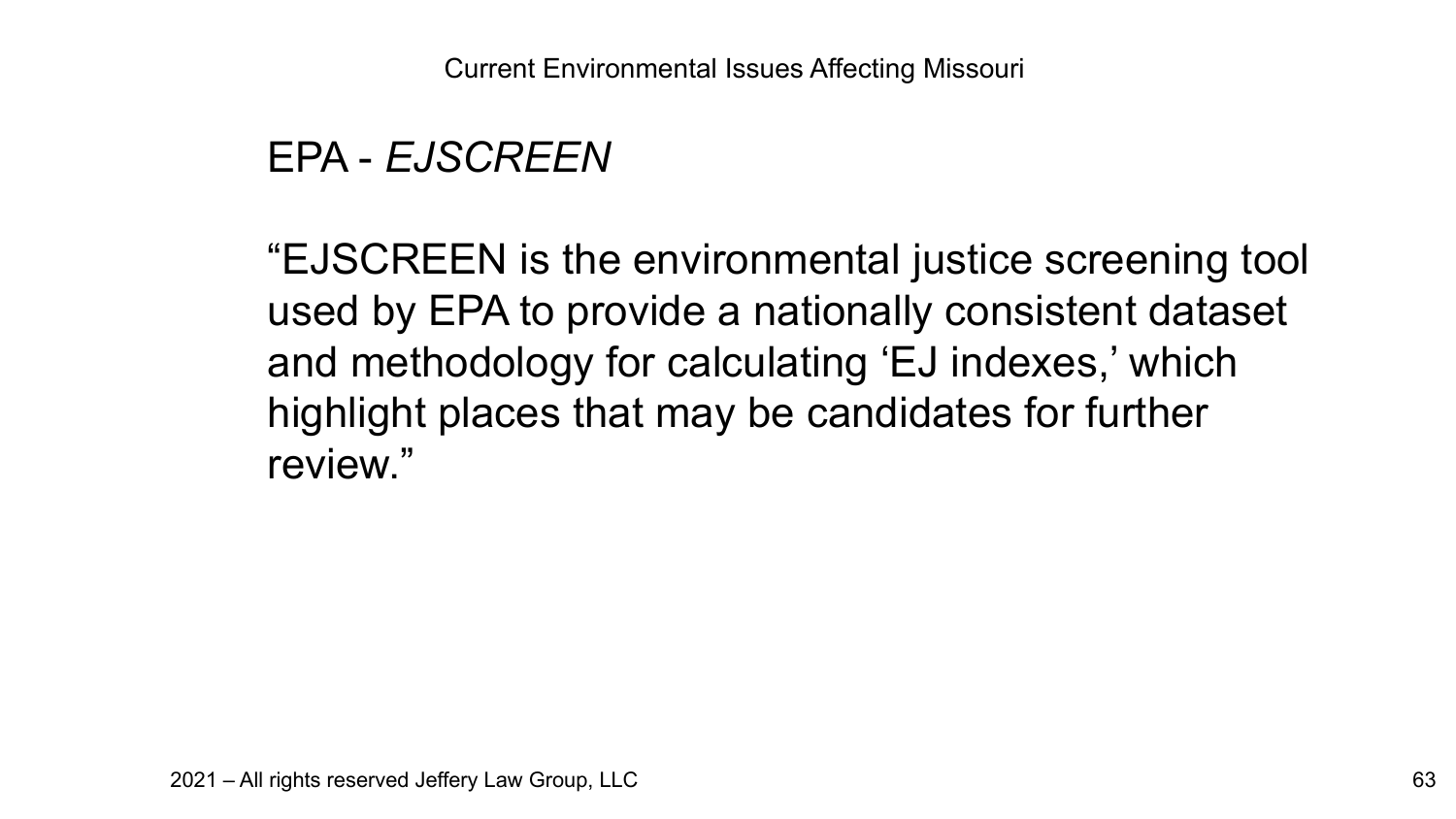#### EPA - *EJSCREEN*

"The tool offers a variety of powerful data and mapping capabilities that enable users to access environmental and demographic information, at high geographic resolution, across the entire country."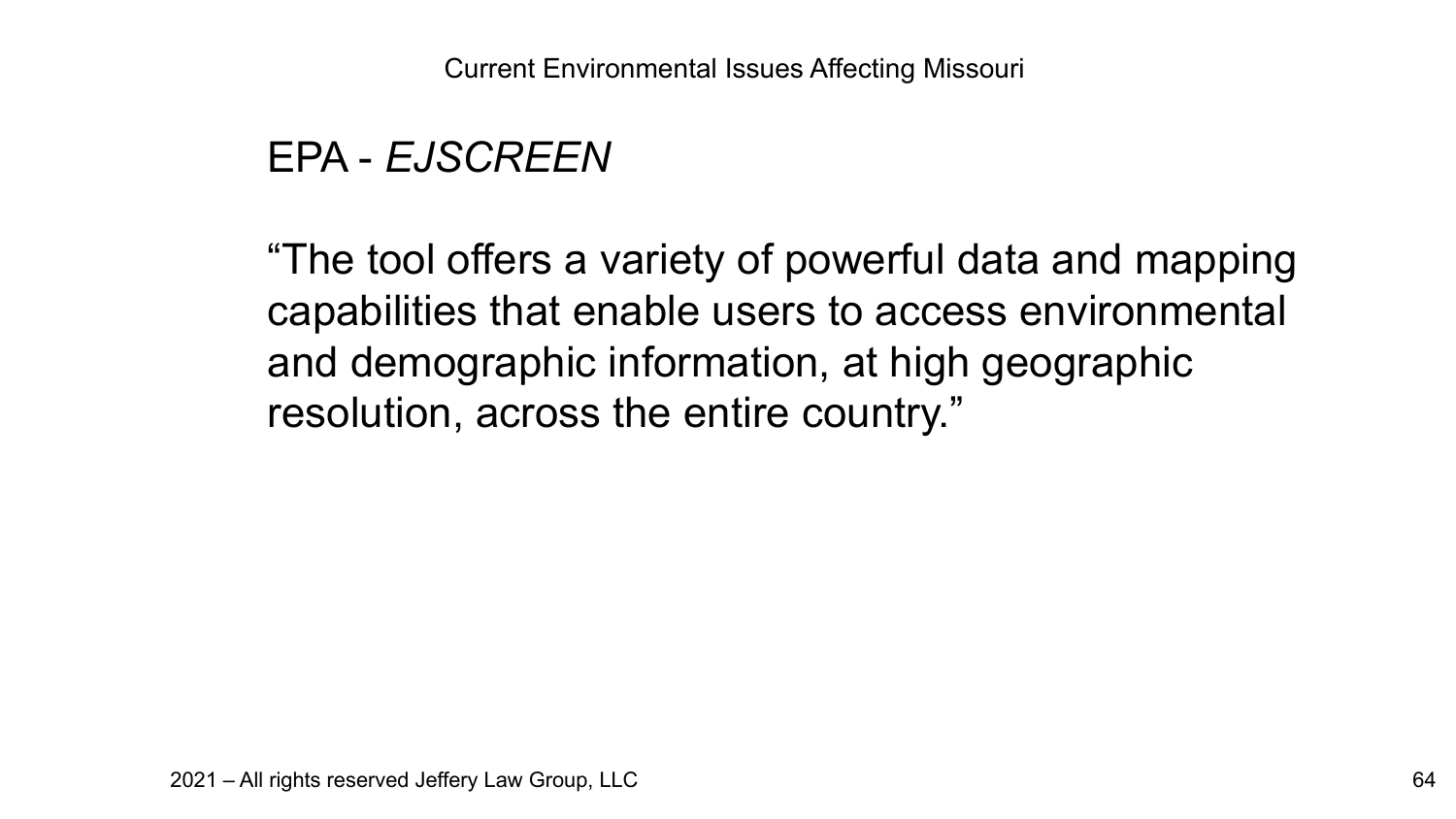

2021 – All rights reserved Jeffery Law Group, LLC 65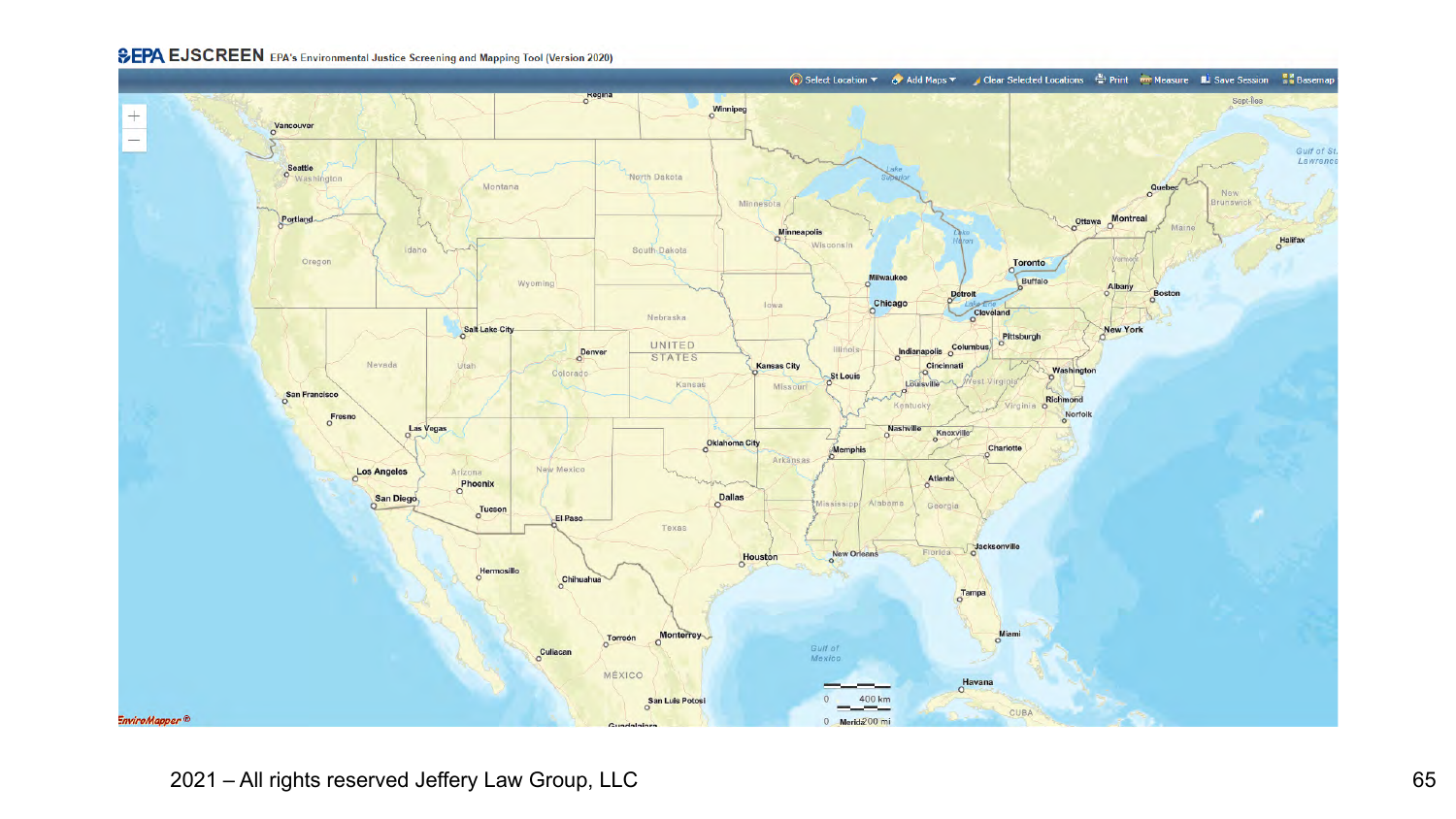

Bridgeton Landfill Site, St. Louis, MO

2021 – All rights reserved Jeffery Law Group, LLC 66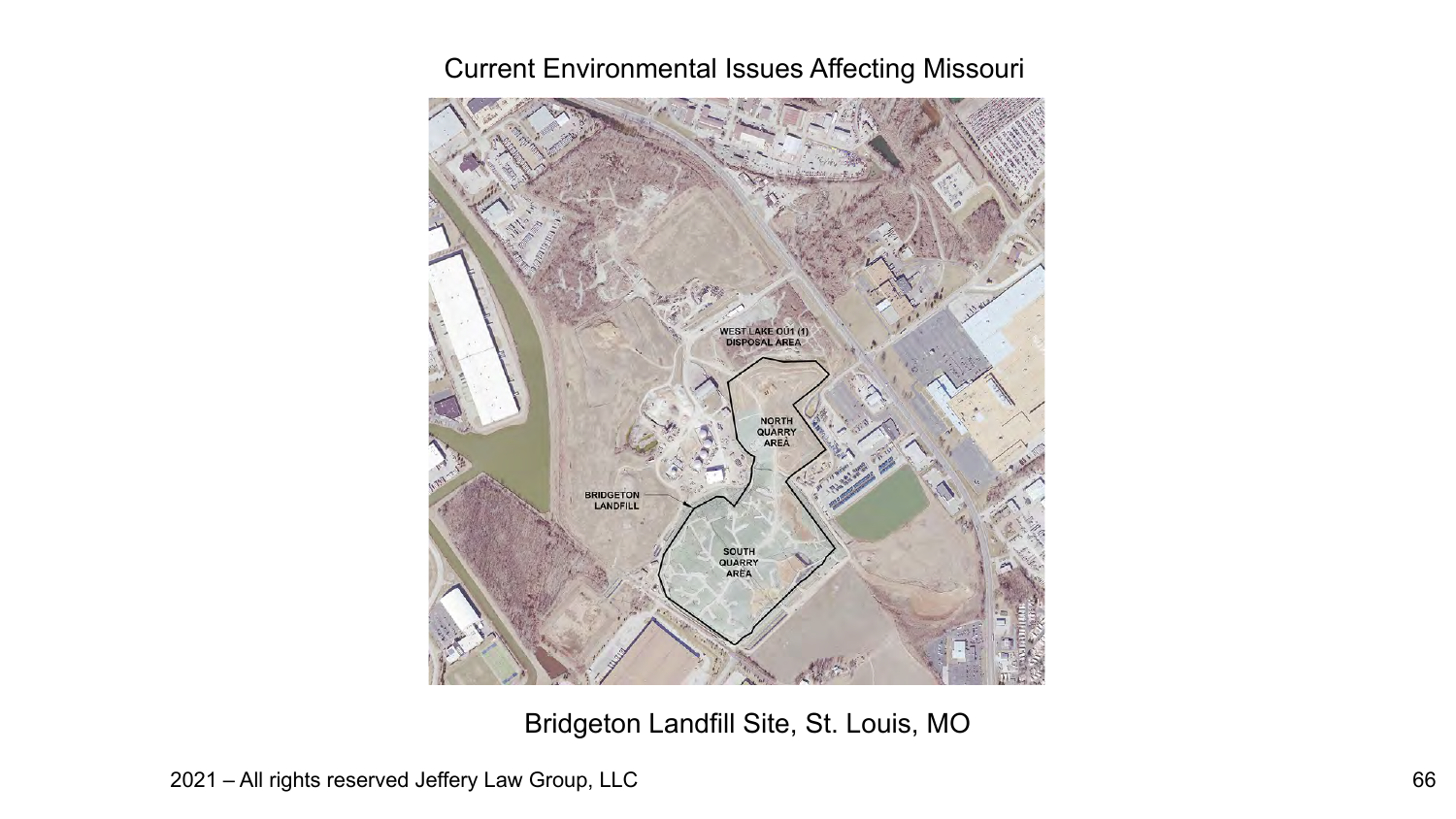

**EJSCREEN Report (Version 2020)** 



the User Specified Area, MISSOURI, EPA Region 7

**Approximate Population: 234** 

Input Area (sq. miles): 2.89

(The study area contains 1 blockgroup(s) with zero population.)

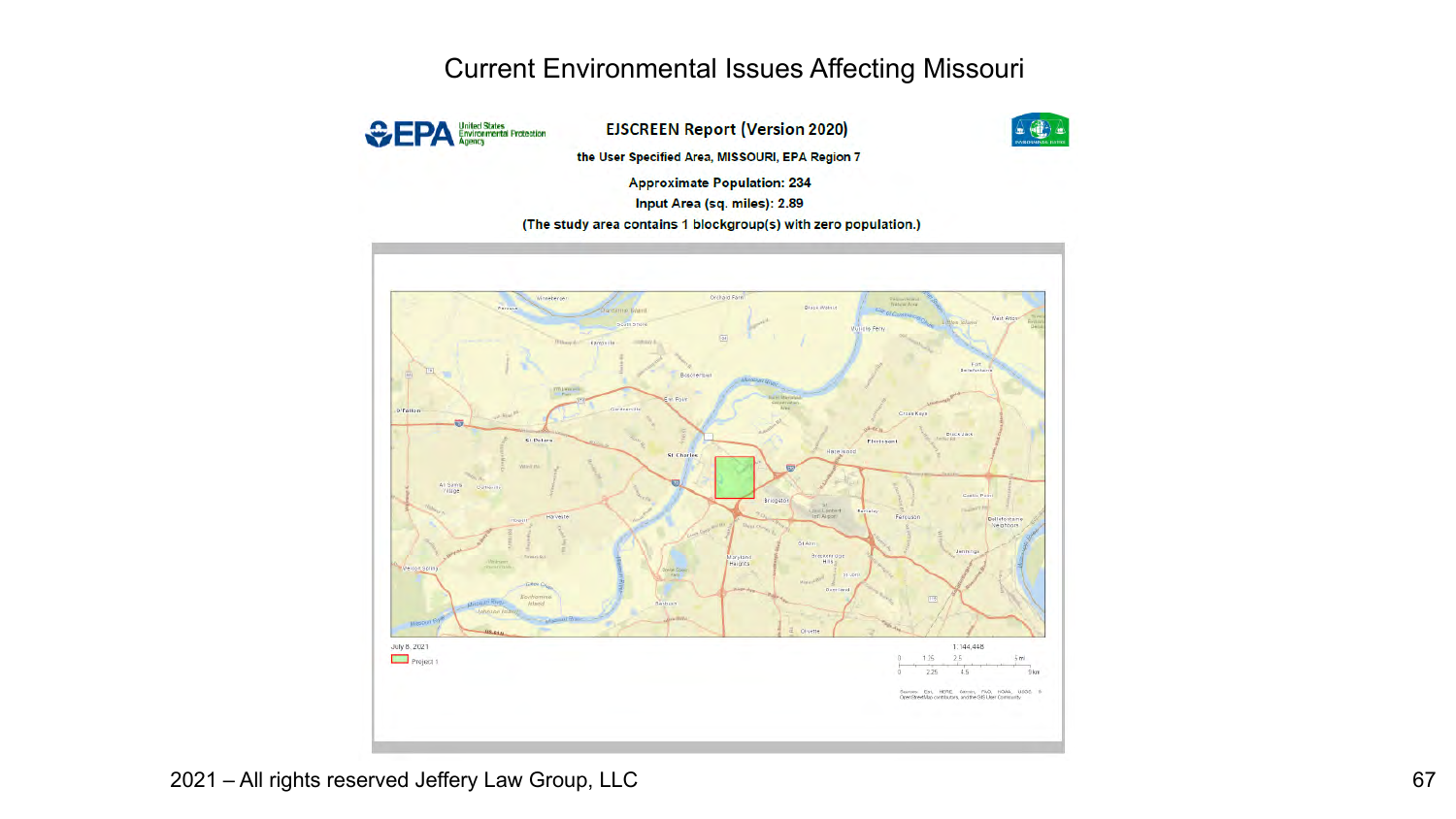

**EJSCREEN Report (Version 2020)** 



the User Specified Area, MISSOURI, EPA Region 7

**Approximate Population: 234** 

Input Area (sq. miles): 2.89

(The study area contains 1 blockgroup(s) with zero population.)

| <b>Selected Variables</b>                                                      | Value | <b>State</b><br>Avg. | %ile in<br><b>State</b> | <b>EPA</b><br><b>Region</b><br>Avg. | %ile in<br><b>EPA</b><br>Region | <b>USA</b><br>Avg. | %ile in<br><b>USA</b> |
|--------------------------------------------------------------------------------|-------|----------------------|-------------------------|-------------------------------------|---------------------------------|--------------------|-----------------------|
| <b>Environmental Indicators</b>                                                |       |                      |                         |                                     |                                 |                    |                       |
| Particulate Matter (PM 2.5 in µg/m <sup>3</sup> )                              | 9.47  | 8.56                 | 97                      | 8.17                                | 99                              | 8.55               | 80                    |
| Ozone (ppb)                                                                    | 48.5  | 45.6                 | 93                      | 44.4                                | 97                              | 42.9               | 86                    |
| NATA* Diesel PM (µg/m <sup>3</sup> )                                           | 0.914 | 0.447                | 94                      | 0.367                               | 95-100th                        | 0.478              | 90-95th               |
| NATA* Cancer Risk (lifetime risk per million)                                  | 39    | 32                   | 96                      | 27                                  | 95-100th                        | 32                 | 80-90th               |
| NATA* Respiratory Hazard Index                                                 | 0.56  | 0.42                 | 98                      |                                     | 0.36 95-100th                   | 0.44               | 80-90th               |
| Traffic Proximity and Volume (daily traffic count/distance to road)            | 2600  | 370                  | 97                      | 330                                 | 98                              | 750                | 93                    |
| Lead Paint Indicator (% Pre-1960 Housing)                                      | 0.11  | 0.29                 | 36                      | 0.34                                | 32                              | 0.28               | 40                    |
| Superfund Proximity (site count/km distance)                                   | 0.57  | 0.099                | 98                      | 0.098                               | 97                              | 0.13               | 95                    |
| RMP Proximity (facility count/km distance)                                     | 0.88  | 0.64                 | 76                      | 0.95                                | 64                              | 0.74               | 73                    |
| Hazardous Waste Proximity (facility count/km distance)                         | 6.5   | 1.6                  | 95                      | 1.3                                 | 97                              | 5                  | 88                    |
| Wastewater Discharge Indicator<br>(toxicity-weighted concentration/m distance) | 0.8   | 8                    | 92                      | 4                                   | 95                              | 9.4                | 94                    |
| Demographic Indicators                                                         |       |                      |                         |                                     |                                 |                    |                       |
| Demographic Index                                                              | 45%   | 27%                  | 85                      | 25%                                 | 86                              | 36%                | 69                    |
| People of Color Population                                                     | 33%   | 20%                  | 81                      | 20%                                 | 82                              | 39%                | 53                    |
| Low Income Population                                                          | 55%   | 33%                  | 84                      | 31%                                 | 86                              | 33%                | 84                    |
| <b>Linguistically Isolated Population</b>                                      | 0%    | 1%                   | 72                      | 2%                                  | 66                              | 4%                 | 45                    |
| Population With Less Than High School Education                                | 24%   | 10%                  | 93                      | 9%                                  | 93                              | 13%                | 85                    |
| Population Under 5 years of age                                                | 3%    | 6%                   | 21                      | 6%                                  | 18                              | 6%                 | 21                    |
| Population over 64 years of age                                                | 34%   | 16%                  | 97                      | 16%                                 | 97                              | 15%                | 96                    |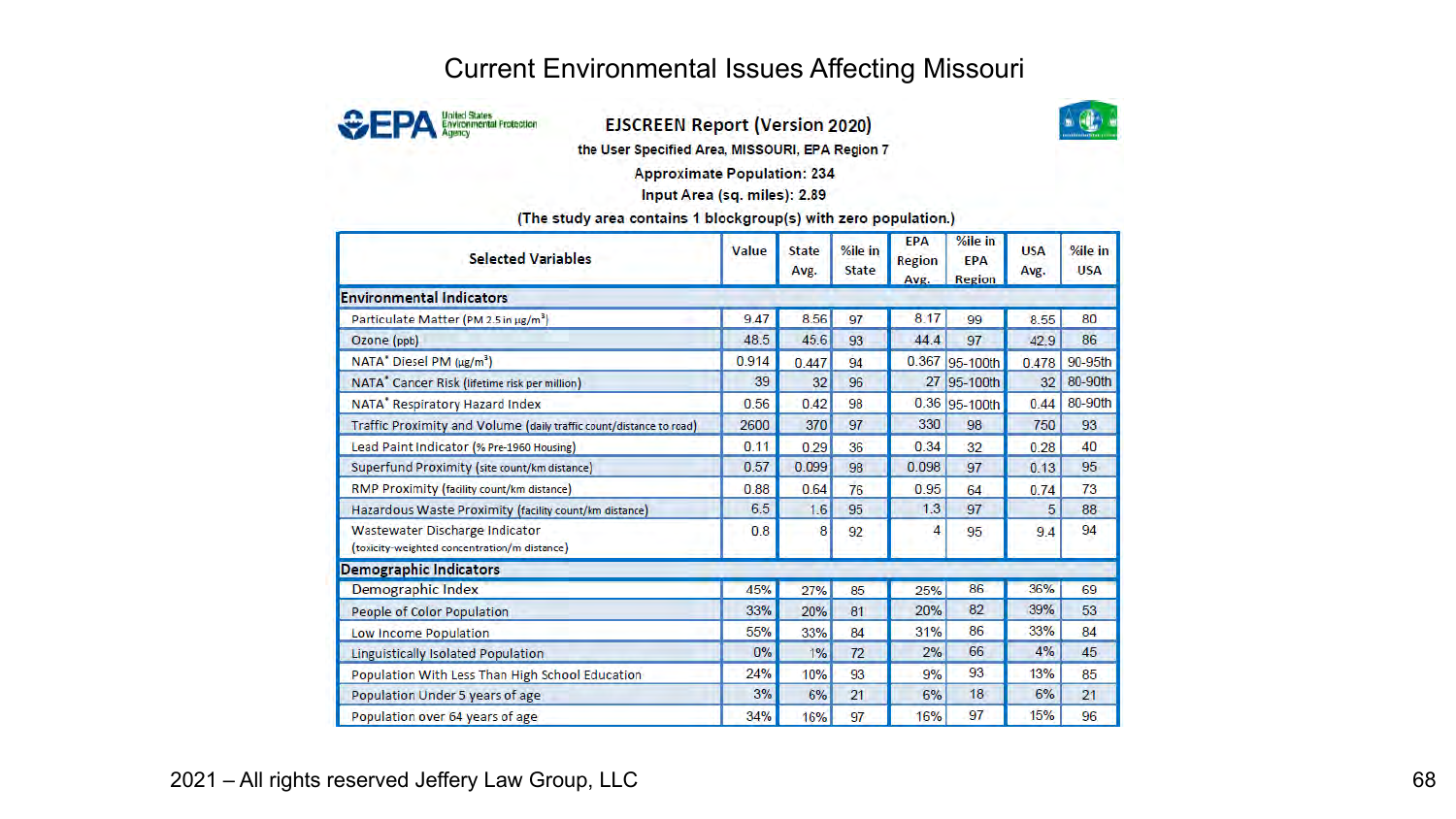#### **LEGEND** PROPERTY BOUNDARY DRAKE RD PARCEL BOUNDARY **HIGHWAY T** 200-FT BUFFER FROM PROPERTY BOUNDARY PROPOSED WASTE **BORROW SOURCE LIMITS** PROPERTY AREA **AND FARMING** 628 ACRES **AREA** PROPOSED AUXILIARY **FACILITY** 100-YEAR FLOODPLAIN (ZONE A) **PLASTIC MOLDING FACILITY MATERIAL 5 ACRES** 1725 **REPOSITORY** 95 ACRES **COMPOSTING** FACILITY<br>10 ACRES **GLASS MILL** 10 ACRES **MATERIALS RECOVERY FACILITY 5 ACRES**

#### Current Environmental Issues Affecting Missouri

Proposed Pettis County, MO Environmental Material Management Park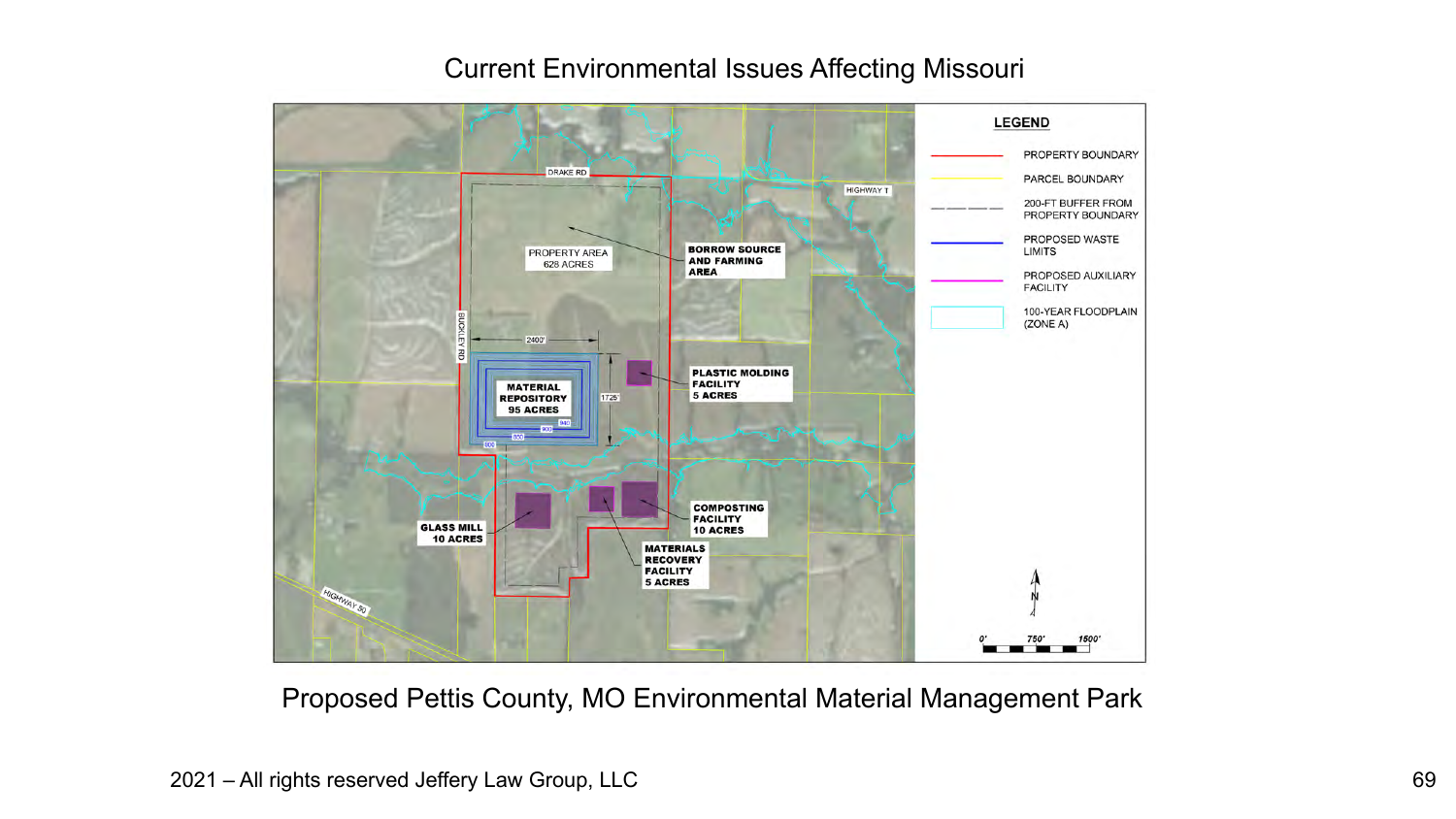

**EJSCREEN Report (Version 2020)** 



the User Specified Area, MISSOURI, EPA Region 7

**Approximate Population: 952** Input Area (sq. miles): 49.74

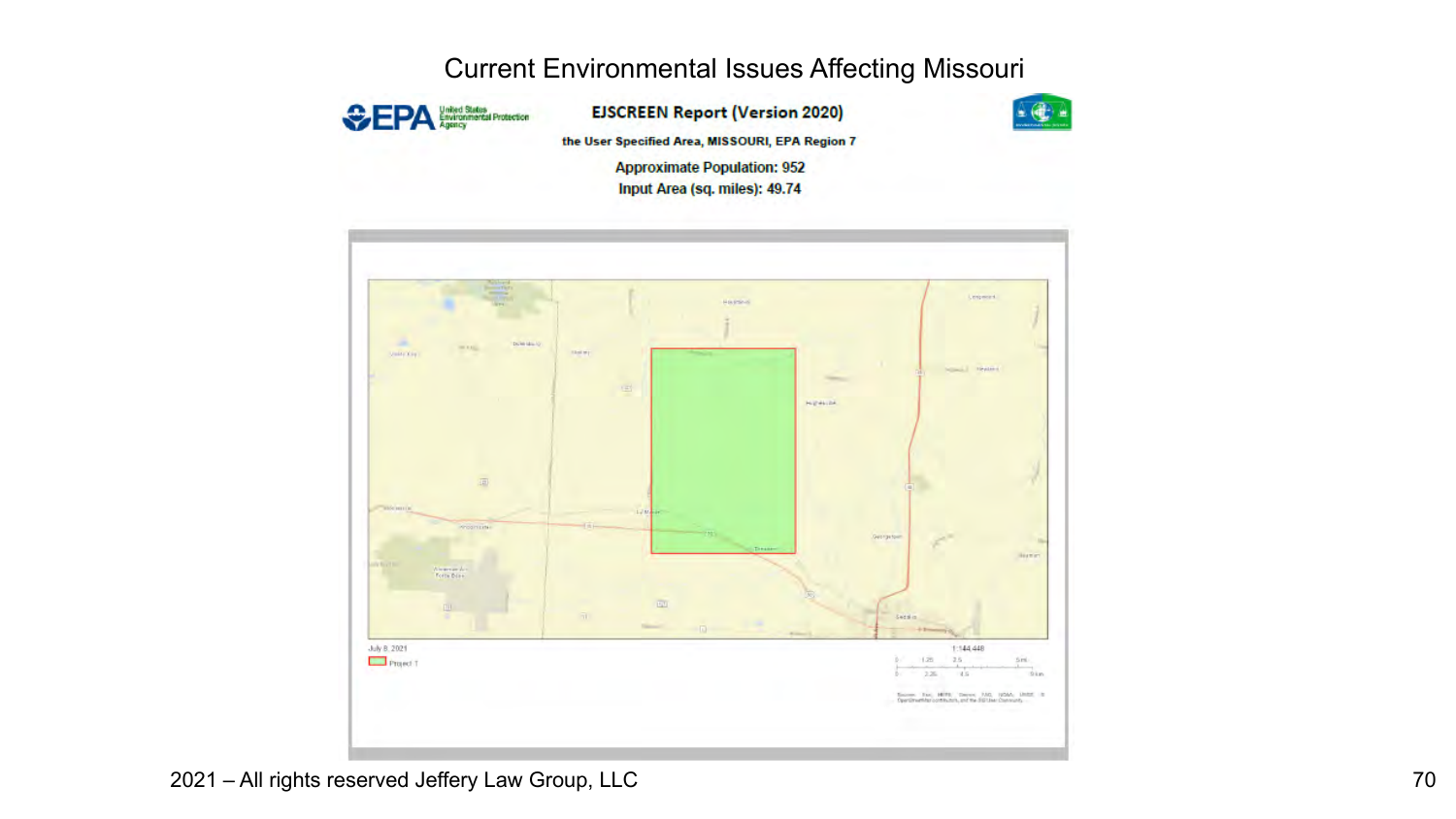

#### **EJSCREEN Report (Version 2020)**



the User Specified Area, MISSOURI, EPA Region 7

**Approximate Population: 952** 

Input Area (sq. miles): 49.74

| <b>Selected Variables</b>                                                      | Value | <b>State</b><br>Avg. | %ile in<br><b>State</b> | <b>EPA</b><br>Region<br>Avg. | %ile in<br><b>FPA</b><br>Region | <b>USA</b><br>Avg. | %ile in<br><b>USA</b> |
|--------------------------------------------------------------------------------|-------|----------------------|-------------------------|------------------------------|---------------------------------|--------------------|-----------------------|
| <b>Environmental Indicators</b>                                                |       |                      |                         |                              |                                 |                    |                       |
| Particulate Matter (PM 2.5 in µg/m <sup>3</sup> )                              | 746   | 8.56                 | 3                       | 8.17                         | 12                              | 8.55               | 19                    |
| Ozone (ppb)                                                                    | 43.8  | 45.6                 | 19                      | 44.4                         | 44                              | 42.9               | 59                    |
| NATA" Diesel PM (ug/m <sup>3</sup> )                                           | 0.158 | 0.447                | 11                      | 0.367                        | <50th                           | 0.478              | < 50th                |
| NATA* Cancer Risk (lifetime risk per million)                                  | 26    | 32                   | 10                      | 27                           | < 50th                          | 32                 | < 50th                |
| NATA <sup>*</sup> Respiratory Hazard Index                                     | 0.35  | 0.42                 | 10                      | 0.36                         | <50th                           | 0.44               | < 50th                |
| Traffic Proximity and Volume (daily traffic count/distance to road)            | 70    | 370                  | 39                      | 330                          | 39                              | 750                | 29                    |
| Lead Paint Indicator (% Pre-1960 Housing)                                      | 0.27  | 0.29                 | 61                      | 0.34                         | 50                              | 0.28               | 60                    |
| Superfund Proximity (site count/km distance)                                   | 0.012 | 0.099                | a                       | 0.098                        | 8                               | 0.13               | 8                     |
| RMP Proximity (facility count/km distance)                                     | 2.3   | 0.64                 | 94                      | 0.95                         | 88                              | 0.74               | 92                    |
| Hazardous Waste Proximity (facility count/km distance)                         | 0.083 | 1.6                  | 20                      | 1.3                          | 23                              | 5                  | 11                    |
| Wastewater Discharge Indicator<br>(toxicity-weighted concentration/m distance) | 0.007 | 8                    | 67                      | 4                            | 73                              | 9.4                | 77                    |
| <b>Demographic Indicators</b>                                                  |       |                      |                         |                              |                                 |                    |                       |
| Demographic Index                                                              | 40%   | 27%                  | 81                      | 25%                          | 82                              | 36%                | 63                    |
| People of Color Population                                                     | 37%   | 20%                  | 83                      | 20%                          | 84                              | 39%                | 56                    |
| Low Income Population                                                          | 43%   | 33%                  | 70                      | 31%                          | 75                              | 33%                | 72                    |
| Linguistically Isolated Population                                             | 7%    | 1%                   | 95                      | 2%                           | 91                              | 4%                 | 76                    |
| Population With Less Than High School Education                                | 28%   | 10%                  | 95                      | 9%                           | 95                              | 13%                | 88                    |
| Population Under 5 years of age                                                | 12%   | 8%                   | 92                      | 6%                           | 91                              | 6%                 | 92                    |
| Population over 64 years of age                                                | 12%   | 16%                  | 32                      | 16%                          | 34                              | 15%                | 41                    |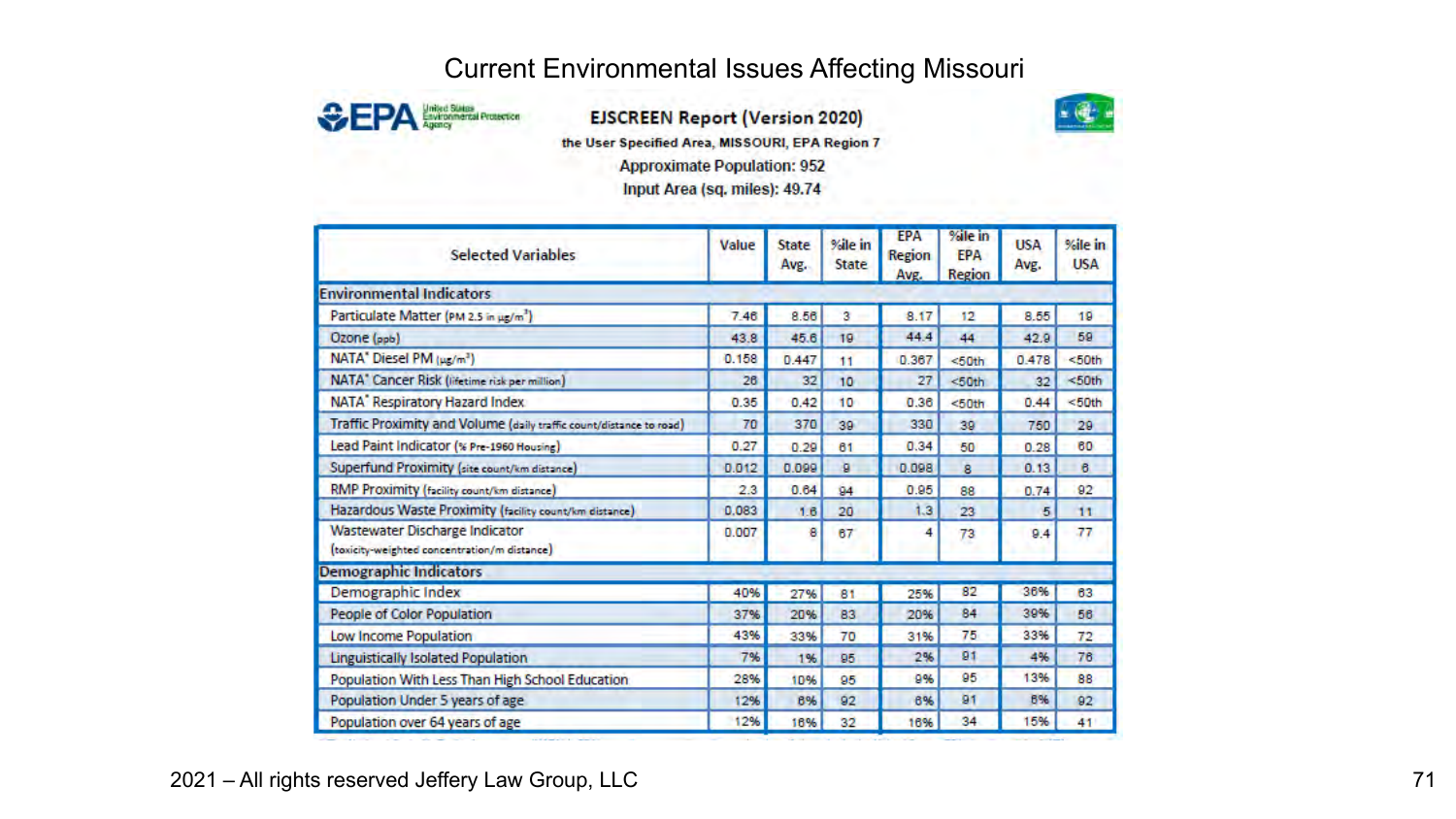### What happens in Missouri when Environmental Justice concerns are raised with DNR?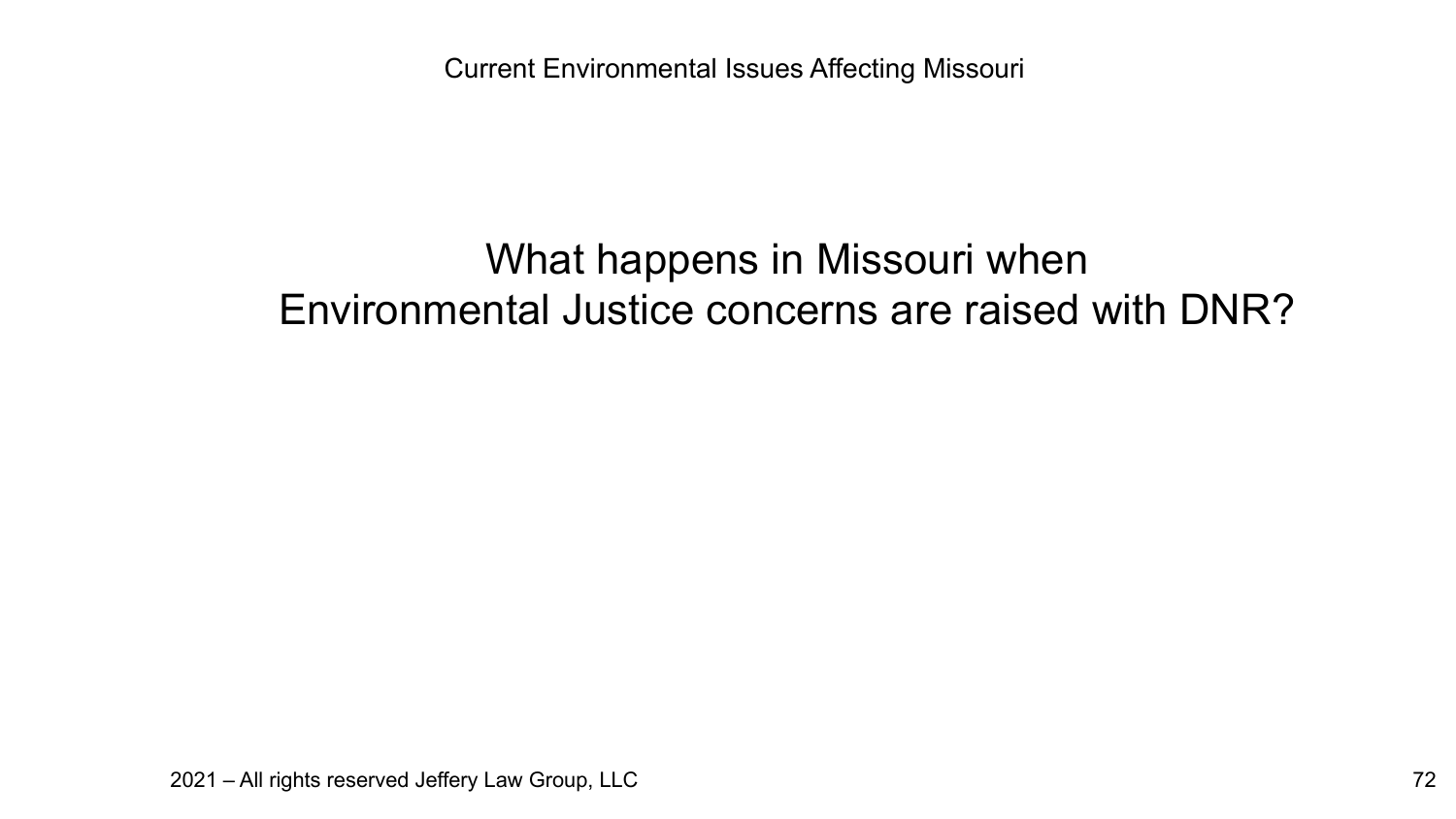

UNITED STATES ENVIRONMENTAL PROTECTION AGENCY WASHINGTON, D.C. 20460

> EXTERNAL CIVIL RIGHT COMPLIANCE OFFICE OFFICE OF GENERAL COUNSEL

March 30, 2021

In Reply Refer to: EPA Complaint No. 01RNO-20-R7

Carol S. Comer. Director Missouri Department of Natural Resources P.O. Box 176 Jefferson City, MO 65102 Carol.Comer@dnr.mo.gov

Re: Partial Preliminary Findings for EPA Complaint No. 01RNO-20-R7: Non-Compliance

Dear Director Comer:

This letter conveys partial preliminary findings of the U.S. Environmental Protection Agency's (EPA) External Civil Rights Compliance Office (ECRCO) in the administrative complaint (Complaint) filed with EPA on September 4, 2020, by the Great Rivers Environmental Law Center on behalf of the National Association for the Advancement of Colored People, Missouri State Conference ("Missouri NAACP"), the NAACP St. Louis City Branch ("St. Louis City NAACP"), and the Dutchtown South Community Corporation (DSCC) against the Missouri Department of Natural Resources (MoDNR). The Complaint alleges that MoDNR discriminated on the basis of race, color and/or national origin in violation of Title VI of the Civil Rights Act of 1964, and EPA's nondiscrimination regulation, 40 C.F.R. Part 7, when on March 10, 2020, MoDNR issued Part 70 Intermediate Operating Permit OP2020-008 to Kinder Morgan Transmix Company, LLC ("Kinder Morgan").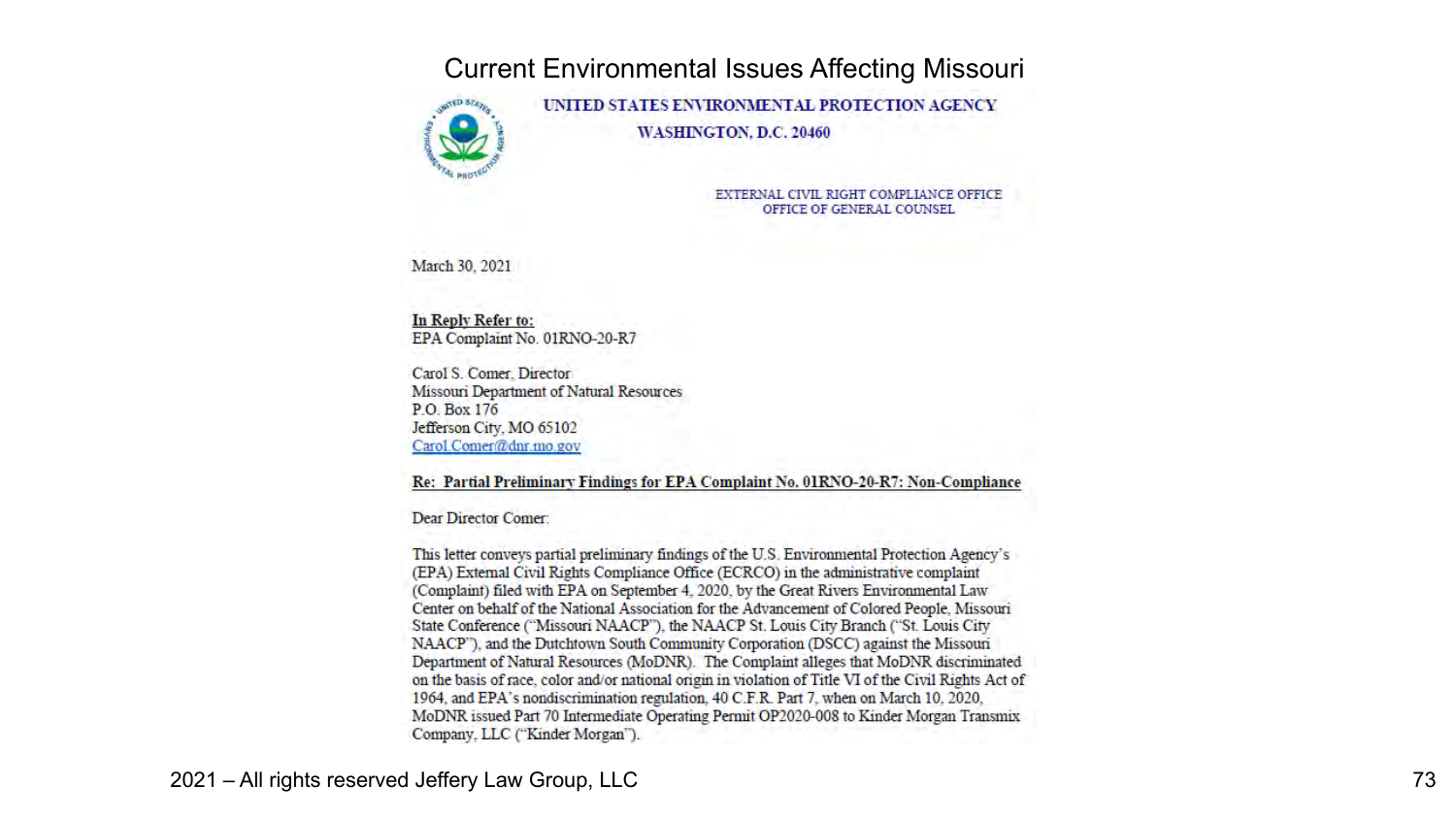## **MIL. Summary of Preliminary Findings**

As discussed above, ECRCO has concluded its investigation of the second issue.<sup>44</sup> The first issue remains under investigation. With respect to the second issue, ECRCO has determined that the preponderance of the evidence supports a conclusion that MoDNR failed to comply with federal nondiscrimination laws and EPA's nondiscrimination regulation with respect to MoDNR not having in place nor implementing a nondiscrimination program, including: procedural safeguards required under 40 C.F.R. Parts 5 and 7; policies and procedures for ensuring meaningful access to MoDNR's services, programs, and activities for individuals with LEP and individuals with disabilities; and a public participation program that ensures meaningful access to those proceedings to persons with limited-English proficiency.<sup>45</sup> Further, based on ECRCO's review of available evidence, it appears that MoDNR ignored concerns raised over the years about its failure to have in place a nondiscrimination program consistent with its longstanding legal obligations.<sup>46</sup>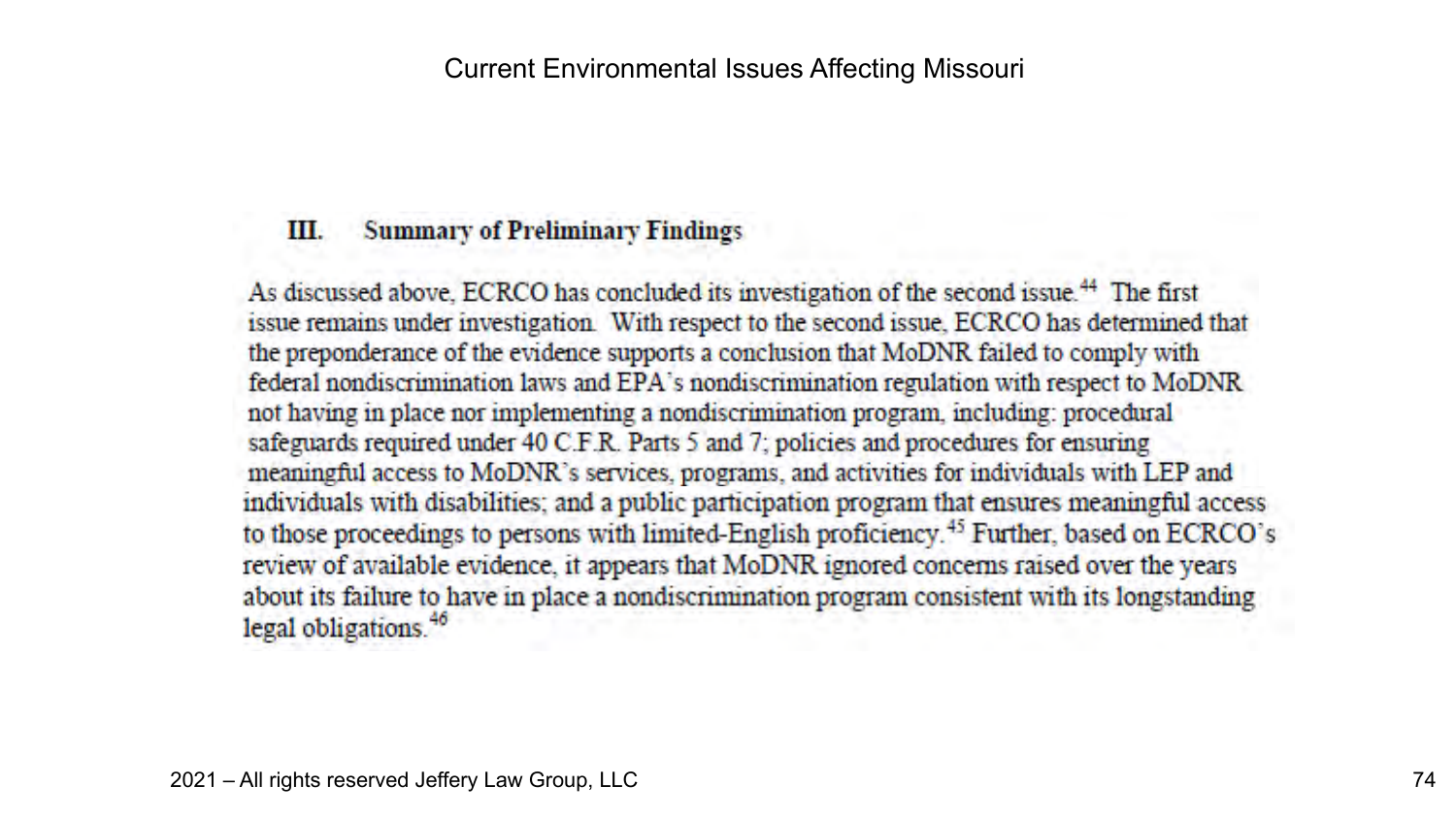## Prediction:

Future Federal Court legal challenges involving permit holders when DNR issues permits in areas having identifiable Environmental Justice criteria.